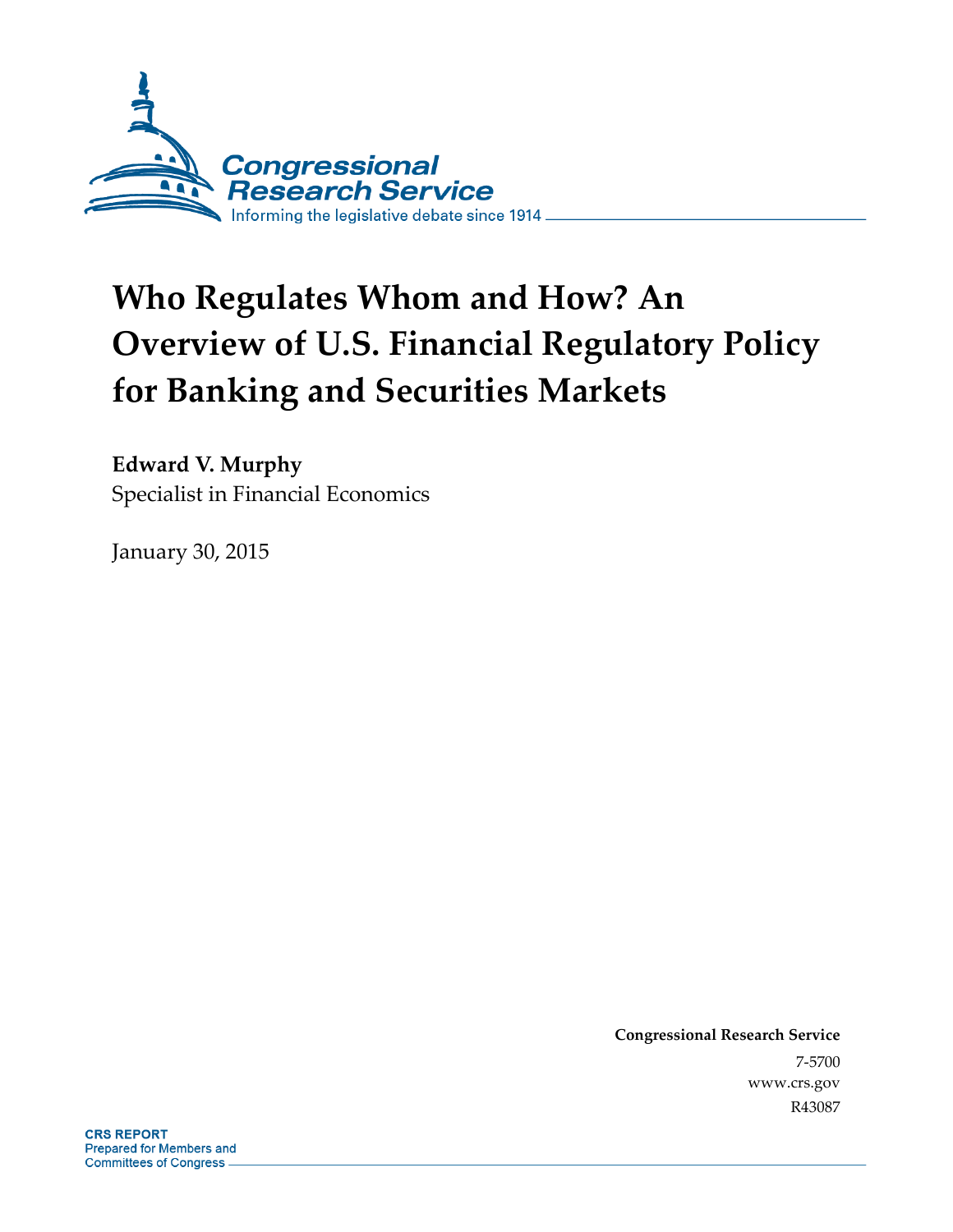## **Summary**

Financial regulatory policies are of interest to Congress because firms, consumers, and governments fund many of their activities through banks and securities markets. Furthermore, financial instability can damage the broader economy. Financial regulation is intended to protect borrowers and investors that participate in financial markets and mitigate financial instability. This report provides an overview of the regulatory policies of the agencies that oversee banking and securities markets and explains which agencies are responsible for which institutions, activities, and markets. Some agencies regulate particular types of institutions for risky behavior or conflicts of interest, some agencies promulgate rules for certain financial transactions no matter what kind of institution engages in them, and other agencies enforce existing rules for some institutions, but not for others. These regulatory activities are not necessarily mutually exclusive.

#### **Banking**

U.S. banking regulation traditionally focuses on prudence. Banks' business decisions are regulated for safety and soundness and adequate capital. In addition, banks are given access to a lender of last resort, and some bank creditors are provided guarantees (deposit insurance). Regulating the risks that banks take is believed to help smooth the credit cycle. The credit cycle refers to periodic booms and busts in lending. Prudential safety and soundness regulation and capital requirements date back to the 1860s when bank credit formed the money supply. The Federal Reserve (Fed) as lender of last resort was created following the Panic of 1907. Deposit insurance was established in the 1930s to reduce the incentive of depositors to withdraw funds from banks during a financial panic.

#### **Securities, Derivatives, and Similar Contract Markets**

Federal securities regulation has traditionally focused on disclosure and mitigating conflicts of interest, fraud, and attempted market manipulation, rather than on prudence. Securities regulation is typically designed to ensure that market participants have access to enough information to make informed decisions, rather than to limit the riskiness of the business models of publicly traded firms. Firms that sell securities to the public must register with the Securities and Exchange Commission (SEC). SEC registration in no way implies that an investment is safe, only that material risks have been disclosed. The SEC also registers several classes of securities market participants and firms. It has enforcement powers for certain types of industry misstatements or omissions and for certain types of conflicts of interest. Derivatives trading is supervised by the Commodity Futures Trading Commission (CFTC), which oversees trading on the futures exchanges, which have self-regulatory responsibilities as well. The Wall Street Reform and Consumer Protection Act (Dodd-Frank Act, P.L. 111-203) required more disclosures in the over-the-counter (off-exchange) derivatives market than prior to the financial crisis and has granted the CFTC and SEC authority over large derivatives traders.

#### **Government Sponsored Enterprises**

The Federal Housing Finance Agency (FHFA) oversees a group of government-sponsored enterprises (GSEs). Two of the GSEs, Fannie Mae and Freddie Mac, securitize residential mortgages, and they were placed in conservatorship following mortgage losses in 2008. In the conservatorship, the Treasury provides financial support to the GSEs and FHFA and Treasury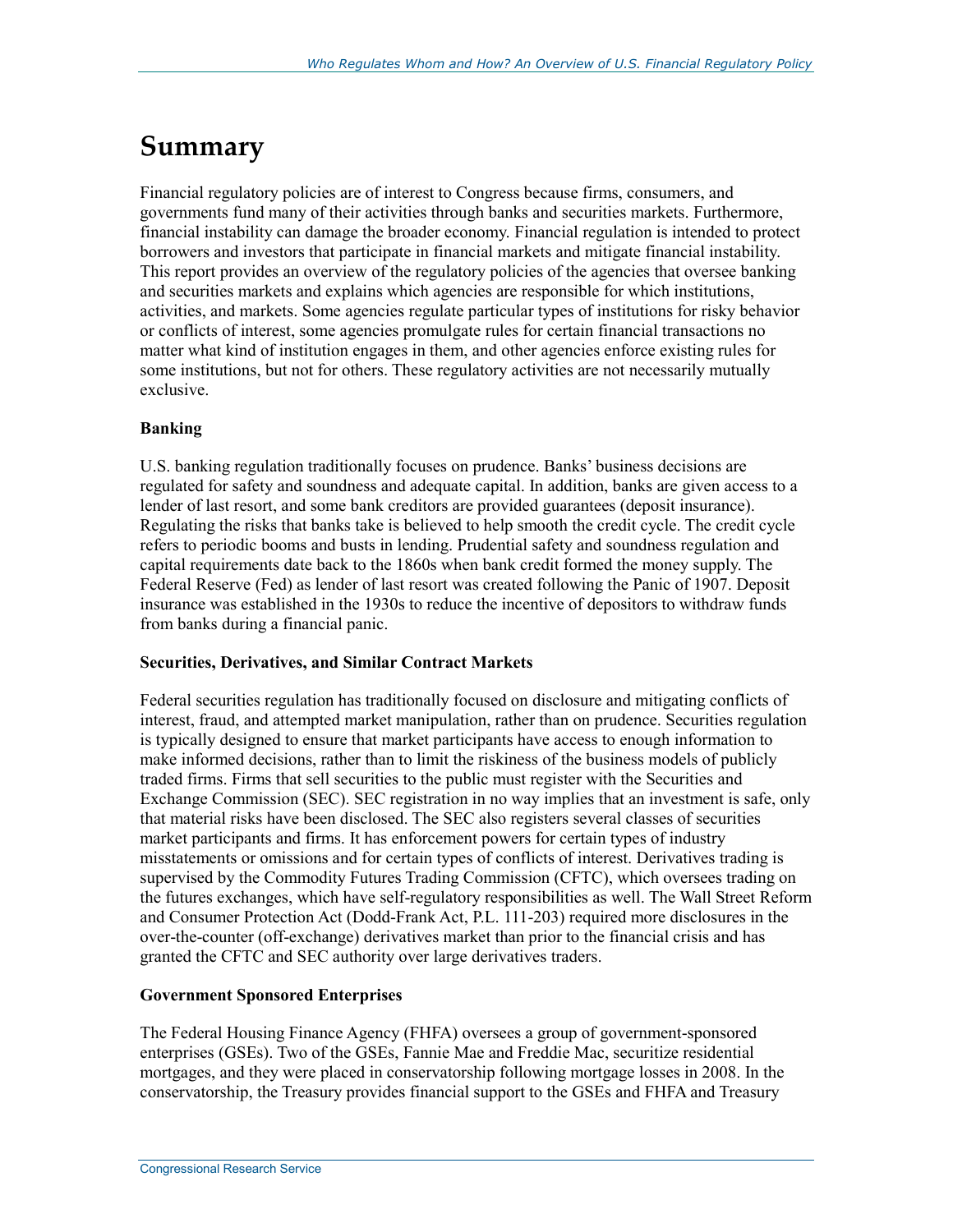have managerial control over the enterprises. FHFA also regulates the Federal Home Loan Bank (FHLB) system, a GSE composed of regional banks to bankers owned by the 8,000 financial institutions that they serve.

#### **Changes Following the 2008 Financial Crisis**

The Dodd-Frank Act created the interagency Financial Stability Oversight Council (FSOC) and authorized a permanent staff to monitor systemic risk and consolidated bank regulation from five agencies to four. The DFA granted the Federal Reserve oversight authority and the Federal Deposit Insurance Corporation (FDIC) resolution authority over the largest financial firms. The Dodd-Frank Act consolidated consumer protection rulemaking, which had been dispersed among several federal agencies, in the new Consumer Financial Protection Bureau.

#### **Special Topics**

The appendices in this report include additional information on topics, such as the regulatory structure prior to the Dodd-Frank Act (DFA), organizational differences among financial firms, and the rating system that regulators use to evaluate the health of banks. A list of common acronyms and a glossary of common financial terms are also included as appendices.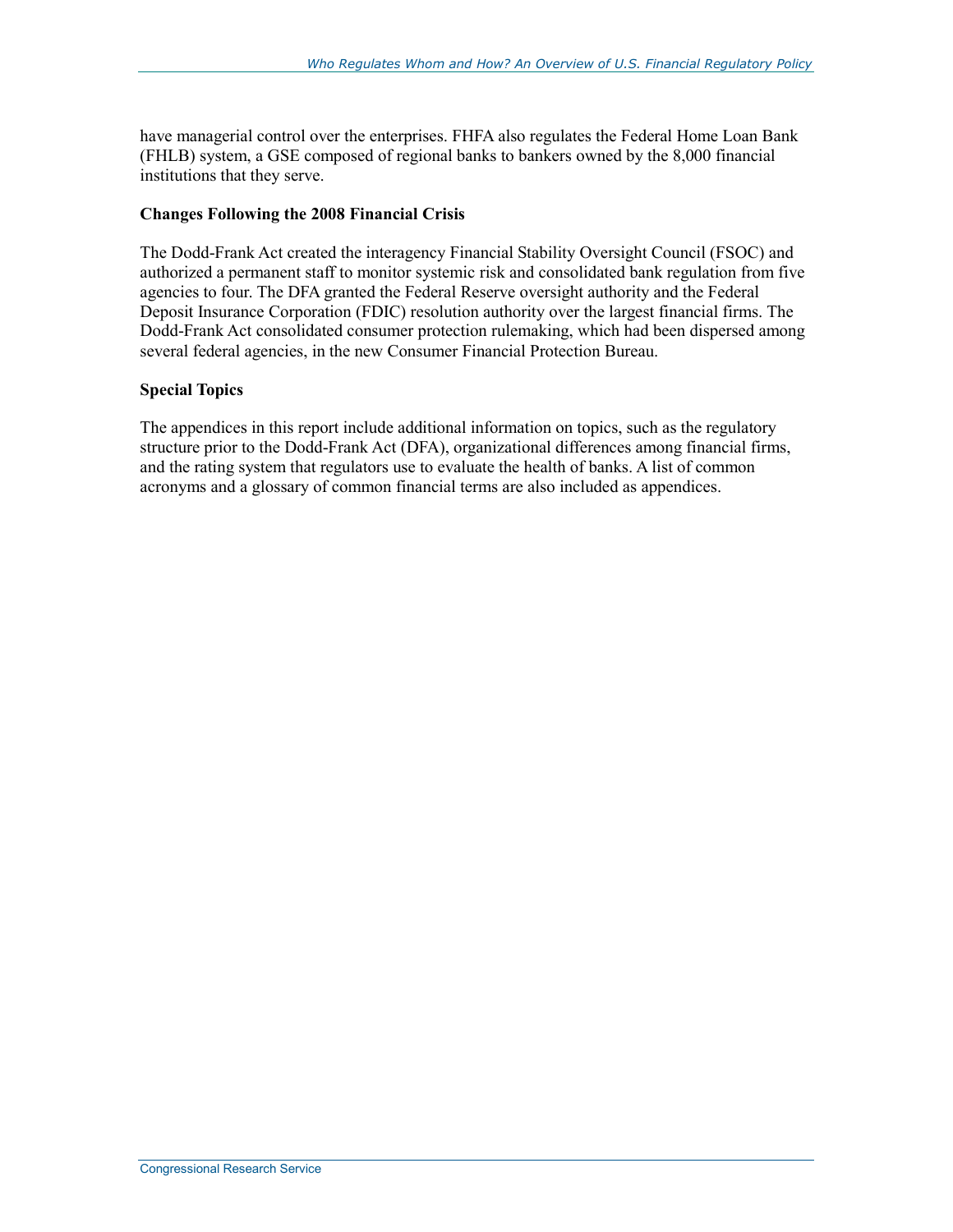# **Contents**

## **Figures**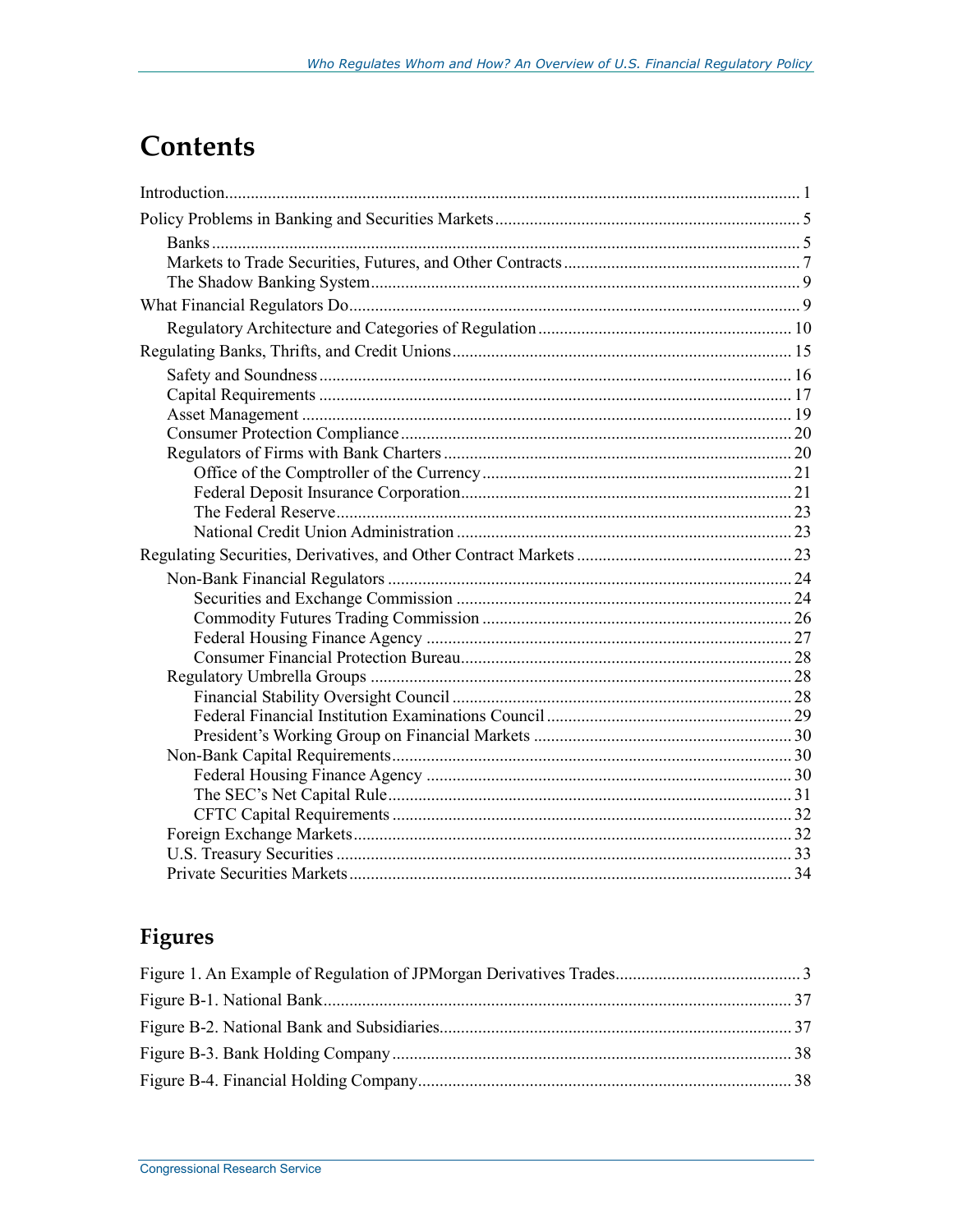## **Tables**

## **Appendixes**

## **Contacts**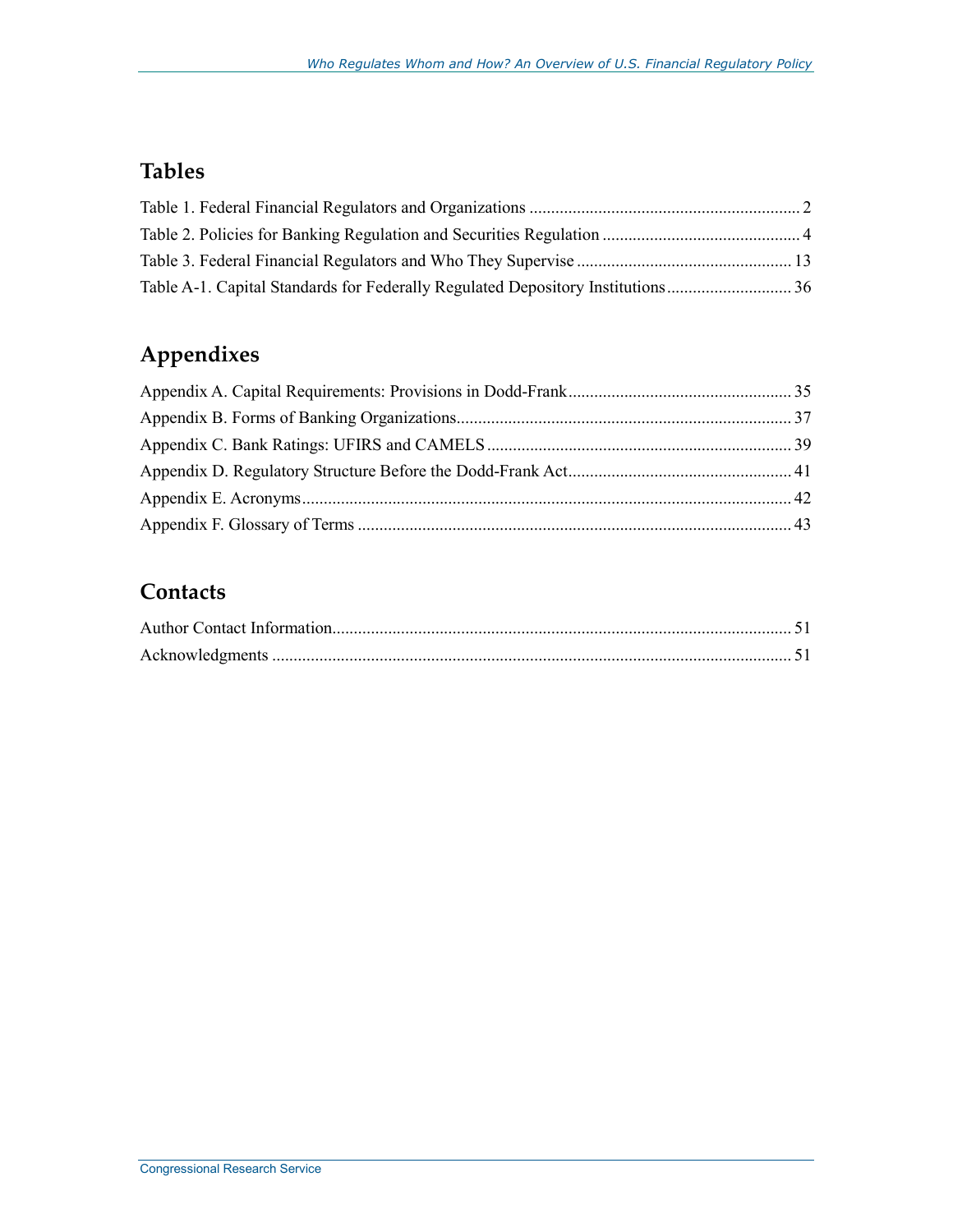# **Introduction**

Most people in the United States (and other developed nations) have rejected the Shakespearean maxim, "neither a borrower nor a lender be." Many people use loans to finance at least part of their education and job training during their youth, use mortgages to finance at least part of their home while starting a family, invest in stocks and bonds during middle age, and rely on the returns to the value of their stocks, bonds, and homes to at least partially pay for retirement during old age. Business firms, municipalities, and sovereign governments also rely on the financial system to help build the productive capital necessary for a well-functioning society and to foster economic growth. Financial regulatory policies are of interest to Congress because of the repercussions for individual constituents, the financing of firms and governments, and long-run economic growth.

This report provides a framework to help answer the question, "who regulates whom in U.S. financial markets, and how?" At the federal level, the answer often depends on first identifying both the policy problem and the proposed solution. For example, there are federal regulatory overlaps in which one agency can oversee a firm because of the firm's charter, a second agency regulates some of the activities that the firm is engaging in, but a third agency controls a government initiative to resolve or alleviate a problem related to the firm or its activities. On the other hand, there are regulatory gaps in which some of the firms participating in a financial activity do not have regulated charters, and the activity believed to be causing a problem does not have a regulator. Thus, answering "who regulates whom" requires first identifying the problem to be regulated, and how.

This report provides an analysis of financial regulatory policy. It is not intended as a roadmap of legal jurisdiction; rather, it helps to match financial regulatory agencies to financial regulatory policies based on the kinds of financial difficulties that they generally address. Many of these difficulties are related to what economists call *market failures*, which can be loosely described as instances in which market prices and participants do not fully take into account all of the costs and benefits of their actions.

**Table 1** presents a list of financial regulators. In the United States, it may be useful to distinguish between regulators that generally focus on *prudence* (i.e., monitoring and regulating the risks that a specific firm engages in) and regulators that generally focus on *disclosure* (i.e., monitoring and regulating the information that firms and exchanges provide to potential market participants). Four federal agencies have prudential authority to examine banks, thrifts, and credit unions.<sup>1</sup> Two agencies oversee markets for financial contracts (securities and derivatives). The agencies listed in the "other" category regulate housing government-sponsored enterprises (GSEs) and consumer financial products, respectively. The entities listed in the coordinating forum category are made up of the other financial regulators with related duties or functions and facilitate communication and coordination among member agencies. Two agencies either regulate an activity regardless of the type of institution that engages in it or provide prudential regulation to nonbanks.<sup>2</sup> The agencies are discussed in more detail below.

1

<sup>&</sup>lt;sup>1</sup> A fifth agency, the Office of Thrift Supervision (OTS), was abolished in 2010, and its responsibilities were spread among other agencies. Its prudential regulation of thrift depositories was transferred to the Office of the Comptroller of the Currency. Its prudential regulation of thrift holding companies was transferred to the Federal Reserve.

 $2$  The Federal Reserve also provides prudential regulation to certain nonbank financial companies and financial-market (continued...)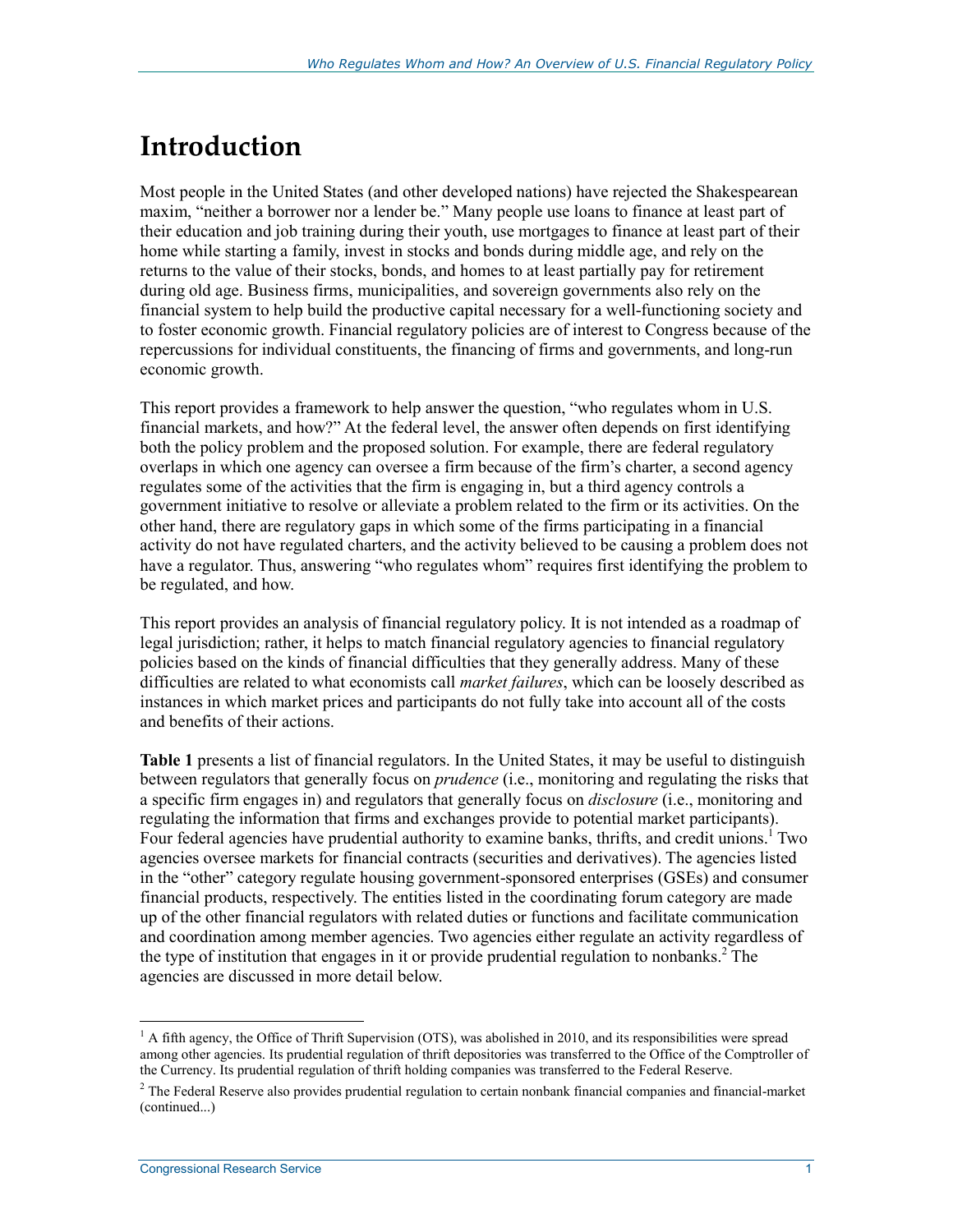| <b>Prudential Bank</b><br><b>Regulators</b>           | <b>Securities and</b><br><b>Derivatives Regulators</b>            | <b>Other Regulators of</b><br><b>Financial Activities</b> | <b>Coordinating Forum</b>                                                |
|-------------------------------------------------------|-------------------------------------------------------------------|-----------------------------------------------------------|--------------------------------------------------------------------------|
| Office of the Comptroller<br>of the Currency (OCC)    | Securities and Exchange<br>Commission (SEC)                       | <b>Federal Housing Finance</b><br>Agency (FHFA)           | <b>Financial Stability</b><br>Oversight Council (FSOC)                   |
| Federal Deposit Insurance<br>Corporation (FDIC)       | <b>Commodities Futures</b><br><b>Trading Commission</b><br>(CFTC) | Consumer Financial<br>Protection Bureau (CFPB)            | <b>Federal Financial</b><br>Institutions Examinations<br>Council (FFIEC) |
| <b>National Credit Union</b><br>Administration (NCUA) |                                                                   |                                                           | President's Working<br>Group on Capital Markets<br>(PWG)                 |
| Federal Reserve Board<br>(FRB, or the Fed)            |                                                                   |                                                           |                                                                          |

#### **Table 1. Federal Financial Regulators and Organizations**

(acronyms and area of authority)

**Source:** The Congressional Research Service (CRS).

The policy problems and regulatory approaches of the agencies listed in **Table 1** vary considerably. Before providing a detailed analysis of each agency, it may be useful to consider how the agencies are related to each other and briefly sketch the types of policies they generally pursue. The prudential bank regulators and the Federal Housing Finance Agency (FHFA) examine firms with specific charters and monitor and limit the risks that their chartered firms engage in. Securities and derivatives regulators monitor exchanges that host the trading of financial contracts, oversee the disclosures that market participants provide, and enforce rules against deceptive or manipulative trading practices. Unlike prudential bank regulators, securities regulators generally do not monitor the composition of assets and liabilities of the firms participating in their markets (although they may require collateral or margin to be posted for some activities, and they may monitor the financial condition of exchanges).<sup>3</sup> These and other general differences may exist because of the various missions and risks to financial stability that the agencies address.

A specific event in the financial industry is often regulated by multiple agencies because firms subject to institution-based regulation often conduct financial transactions that that are subject to activity-based regulation. JPMorgan's losses in derivatives markets in 2012 may provide a helpful illustration. JPMorgan's depository bank subsidiary had a risk management unit called CIO. This unit had significant losses on trades related to complex derivatives (called the London Whale trades at the time), which JPMorgan asserted were designed to guard against systemic risk. When revelations of the losses became public, and people wanted to know who JPMorgan's regulator was, the answer was that there were many regulators related to JPMorgan's London Whale trades, depending upon which aspect of the event a person was interested in.

 $\overline{a}$ 

<sup>(...</sup>continued)

utilities that are designated as systemic.

<sup>&</sup>lt;sup>3</sup> Although the distinction between prudence-based regulators and disclosure-based regulators may be true in general, bank regulators can regulate the disclosures of their chartered firms and securities and derivatives regulators do have some prudential responsibilities. For example, Section 731 of the Dodd-Frank Act instructs derivatives regulators to set capital requirements for major swap participants.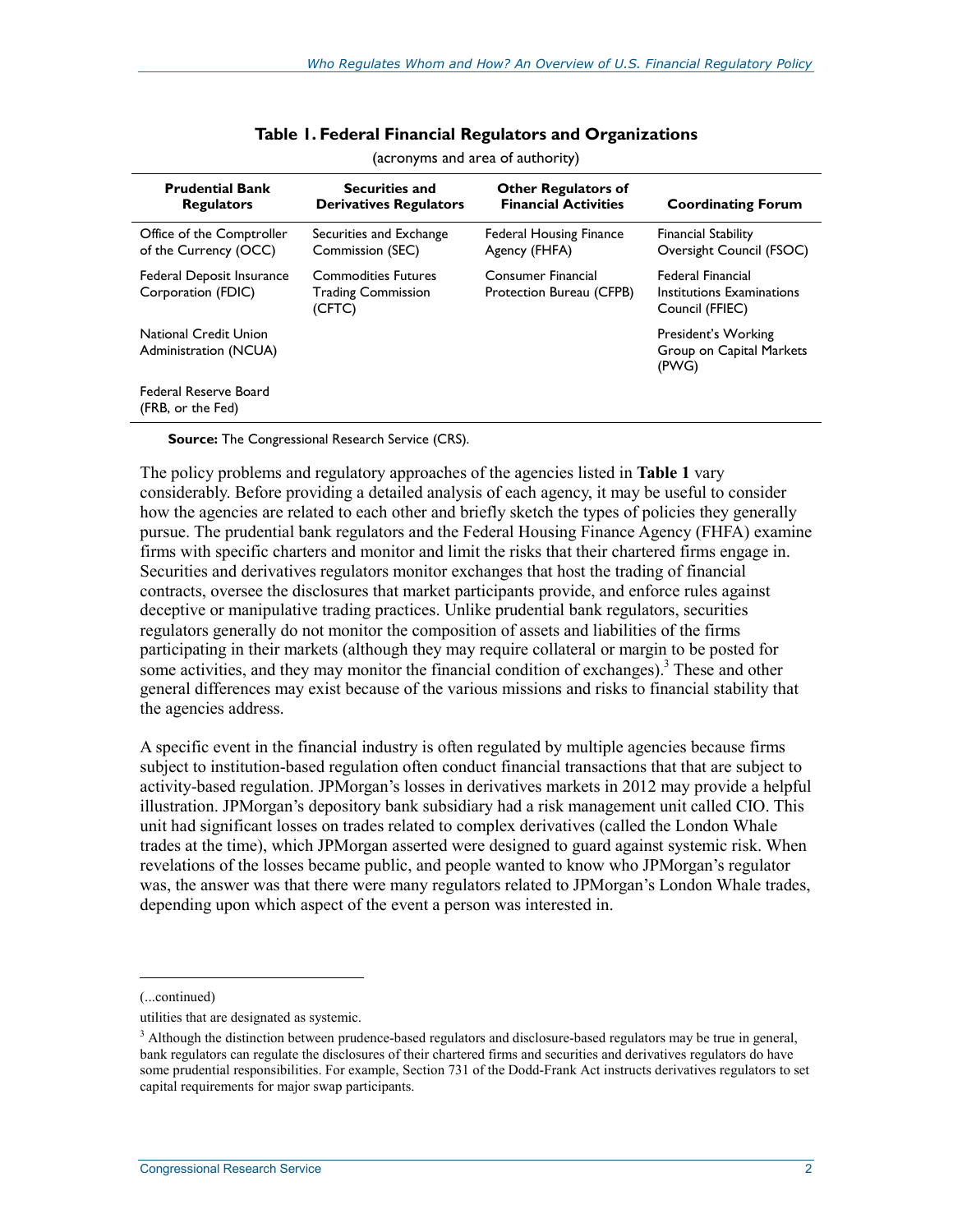The regulatory policy areas of agencies related to JPMorgan's derivatives trades are presented in **Figure 1**. As a bank, JPMorgan's risk management was subject to prudential regulation by the OCC at the depository level, and by the Federal Reserve on a consolidated basis at the holding company level. As a public company, JPMorgan's disclosures of the trades to its stockholders were regulated by the SEC. As a participant in derivatives markets, JPMorgan's transactions were subject to CFTC regulation. As an insured depository institution, JPMorgan's safety and soundness was also subject to the FDIC.



**Figure 1. An Example of Regulation of JPMorgan Derivatives Trades** 

**Source:** CRS.

**Table 2** compares the general policy options and approaches of the banking regulators to the securities market regulators, which is drawn from *Banking Regulation versus Securities Regulation*, by Franklin Allen and Richard Herring. The table lists many of the categories of regulations that are often considered for banks and securities markets. It does not mean that each category is in place at all times; for example, there have been times during which the United States has restricted interest payments on bank deposits, and times when the United States has not. Many of these categories of policy options are discussed in more detail in later sections of this report.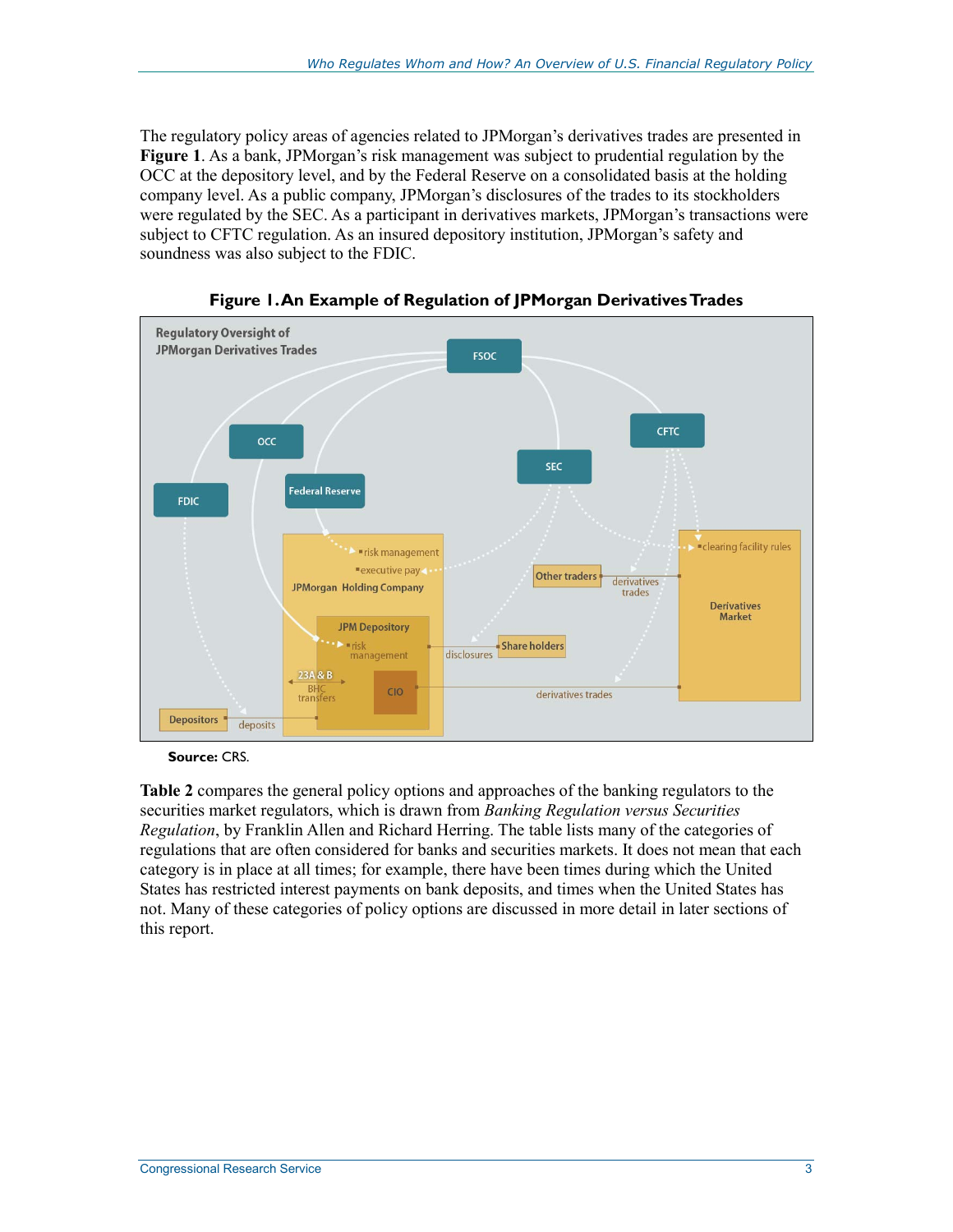| <b>Types of Banking Regulatory Policies</b> | <b>Types of Securities Regulatory Policies</b> |
|---------------------------------------------|------------------------------------------------|
| <b>Asset Restrictions</b>                   | Disclosure Standards                           |
| Capital Adequacy                            | <b>Registration Requirements</b>               |
| <b>Conduct of Business Rules</b>            | Manipulation Prohibition                       |
| Competition Policy (Anti-Trust)             | Insider Trading Prohibition                    |
| <b>Conflict of Interest Rules</b>           | <b>Takeover Rules</b>                          |
| Investment Requirements                     | Protection of Minority Shareholders            |
| <b>Customer Suitability Rules</b>           | Investment Management Rules                    |
| Deposit Insurance                           |                                                |
| Fit and Proper Entry Tests                  |                                                |
| Limits on Interest on Deposits              |                                                |
| Limits on Interest on Loans                 |                                                |
| <b>Liquidity Requirements</b>               |                                                |
| Reporting Large Transactions                |                                                |
| <b>Reserve Requirements</b>                 |                                                |
| Restrictions on Geographic Reach            |                                                |
| Restrictions on Services and Product Lines  |                                                |

**Table 2. Policies for Banking Regulation and Securities Regulation** 

**Source:** *Banking Regulation versus Securities Regulation*, Franklin Allen and Richard Herring, Wharton Financial Institutions Center, 2001.

In Allen's and Herring's view, banking regulatory policies and securities regulatory policies are directed at fundamentally different problems. They view bank regulation as being directed at *systemic risk*, which may be loosely defined as risk faced by the financial system as a whole, distinct from the costs and benefits faced by the failure or losses of a single firm or a price movement in a single market. In contrast, they attribute many of the securities market regulator's policies to *investor protection* and *efficiency enhancement* (including aligning corporate management with stockholder interests). Therefore, it may be useful to compare the general policy problems of banking and securities markets.

This report is organized as follows. The first section briefly discusses several policy problems associated with financial intermediation. The second section describes various modes of financial regulation to address these concerns and includes a table identifying the major federal regulators and the types of institutions and markets they supervise. The table also identifies certain emergency authorities available to the regulators, including those that relate to systemic financial disturbances. The third section focuses on the regulation of firms with bank charters. The fourth section focuses on the regulation of financial trading markets, especially securities and derivatives. The fifth section focuses on certain other financial regulators and markets that either do not easily fit into banking or securities or markets that do not have a dedicated regulator. The appendices topics include organizational differences among financial firms, the rating system that regulators use to evaluate the health of banks, the regulatory structure prior to the Dodd-Frank Act, a list of common acronyms, and a glossary of common financial terms.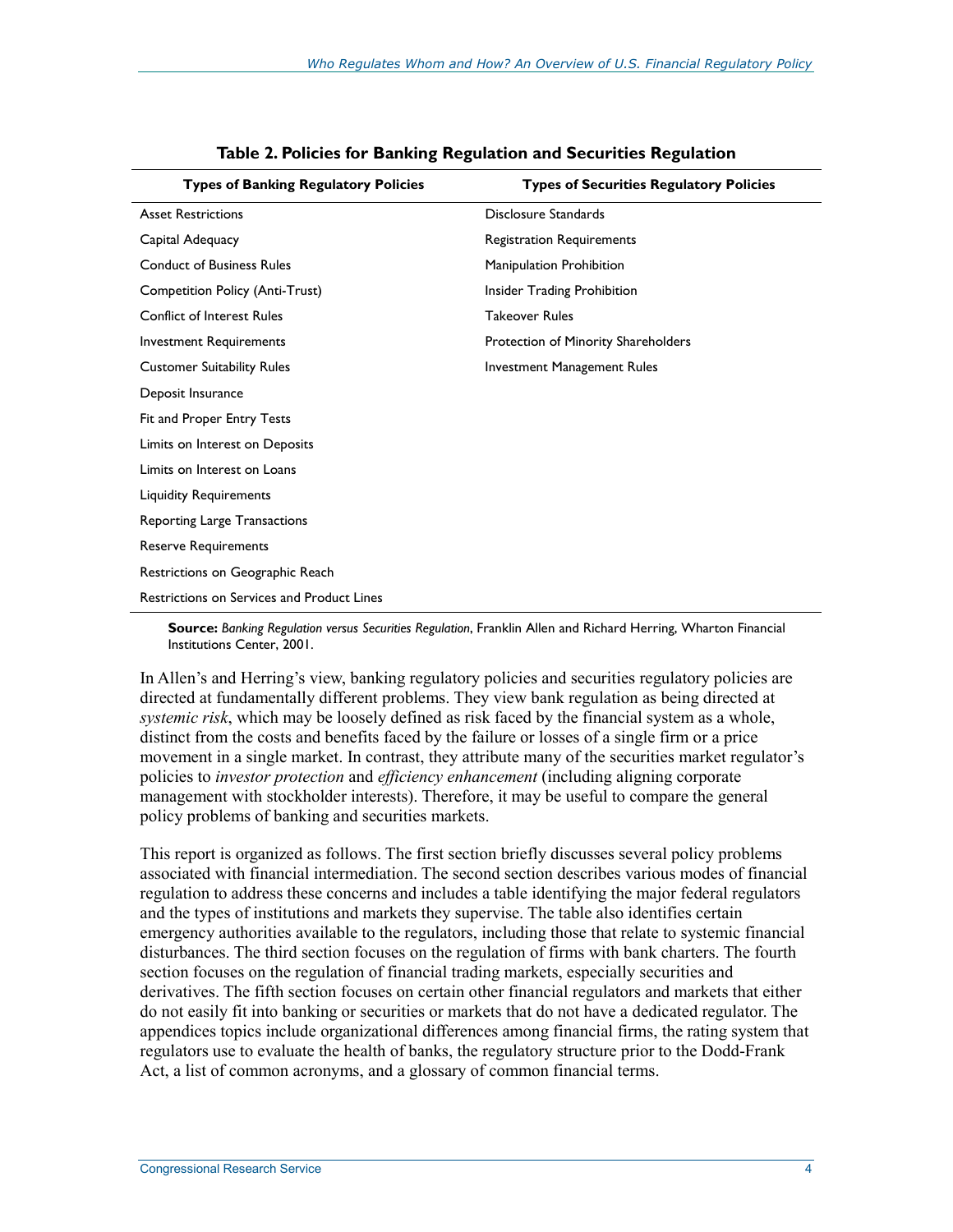# **Policy Problems in Banking and Securities Markets**

Ultimately, the function of the financial system is to coordinate the flow of resources from savers to borrowers, and back again. Two common methods to provide this financial intermediation include (1) firms that directly gather funds from savers to directly lend to borrowers (banks, for example) and (2) markets that facilitate the trading of financial obligations (securities and derivatives exchanges, for example). The range of financial obligations includes, but is not limited to,

- debts—repayment of principal and interest,
- equities—share in ownership and returns,
- hybrids—mixture of debt and equity features,
- insurance—payment contingent on occurrence of a future event,
- swaps—promises to exchange one type of stream of payment for another, and
- forwards—promises for future delivery at a particular place and time.

Although there are many ways to organize a firm that offers bank-like services, and there are many types of contracts that combine elements of bank-like loans with securities contracts, the regulation of the financial system in the United States has historically focused on distinguishing banks, securities markets, and insurance.

The analytical tradition in the United States has been to distinguish commercial banking from investment banking. Commercial banks accept customer deposits and offer commercial loans. Investment banks underwrite and register new securities and market them to individual or institutional investors. Investment banks also provide brokerage services, advice on corporate financing and proprietary trading, and assistance to merger and acquisition proposals.

Although insurance issues are beyond the scope of this report, banking and securities markets are discussed briefly below.

## **Banks**

Banks are intermediaries between savers and borrowers. In its simplest form, the business model of commercial banks is to accept deposits from savers in order to make loans to borrowers—in other words, banks borrow from depositors and offer loans to individuals, business firms, nonprofits, and governments. Although savers could offer loans directly to potential borrowers, there are several advantages of relying on specialized lenders. For example, savers essentially pay banks to act on their behalf (an agency relationship<sup>4</sup>), identifying credit-worthy borrowers, writing and administering loan contracts, and enforcing the loan terms if the borrower defaults. Another potential source of profit centers on timing. Since long-term interest rates are generally higher than short-term interest rates, banks can earn profits by borrowing short-term in order to offer longer-term loans (often referred to as a maturity transformation or maturity mismatch).

The term *agency* is being used to describe the functional relationship and does not imply any contractual obligation.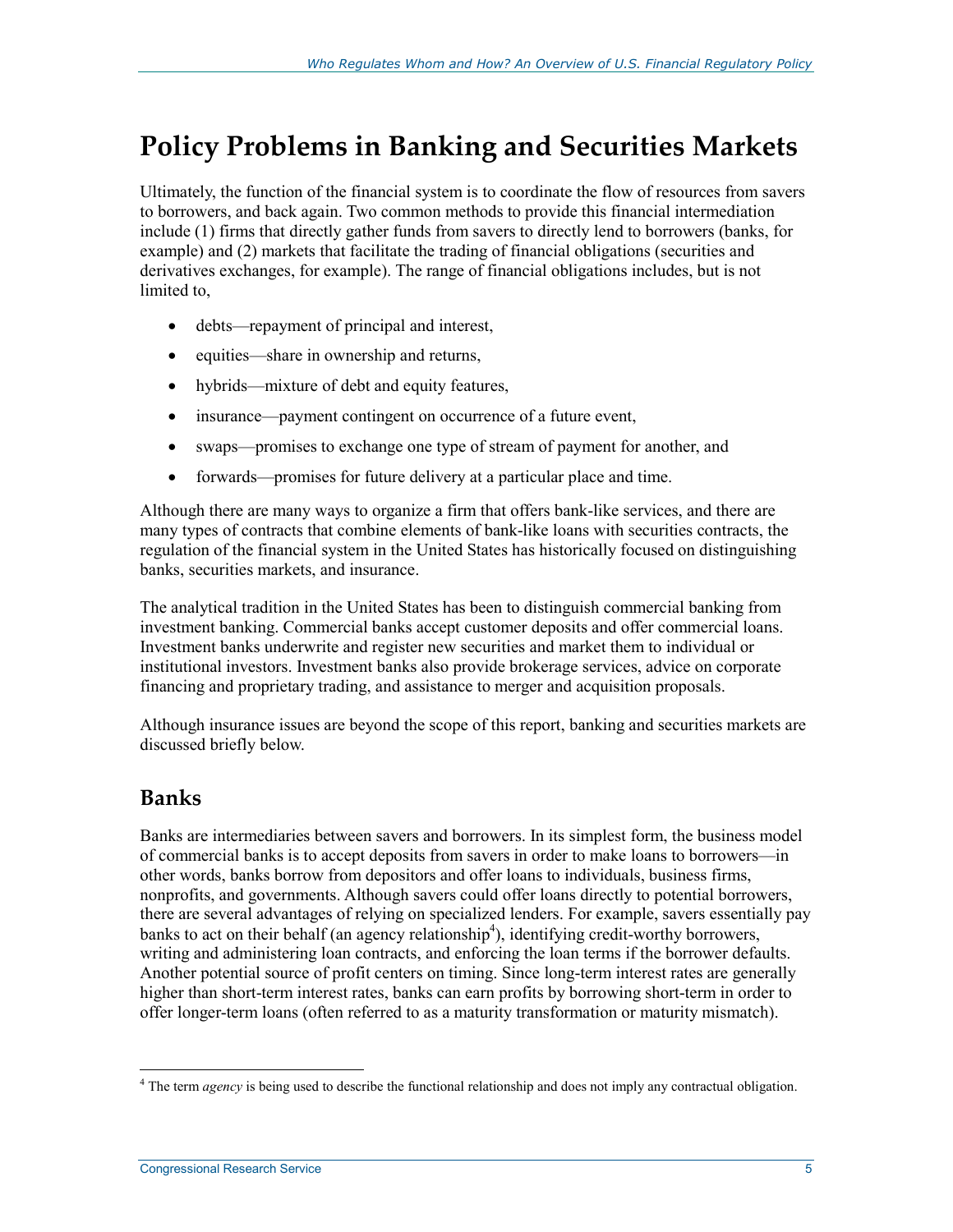This is not an exhaustive list of commercial bank services or earnings, but it is a useful list to illustrate several recurring economic issues.

The business model of banks also creates a number of economic policy problems. Like any other agency relationship, bank managers do not necessarily always act in the best interests of bank investors or depositors. The maturity mismatch makes banks vulnerable to interest rate volatility and to "runs" if depositors withdraw their funds simultaneously in a panic. The effort to identify credit-worthy borrowers and projects can cause bankers to affect pools of borrowers in ways that create credit shortages, or base lending decisions on criteria that do not further social goals of the community (e.g., discrimination).

These policy problems may be addressed by regulations for individual banks. Some of these regulations include restrictions on conflicts of interest of bank managers, the use of deposits, and the ability of depositors to withdraw their funds; limitations on the proportion of bank resources that can be devoted to or drawn from particular markets or counterparties; rules on the loan application process; and laws to prevent lending discrimination.

Banking is also subject to systemic problems beyond the activities of any one institution. Another potential source of profit (related to the agency relationship) is for the bank to take excessive risk. That is, compared with other banks, an individual bank can keep fewer resources available against the possibility of depositor withdrawal, or offer more loans in the heightened-risk categories (that typically pay higher interest), and depend on its ability to borrow from other banks if it suffers excessive withdrawals or higher defaults. Although a single bank that follows a higher-risk strategy might be able to borrow from other banks if it suffers higher than expected losses or greater than expected depositor withdrawals, all banks cannot successfully follow this strategy simultaneously because there would be too few healthy banks to borrow from should loan defaults be higher than expected or should depositors withdraw funds in greater amounts than expected.

This systemic banking problem involves a fallacy of composition, and it can be illustrated using the example of a stadium. If a single person stands at the stadium, it is likely that the person will be able to see the event better, but if everyone stands in the stadium, most people will not have a better view of the event and will be less comfortable. Similarly, if a single bank expands its lending for a given amount of capital, that bank is likely to make higher profits without endangering financial stability, but if many banks follow a similar strategy, none gains a competitive advantage over the others, and all are less able to obtain interbank loans during a crisis.

Excessive risk taking by banks can have systemic consequences. One systemic problem may be that a large number of banks will attempt to borrow from each other at the same time, causing a spike in interest rates or the absence of new bank credit altogether. If many banks follow this strategy, then all banks may be unable to find an institution willing and able to lend to them in the event of depositor withdrawals, and the banking system as a whole may temporarily cease to be a source of credit for the wider economy.

Banks might contribute to a boom-bust cycle for debt-sensitive assets. During booms, banks that intend to rely on emergency lending from other banks may offer too much credit, and on terms that do not adequately account for the risk that the bank's own access to credit may decline if market conditions change. The resulting cheap credit may help fuel a price bubble in the asset or trading activity financed with the debt. During busts, more banks are likely to fail than would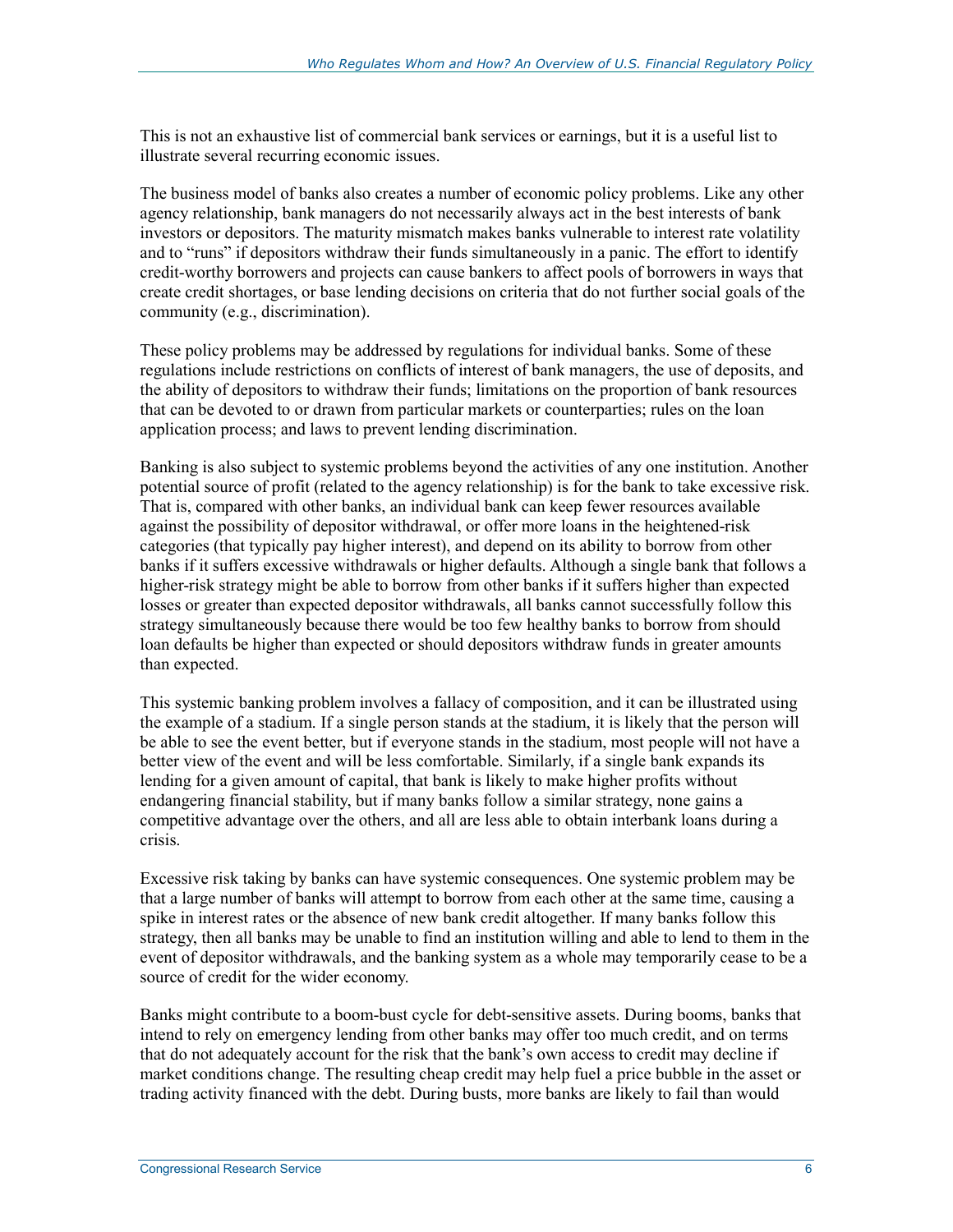have occurred if banks had reserved the appropriate amount of resources for the amount of risk that they incurred. Thus, the higher bank failure rate (compared to if more banks had been cautious during the boom) could cause the total amount of credit available to the wider economy to shrink more than would have occurred if financial risks had been adequately accounted for.

There are a number of possible policy responses to these systemic concerns in banking. Bank regulators can be empowered to restrict bank balance sheets. Some of these restrictions, discussed in more detail below, include safety and soundness regulation and requirements to hold adequate capital. Even though these regulations may be applied at the institution level, they have systemic effects because in the aggregate the lending activity of the banking system as a whole has an important impact on credit booms and busts. Bank depositors could be offered insurance to reduce their incentive to withdraw funds. Banks that cannot borrow from other banks during emergencies can be provided a lender of last resort.

### **Markets to Trade Securities, Futures, and Other Contracts**

In contrast to a commercial banking institution that originates and holds loans, a securities market is just a venue to exchange financial contracts. Markets can facilitate the trading of debts, equities, futures, or a variety of other financial instruments. Financial institutions that help facilitate the marketing of debts, equities and other financial instruments are sometimes called investment banks.

Although these financial markets are being presented as an alternative to commercial banking, there is no reason that a commercial bank would be unable to participate in securities markets as either a buyer or a seller (although in some cases it may be unlawful to do so). Loans to the government of the United States may be a useful illustration. While it is possible for a single bank to originate and hold an individual loan to the U.S. government, the borrowing of the government is overwhelmingly conducted by issuing debts (Treasury securities) that are traded. Banks are just one group among the many buyers of U.S. Treasury securities. Private firms have also issued tradable debt securities for centuries. Like lending institutions, tradable contracts have a long history and are subject to a number of well-known potential market failures.

Several enduring economic inefficiencies related to securities markets are caused by the limited availability of information and potential conflicts of interest. Some market participants may have an information advantage—such as providers of confidential services to financial firms. A related issue is the "lemons problem," named for the used-car market in which potential buyers of used cars might discount all used cars because of the fear that used-car salesmen may withhold negative information about the quality of a specific car being offered. Potential securities buyers may fall prey to securities dealers and brokers if the latter have an incentive to help place securities that the seller knows may have some undisclosed flaw (lemons). Furthermore, like any agent<sup>5</sup> relationship, securities professionals may not always act in the best interests of their clients.

Other potential economic inefficiencies can arise that are related to specific types of contracts that are traded. For example, some financial contracts are for future delivery of a physical commodity, such as wheat of a certain quality and quantity, at a particular place and time (forward or futures

<sup>&</sup>lt;sup>5</sup> The term *agent* is being used to describe the functional relationship, not any contractual obligations.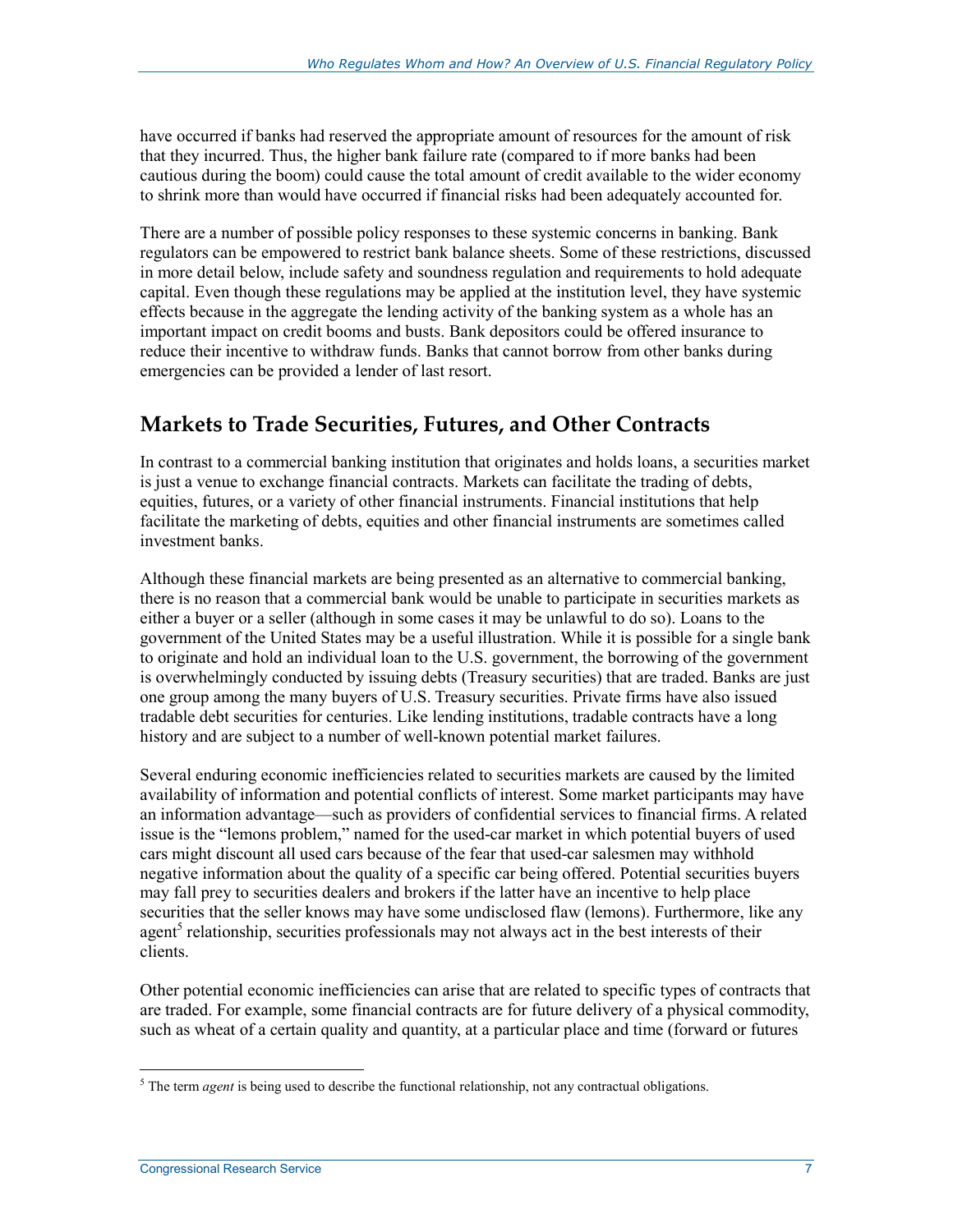contract). This means that at any time, for example, there will be both a spot market for wheat (its price to be obtained currently) and the forward price (the current price for delivery on the specified future date). If there is no formal organization of trading rules, it might be possible for someone to use forward contracts to lock up most of the deliverable supply on a specific future date, leaving only a "corner" of the spot market for sale on that date. But even if such attempts to corner commodity markets are rarely successful, the attempts themselves might introduce additional price distortions that could contribute to financial instability.

Potential economic inefficiencies are also related to formal trading organizations and platforms, if they are used. Having experienced many of the policy problems described above, financial traders have from time to time organized formal market exchanges, adopted rules of trading, and limited membership. However, the exchange itself can then become a potential source of financial instability if it does not have enough resources to withstand the failure of one of its members to honor its obligations to the exchange, or if its rules exacerbate the problems described above. For example, nonmembers of the exchange could lose confidence (and willingness to participate) if they feel that members have important trading advantages, such as if the trades of members are executed first even if they are not submitted first.

There are a number of policy responses to concerns related to trading financial contracts. Some are listed in **Table 2**, including requiring that securities and traders be registered and investors be provided adequate disclosures regarding the characteristics of the securities. Given that formal exchanges are organized in part to address some of the known inefficiencies, policymakers might require that certain types of contracts be traded on formal exchanges. The organization and membership of the formal exchanges could be regulated. Providers of securities-related services may be regulated for minimum professional qualifications and potential conflicts of interest. Issuers of new securities may be required to meet certain financial thresholds and disclose specific information in a format and venue that is readily accessible to the investing public. Some potential buyers of securities may be excluded for lack of sufficient financial literacy or sophistication or have to exceed a minimum financial wherewithal (as a proxy or substitute for sophistication).

Securities markets may also create systemic concerns. Like bank lending, if securities markets fail to adequately address the risks of the activities being funded (thus overstating potential rewards compared with risks), then "too much" savings may be channeled into a particular asset class. As a result, prices in that asset class will tend to be bid up until the true risks manifest themselves, at which time the market collapses. Leveraged and collateralized funding can also cause securities markets to contribute to a boom-bust cycle. That is, if securities buyers are able to increase their purchasing power with debt, especially if the purchased securities form the collateral of the loan, then a decline in the price of the security can lead to "fire sales" as the loans taken out by the buyers default, and then the securities purchased with the loans are liquidated in an already falling market. Some are concerned that algorithmic or program trading can also contribute to systemic events if unanticipated events or technical shortcomings cause trading algorithms, which may be on autopilot, to pursue extreme strategies.

A number of possible policies can address systemic concerns in securities markets. One approach is to temporarily halt trading if market prices vary by more than some pre-specified amount during a set time. Another approach is to limit the amount, and collateral, of debt that can be used to fund securities purchases under some circumstances. Yet another approach is to require firms that facilitate securities issuance to retain some of the risk of the securities issued, sometimes referred to as *skin in the game*.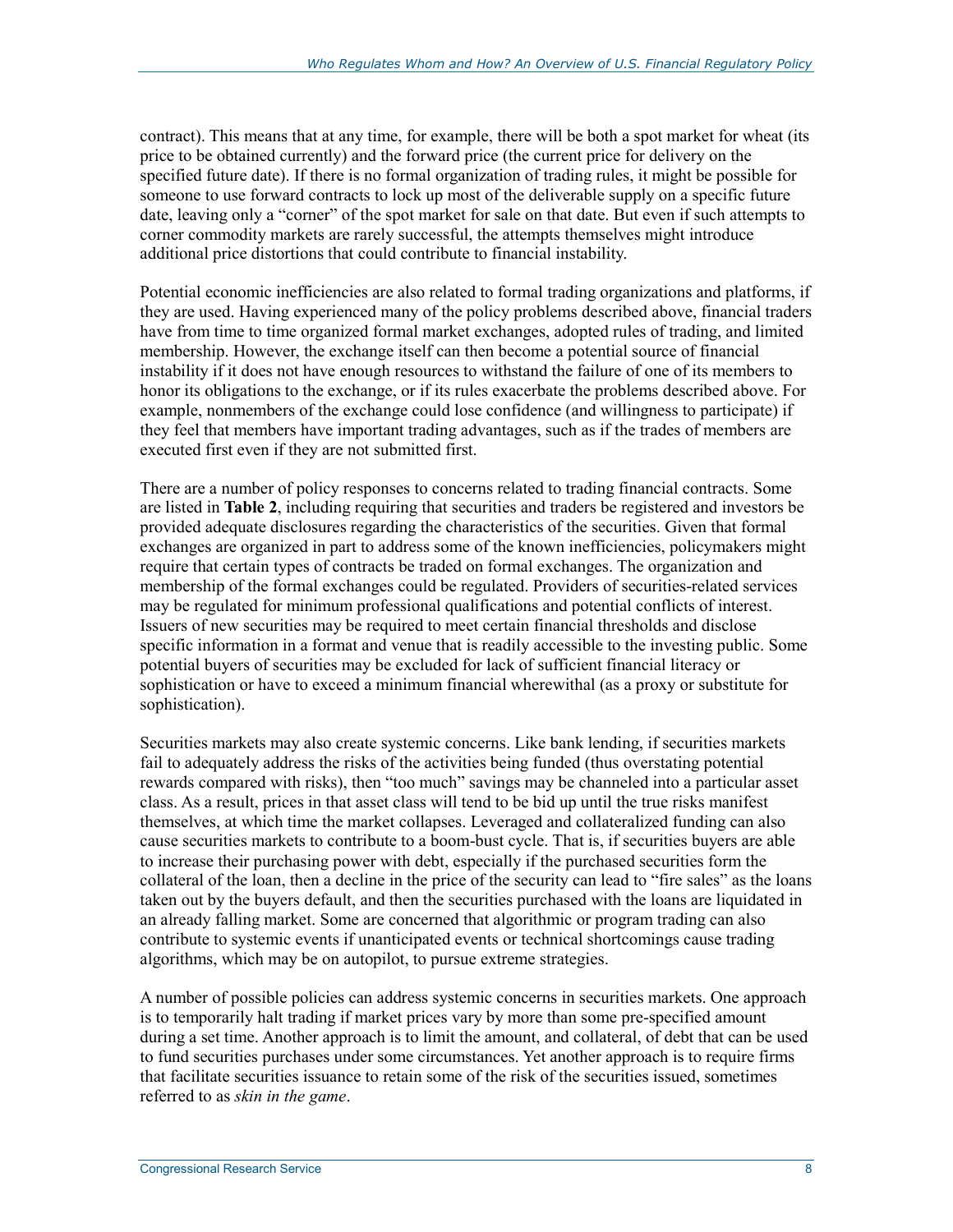## **The Shadow Banking System**

As discussed above, banking and securities markets are not mutually exclusive, nor are all financial obligations easily categorized. The term *shadow banking* is sometimes used to refer to the funding of loans through securities markets instead of banks—or to the funding of banks through securities markets instead of deposits. Other times, shadow banking is used to refer to financial activity that is ineligible for a government backstop. One type of government backstop is a financial guarantee, such as deposit insurance. Another type is access to emergency loans from the government, such as the ability to borrow from the Federal Reserve's discount window. What the definitions have in common is they describe alternatives to the simplistic banking model, that is, alternatives to banks that are funded with insured deposits and that only offer commercial loans.

Parts of the shadow banking system are regulated. For example, a lender could borrow money through securities markets rather than from traditional retail depositors. One way to do that is through a repurchase agreement (repo), in which the lender sells a security (such as a U.S. Treasury) today and promises to repurchase it in the near future at a higher price. The price differential represents a form of interest payment similar to a collateralized loan. Thus, rather than a bank borrowing money from traditional depositors, a bank can borrow from other financial institutions through repos. If a chartered bank signs a repo with a chartered bank, both firms are banks and both are regulated; nevertheless, under some definitions the transaction would be considered shadow banking. However, chartered banks are not the only firms that can use repurchase agreements—non-banks can raise funds through repurchase agreements in order to fund other investments, including loans. If a non-bank signs a repo with a non-bank, and uses the proceeds to fund other investments, neither non-bank may be subject to prudential regulation, have access to the Federal Reserve's discount window, have creditors with deposit insurance.

The repos described above are only one of many alternatives to deposits that can be used to fund loans. Other examples include relatively short-term commercial debt that is backed by pools of loans (asset-backed commercial paper, or ABCP). A bank could sponsor a facility that issues ABCP in order to buy loans. If so, the bank's participation (usually promising to provide liquidity if the market is unexpectedly disrupted) is subject to prudential regulation. As with repos, banks are not the only firms that can sponsor ABCP; thus, it is possible for the market to be funded by firms without access to the Fed's discount window and without insured deposits. However, activities being called shadow banking are often still subject to securities regulation.

Many of the general policy problems of banks and securities markets also apply to shadow banking. For example, if a class of loans (such as mortgages or sovereign debt) is funded through securities markets, potential flaws in securities issuance and pricing can contribute to a boom-bust cycle in assets purchased with those loans. If nonbanks (such as money market mutual funds and hedge funds) invest a fraction of the funds they gather, and promise to allow their own investors to withdraw funds at will, these nonbanks can suffer runs if many investors attempt to withdraw simultaneously. The reach of financial regulators to address policy problems in shadow banking varies from activity to activity and from class of firm to class of firm.

## **What Financial Regulators Do**

The regulatory missions of individual agencies vary, sometimes as a result of historical accident. Some agencies have powers over particular firms, but not over all of the other participants in the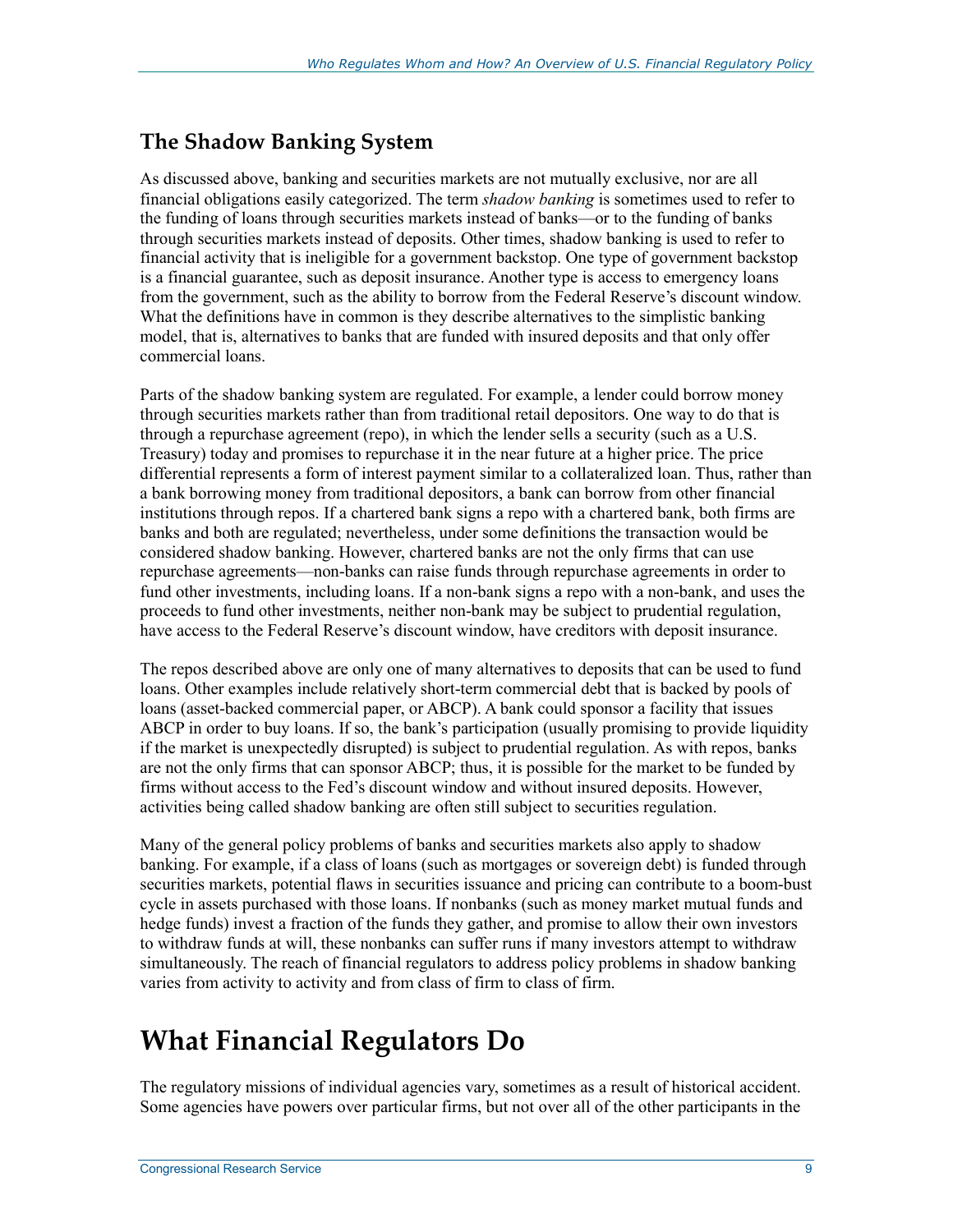market that the firm might participate in. Other regulators have authority over markets or activities, and this authority applies to a variety of the firms that participate. As a result, a single firm might have to answer to both the regulator of its charter and to the regulator of a particular activity (i.e., regulatory overlap). However, there may also be instances in which a corner of the financial system has neither a regulator of the specific firms, nor a regulator of the particular activities (i.e., regulatory gap). This section of the report summarizes several categories of regulation, provides a table of specific financial regulators in the United States and their policy spheres, and describes the basic regulatory approach for banks (prudence) and securities markets (disclosure).

## **Regulatory Architecture and Categories of Regulation**

The term *regulatory architecture* describes the organization of the agencies that regulate a particular policy sphere. A possible architecture is to have a single regulatory agency with examination powers over all industry firms, rulemaking authority for all industry-related activities, and power to enforce its rules and resolve controversies that arise in the industry. An alternative architecture is to have specialized regulators that focus on a subset of industry-related policy problems.

The United States has historically provided one or more regulator for each category of financial regulation, rather than a single agency with authority for all financial markets, activities, and institutions. From time to time, the perceived drawbacks to the multiplicity of federal regulators bring forth calls for regulatory consolidation. Even prior to the financial panic in September 2008, the Department of the Treasury had issued a framework for financial reform.<sup>6</sup> After the crisis, the legislative debate over the Dodd-Frank Act included different views on the topic: early versions of the Senate bill would have replaced all the existing bank regulators with a single Financial Institution Regulatory Authority. Dodd-Frank created two new agencies (and numerous regulatory offices) and merged the Office of Thrift Supervision (OTS) with the Office of the Comptroller of the Currency (OCC).

Choosing a regulatory architecture may involve trade-offs. As one economist explained,

On the one hand, one might conclude that the need to compete with other agencies would motivate a regulator to perform its tasks as effectively and efficiently as possible. On the other hand, one might argue that the desire to attract more clients could drive a regulatory agency to be loose.<sup>7</sup>

In addition, it is not clear that countries with single regulators fare better during crises or are more successful at preventing them. For example, the 2008 financial crisis damaged the financial systems of countries with significantly different regulatory approaches. While the U.S. response was to create a single council to coordinate its varied regulators, the United Kingdom (UK) in May 2010 broke up its Financial Services Authority, which had jurisdiction over securities, banking, derivatives, and insurance.

1

<sup>6</sup> See, e.g., U.S. Department of the Treasury*, Blueprint for a Modern Financial Regulatory Structure*, March 2008, which called for a three-agency structure: a systemic risk regulator, a markets supervisor, and a consumer regulator.

<sup>&</sup>lt;sup>7</sup> "Competition Among Bank Regulators," John Weinberg, *Economic Quarterly*, Fall 2002, available at

http://www.richmondfed.org/publications/research/economic\_quarterly/2002/fall/pdf/weinberg.pdf.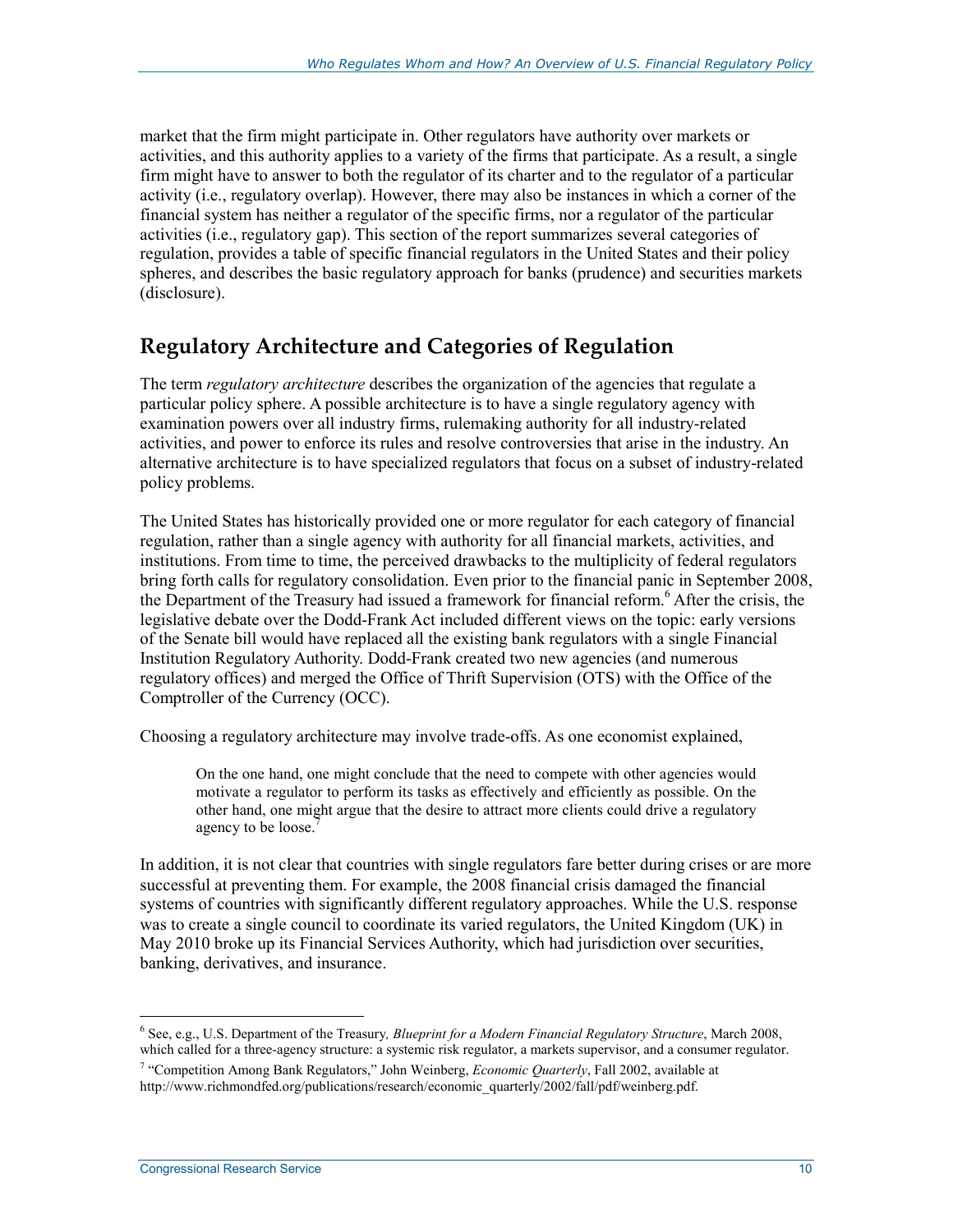Here is a description of different ways to regulate financial firms and services:

• **Regulate Certain Types of Financial Institutions.** Some firms become subject to federal regulation when they obtain a particular business charter, and several federal agencies regulate only a single class of institution. Depository institutions are a good example: a depository may be subject to the regulations of multiple prudential regulators, but typically only one agency is granted primary oversight authority based on the bank's charter—national bank, state bank, credit union, etc.—and the choice of charter may not greatly affect the institution's permissible business mix. Government-sponsored enterprises (GSEs) also have a primary prudential regulator.

Regulation keyed to particular institutions has at least two perceived disadvantages. First, regulator shopping, or *regulatory arbitrage*, may occur if regulated entities can choose their regulator. Second, unchartered firms engaging in the identical business activity as regulated firms may escape institutional regulation altogether.

• **Regulate a Particular Market.** Some markets become subject to federal financial regulation when they host the trading of covered financial products. The New York Stock Exchange (NYSE) and the Chicago Mercantile Exchange (CME) are two examples. The Securities and Exchange Commission (SEC) regulates the trading of stocks and bonds and the Commodity Futures Trading Commission (CFTC) regulates the trading of commodity futures. The SEC and CFTC generally do not regulate the prices of stocks or futures traded on the exchanges; rather, they regulate the organization and membership of the exchanges, rules for trading, and attempt to prevent fraud, conflicts of interest, or manipulation by market participants.

Regulation keyed to markets has at least two perceived disadvantages. First, market evolution can create jurisdictional ambiguities among the regulators. Second, innovation in financial products may create regulatory gaps.

• **Regulate a Particular Financial Activity.** Some financial activities are subject to federal regulation no matter which institutions engage in them and no matter who hosts the trades in them. For example, the Consumer Financial Protection Bureau (CFPB) regulates certain classes of loans to consumers no matter who extends the loan (bank or nonbank). If the lender is a bank, the lender has to comply with both the regulations of the CFPB and the rules of its bank regulator.

Regulation keyed to activities can be problematic. As discussed above, there are often multiple methods to achieve similar financial objectives (combining different contracts). Therefore, if one type of transaction is regulated, it may be possible for people to use another type of contract, one that is not currently regulated or through institutions that are not regulated.

• **Regulate for Systemic Risk.** One definition of systemic risk is that it occurs when each firm manages risk rationally from its own perspective, but the sum total of those decisions produces systemic instability under certain conditions. Similarly, regulators charged with overseeing individual parts of the financial system may satisfy themselves that no threats to stability exist in their respective sectors, but fail to detect risks arising from the interaction of firms and markets. Yet, regulation of institutions, markets, and activities may also have a component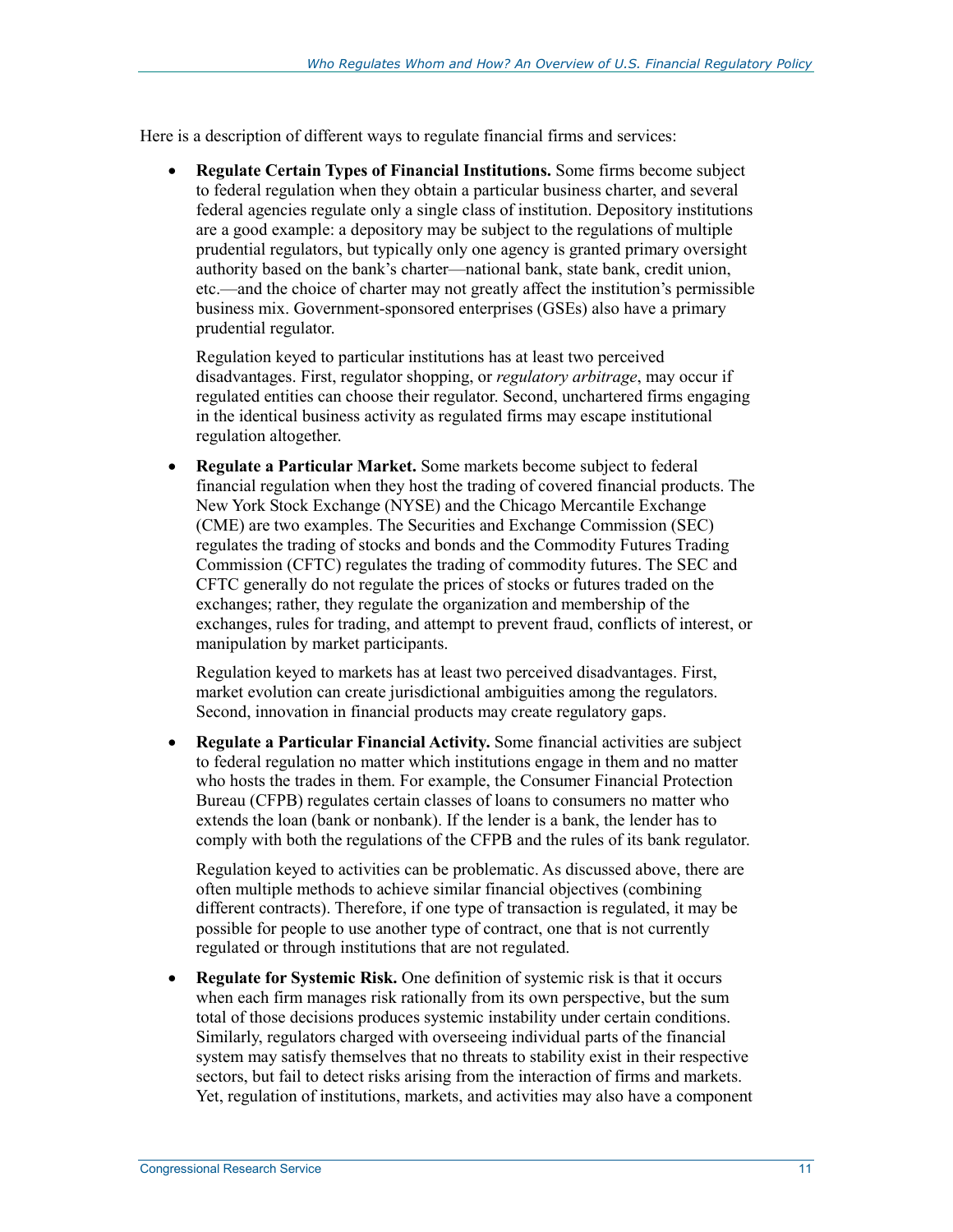of systemic risk regulation. For example, regulation of bank capital may affect the potential for booms and busts in asset markets. The Dodd-Frank Act created the Financial Stability Oversight Council (FSOC) to assume a coordinating role among the heads of financial regulatory agencies; the FSOC has a permanent staff to monitor financial-sector risks as a whole.

#### **What does it mean to be regulated?**

It is common to refer to a firm or a market as being regulated or unregulated. However, this simplification can mask important distinctions for any given policy discussion because regulators can have limited scope of operation. That is, agencies may have rulemaking authority or enforcement powers to address one set of policy concerns but not for other policy issues. Firms may be subject to different regulators for different aspects of their business.

The point can be illustrated with a more familiar industry. Are restaurants regulated? There is no federal Department of Restaurants; however, the Occupational Safety and Health Administration (OSHA) can make rules for worker safety (including food service employees), and the Department of Justice can enforce employment discrimination laws (including in restaurants). Furthermore, restaurants are typically subject to state and local health inspectors and related laws. If the policy topic is health and safety, it would be inaccurate to characterize restaurants as unregulated. On the other hand, many potential policy issues related to restaurants are typically unregulated. For example, the restaurant menu and prices are not typically regulated. A food service is typically free to pair nonstandard items (white wine with red meat) and charge very high prices.

Are financial institutions, markets, and activities regulated? Like the restaurant example above, the answer depends on the policy issue being discussed. Take the example of stocks. Firms with outstanding common stock must register with the SEC, file a prospectus, and make regular public disclosures. Marketplaces that facilitate stock market trading must register and comply with SEC regulations. However, the price of an individual stock is not typically regulated, and the amount of stock that an individual firm wishes to offer for sale is not typically regulated. However, even stock prices and trading volume may be subject to circuit breakers to temporarily limit trading during periods of exceptional volatility.

The information in **Table 3** sets out the general federal financial regulatory architecture for banks and securities markets. **Appendix D** contains a pre-Dodd-Frank version of the same table. Supplemental material—charts that illustrate the differences between banks, bank holding companies, and financial holding companies—appears in **Appendix B**.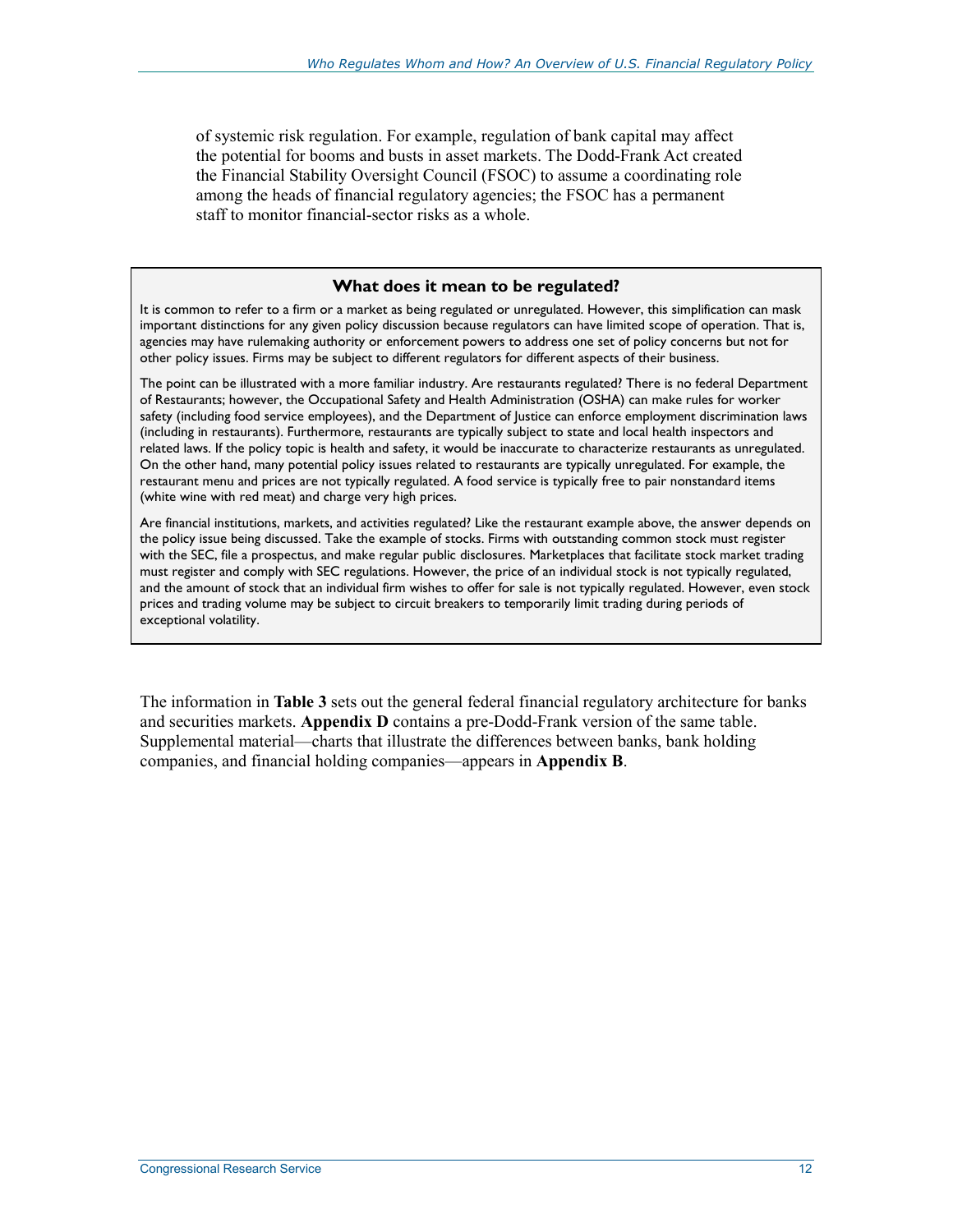| <b>Regulatory Agency</b>                              | <b>Institutions Regulated</b>                                                                                                                                                                                                                                                                                                                                                                                                                                                                                                               | <b>Emergency/Systemic</b><br><b>Risk Powers</b>                                                                                                                                                                                                                                                                                                                                                                                                                                                                          | <b>Other Notable</b><br><b>Authority</b>                                                                                                    |
|-------------------------------------------------------|---------------------------------------------------------------------------------------------------------------------------------------------------------------------------------------------------------------------------------------------------------------------------------------------------------------------------------------------------------------------------------------------------------------------------------------------------------------------------------------------------------------------------------------------|--------------------------------------------------------------------------------------------------------------------------------------------------------------------------------------------------------------------------------------------------------------------------------------------------------------------------------------------------------------------------------------------------------------------------------------------------------------------------------------------------------------------------|---------------------------------------------------------------------------------------------------------------------------------------------|
| <b>Federal Reserve</b>                                | Bank holding companies<br>and certain subsidiaries,<br>financial holding<br>companies, securities<br>holding companies, savings<br>and loan holding<br>companies, and any firm<br>designated as systemically<br>significant by the FSOC.<br>State banks that are<br>members of the Federal<br>Reserve System, U.S.<br>branches of foreign banks,<br>and foreign branches of<br>U.S. banks.<br>Payment, clearing, and<br>settlement systems<br>designated as systemically<br>significant by the FSOC,<br>unless regulated by SEC or<br>CFTC. | Lender of last resort to<br>member banks (through<br>discount window lending)<br>In "unusual and exigent<br>circumstances," the Fed<br>may extend credit beyond<br>member banks, to provide<br>liquidity to the financial<br>system, but not to aid<br>failing financial firms.<br>May initiate resolution<br>process to shut down<br>firms that pose a grave<br>threat to financial stability<br>(requires concurrence of<br>two-thirds of the FSOC).<br>The FDIC and the<br>Treasury Secretary have<br>similar powers. | Numerous market-level<br>regulatory authorities,<br>such as checking services,<br>lending markets, and other<br>banking-related activities. |
| Office of the Comptroller<br>of the Currency (OCC)    | National banks, federally<br>chartered thrift institutions                                                                                                                                                                                                                                                                                                                                                                                                                                                                                  |                                                                                                                                                                                                                                                                                                                                                                                                                                                                                                                          |                                                                                                                                             |
| Federal Deposit Insurance<br>Corporation (FDIC)       | Federally insured<br>depository institutions,<br>including state banks and<br>thrifts that are not<br>members of the Federal<br>Reserve System.                                                                                                                                                                                                                                                                                                                                                                                             | After making a<br>determination of systemic<br>risk, the FDIC may invoke<br>broad authority to use the<br>deposit insurance funds to<br>provide an array of<br>assistance to depository<br>institutions, including debt<br>guarantees.                                                                                                                                                                                                                                                                                   | Operates a deposit<br>insurance fund for<br>federally and state<br>chartered banks and<br>thrifts.                                          |
| <b>National Credit Union</b><br>Administration (NCUA) | Federally chartered or<br>insured credit unions                                                                                                                                                                                                                                                                                                                                                                                                                                                                                             | Serves as a liquidity lender<br>to credit unions<br>experiencing liquidity<br>shortfalls through the<br>Central Liquidity Facility.                                                                                                                                                                                                                                                                                                                                                                                      | Operates a deposit<br>insurance fund for credit<br>unions, known as the<br>National Credit Union<br>Share Insurance Fund                    |

### **Table 3. Federal Financial Regulators and Who They Supervise**

(NCUSIF).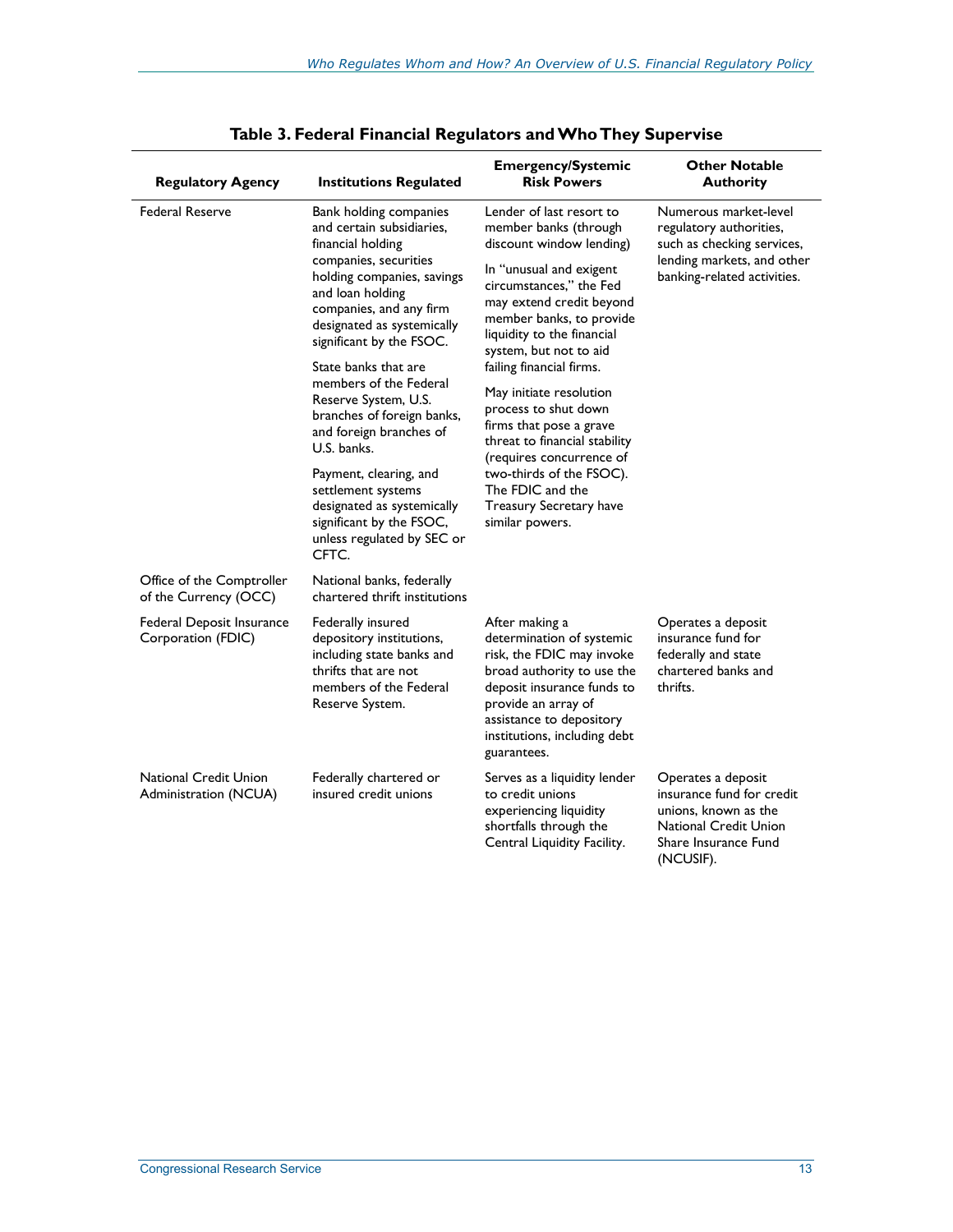| <b>Regulatory Agency</b>                                        | <b>Institutions Regulated</b>                                                                                                                                                                      | <b>Emergency/Systemic</b><br><b>Risk Powers</b>                                            | <b>Other Notable</b><br><b>Authority</b>                                                               |
|-----------------------------------------------------------------|----------------------------------------------------------------------------------------------------------------------------------------------------------------------------------------------------|--------------------------------------------------------------------------------------------|--------------------------------------------------------------------------------------------------------|
| Securities and Exchange<br>Commission (SEC)                     | Securities exchanges,<br>brokers, and dealers;<br>clearing agencies; mutual<br>funds; investment advisers<br>(including hedge funds with<br>assets over \$150 million)                             | May unilaterally close<br>markets or suspend<br>trading strategies for<br>limited periods. | Authorized to set financial<br>accounting standards in<br>which all publicly traded<br>firms must use. |
|                                                                 | Nationally recognized<br>statistical rating<br>organizations                                                                                                                                       |                                                                                            |                                                                                                        |
|                                                                 | Security-based swap (SBS)<br>dealers, major SBS<br>participants, and SBS<br>execution facilities                                                                                                   |                                                                                            |                                                                                                        |
|                                                                 | Corporations selling<br>securities to the public<br>must register and make<br>financial disclosures.                                                                                               |                                                                                            |                                                                                                        |
| <b>Commodity Futures</b><br><b>Trading Commission</b><br>(CFTC) | Futures exchanges,<br>brokers, commodity pool<br>operators, and commodity<br>trading advisors                                                                                                      | May suspend trading,<br>order liquidation of<br>positions during market<br>emergencies.    |                                                                                                        |
|                                                                 | Swap dealers, major swap<br>participants, and swap<br>execution facilities                                                                                                                         |                                                                                            |                                                                                                        |
| <b>Federal Housing Finance</b><br>Agency (FHFA)                 | Fannie Mae, Freddie Mac,<br>and the Federal Home<br>Loan Banks                                                                                                                                     | Acting as conservator<br>(since Sept. 2008) for<br><b>Fannie Mae and Freddie</b><br>Mac    |                                                                                                        |
| <b>Bureau of Consumer</b><br><b>Financial Protection</b>        | Nonbank mortgage-related<br>firms, private student<br>lenders, payday lenders,<br>and larger "consumer<br>financial entities" to be<br>determined by the Bureau                                    |                                                                                            | Writes rules to carry out<br>the federal consumer<br>financial protection laws                         |
|                                                                 | Consumer businesses of<br>banks with over \$10 billion<br>in assets                                                                                                                                |                                                                                            |                                                                                                        |
|                                                                 | Does not supervise<br>insurers, SEC and CFTC<br>registrants, auto dealers,<br>sellers of nonfinancial<br>goods, real estate brokers<br>and agents, and banks with<br>assets less than \$10 billion |                                                                                            |                                                                                                        |

**Source:** The Congressional Research Service (CRS), with information drawn from agency websites, and financial regulatory legislation.

a. See **Appendix B**.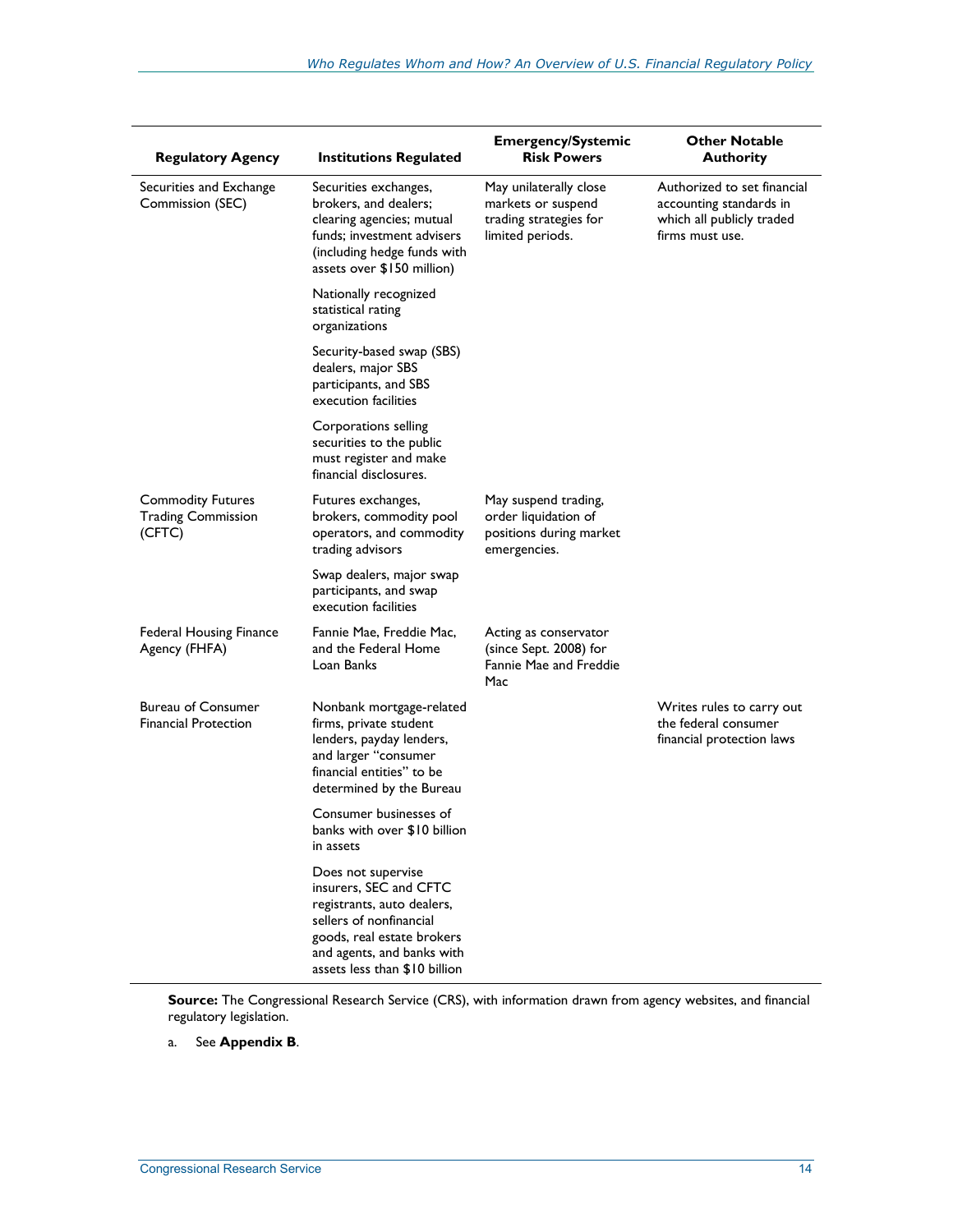## **Regulating Banks, Thrifts, and Credit Unions**

In general, the term *bank* will be used in this section to refer to firms (or subsidiaries) with bank, thrift, or credit union charters.<sup>8</sup> Banking regulators in the United States attempt to address many of the general policy problems described in the introduction by focusing on the health of chartered banks. Bank charters limit the range of permissible activities and affiliations of banks. Bank regulators employ examiners to monitor and evaluate the financial health of the banks they regulate. Furthermore, deposit insurance and a system to coordinate bank reserves and provide emergency lending is available to participating banks. The primary prudential regulator of a given bank depends on its charter; however, other policies (such as lending to a troubled bank or resolving a failed bank) are applied by a single agency regardless of the charter. Activity-based regulation applies to chartered banks—thus the SEC retains its authority for communications between publicly traded banks and their stockholders, and the CFPB regulates many classes of loans that banks make to consumers.

#### **Is this a bank?**

Functionally, the simplest form of bank accepts deposits in order to offer loans.9 Although this is not a legal definition of a bank, it does capture the basic intermediary function of banking. In practice, it is often difficult to precisely distinguish banking from other services. It is tempting to ascribe this difficulty to financial innovation, but in reality many modern "innovations" are really just minor variations on old practices. Because in discussions of financial regulation, the term *bank* is often reserved for firms with specific charters, it may be useful to distinguish chartereddepository banks from other institutions and people who offer similar services.

Many institutions and organizations have offered bank-like services throughout history. For example, ancient Chinese records describe lenders that required borrowers to offer small goods as collateral for loans (similar to a modern pawn shop). People in Medieval Europe sometimes deposited precious metals with silversmiths (who had their own reasons for extra security) for safekeeping, and some silversmiths then offered loans to third parties, counting on the depositors to not withdraw simultaneously.

One controversial example is Whalebone Cafe Bank (WCB), an ice cream shop in Pittsburgh, Pennsylvania. Reportedly, customers can make a deposit at the ice cream shop and receive the equivalent of 5.5% interest in gift cards for ice cream and other goods sold at the store.<sup>10</sup> It has also been reported that WCB offered loans, including a \$510-cash loan to a man who will pay it back in \$60 installments, which includes a \$25 fee. The Pennsylvania Department of Banking, according to reports, is investigating, but there are questions as to whether the agency can shut down an ice cream shop or ban stores from rewarding customers with gift cards.<sup>11</sup>

Several major banking laws limit their application to firms with federally insured deposits, specific banking charters, or affiliations with depository banks. As a result, some investment firms that are sometimes referred to as Wall Street banks are not banks for certain regulatory purposes, nor are some pawn shops and ice cream stores, even if they offer bank-like services.

1

<sup>8</sup> Illustrations of several forms of depository organization are presented in **Appendix B**.

<sup>&</sup>lt;sup>9</sup> Historically, "banks" also referred to firms with special charters that issued debt, which often circulated as currency. The Bank of England had been granted a monopoly on this form of banking (note issue), which was determined not to extend to depository banking in the nineteenth century.

<sup>10</sup> As described in a *Wall Street Journal* article, available at http://online.wsj.com/article/ SB10000872396390444433504577649971326432962.html.

 $11$  This report will not track the ultimate fate of the ice cream shop. The owner reportedly changed the name to remove the word bank. Regulatory interaction is likely to be ongoing. For example, see "Pittsburgh ice cream bank owner says regulators are backing off," WTAE News, available at http://www.wtae.com/news/local/allegheny/Pittsburgh-icecream-bank-owner-says-regulators-are-backing-off/-/10927008/19522712/-/asy08i/-/index.html.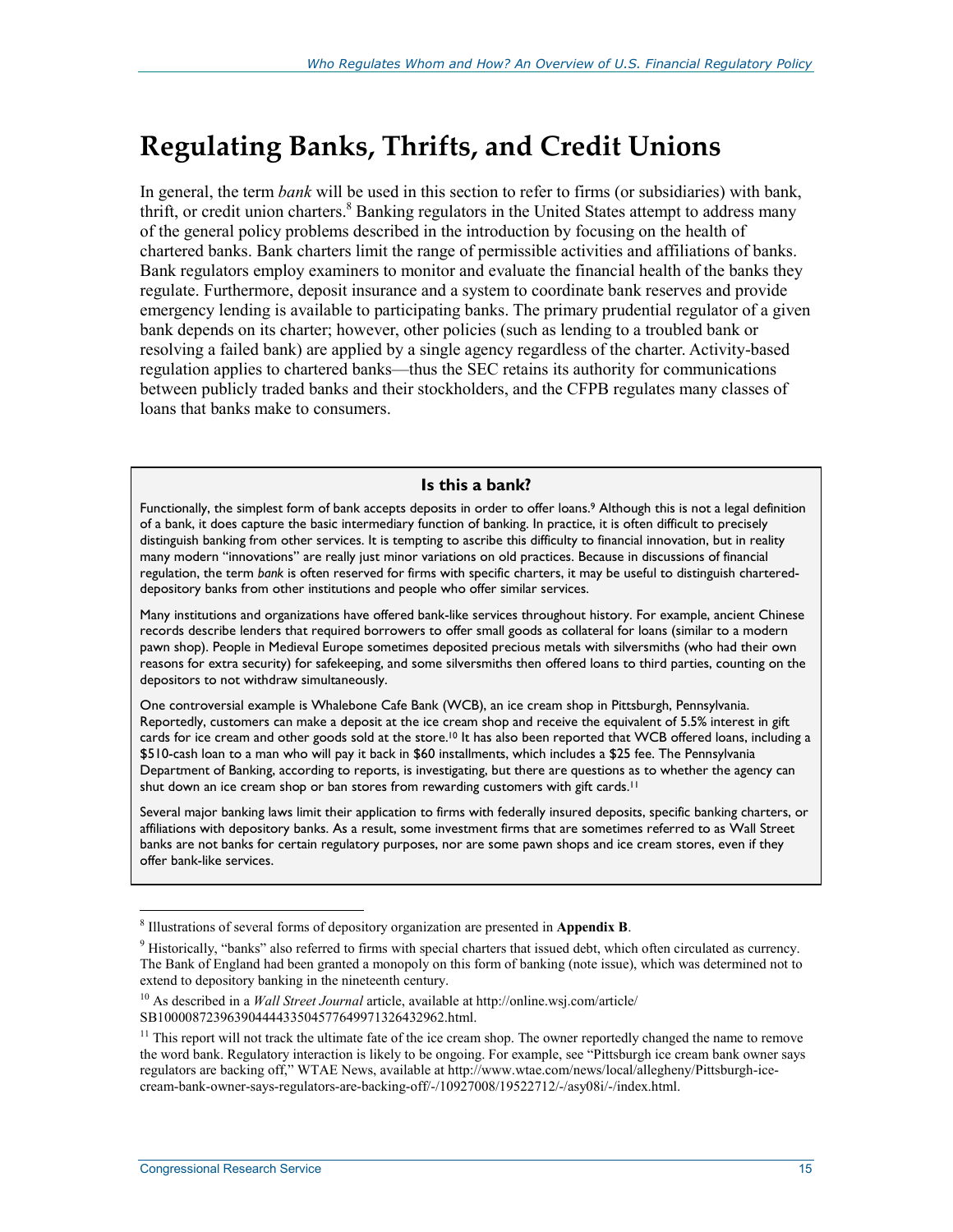As listed in **Table 1**, four prudential regulators coordinate the examinations policies of depositories through the Federal Financial Institution Examinations Council (FFIEC) in order to prevent inconsistencies in the stringency of regulatory oversight. A bank or thrift may organize itself with a depository subsidiary owned by a larger holding company, in which case the holding company may have a different primary regulator than the depository subsidiary. The OCC regulates depository banks and thrifts that have a federal charter (subsidiaries if in a holding company structure). The FDIC regulates banks with a state charter that are not members of the Federal Reserve System (subsidiaries if in a holding company structure). The NCUA regulates credit unions that have a federal charter. In addition to these federal regulators, state governments have their own agencies to administer state banking laws. The Federal Reserve regulates statechartered member banks (subsidiaries) and holding companies of banks and thrifts. The Conference of State Bank Supervisors (CSBS) serves as a forum for state banking agencies, but is not itself a regulator. State banking supervisors choose a nonvoting representative to serve the FSOC in an advisory capacity.

Many prudential regulations are of degree, not of kind. That is, there are many categories of activities that banks may participate in, but they must either limit their concentration or offset related risks in another manner. For example, banks may offer 30-year fixed-rate mortgages; but, an individual bank may have to manage its resulting interest rate risk by offering other loans with shorter maturities or by acquiring derivatives that hedge interest rate risk. As a result, prudential regulation is not always about catching lawbreakers or policing legal violations, but is often about monitoring the risks that banks engage in or the procedures bank managers have in place to control risk. Even banks that have not violated any statute may be required to adjust their lending or other business practices in response to the regulator's evaluation of risks in current conditions.

This section describes five prominent elements of bank regulation that each primary prudential regulator supervises for its chartered firms: (1) safety and soundness, (2) capital requirements, (3) asset management, (4) consumer compliance, and (5) community reinvestment. In many cases the primary prudential regulator will not be the sole policymaker or regulatory authority for these issues. For example, rules for capital requirements and safety and soundness may be coordinated with other bank regulators, and banks may have to comply with consumer regulations issued by the CFPB in addition to satisfying their own primary prudential regulator. There may not be a clear delineation between each regulatory element; for example, adequate procedures for asset management might be important to maintain safety and soundness. **Appendix C** includes a discussion of the official ratings system that regulators apply to covered firms.

## **Safety and Soundness**

Safety and soundness refers to a broad range of issues that relate to the health of a financial institution. Safety and soundness encompasses risk management, capital requirements, the diversification of a bank's portfolio, provisions for liquidity, allowances for loan and lease losses, concentrations of transactions with a single counterparty or in a single region, exposure to potentially expensive litigation, adequate training and expertise of management and staff, adequate procedures for internal controls, and many other issues. This section will not attempt to address all of the categories of safety and soundness regulation listed in **Table 2** above. Safety and soundness regulation is conducted prospectively—that is, banks can be examined prior to any indication of excess risk or any evidence of wrongdoing.

Safety and soundness regulation relates to economic policy issues because it can affect the credit cycle and conflicts of interest. The rapid decline in the price of one product (and thus a rapid rise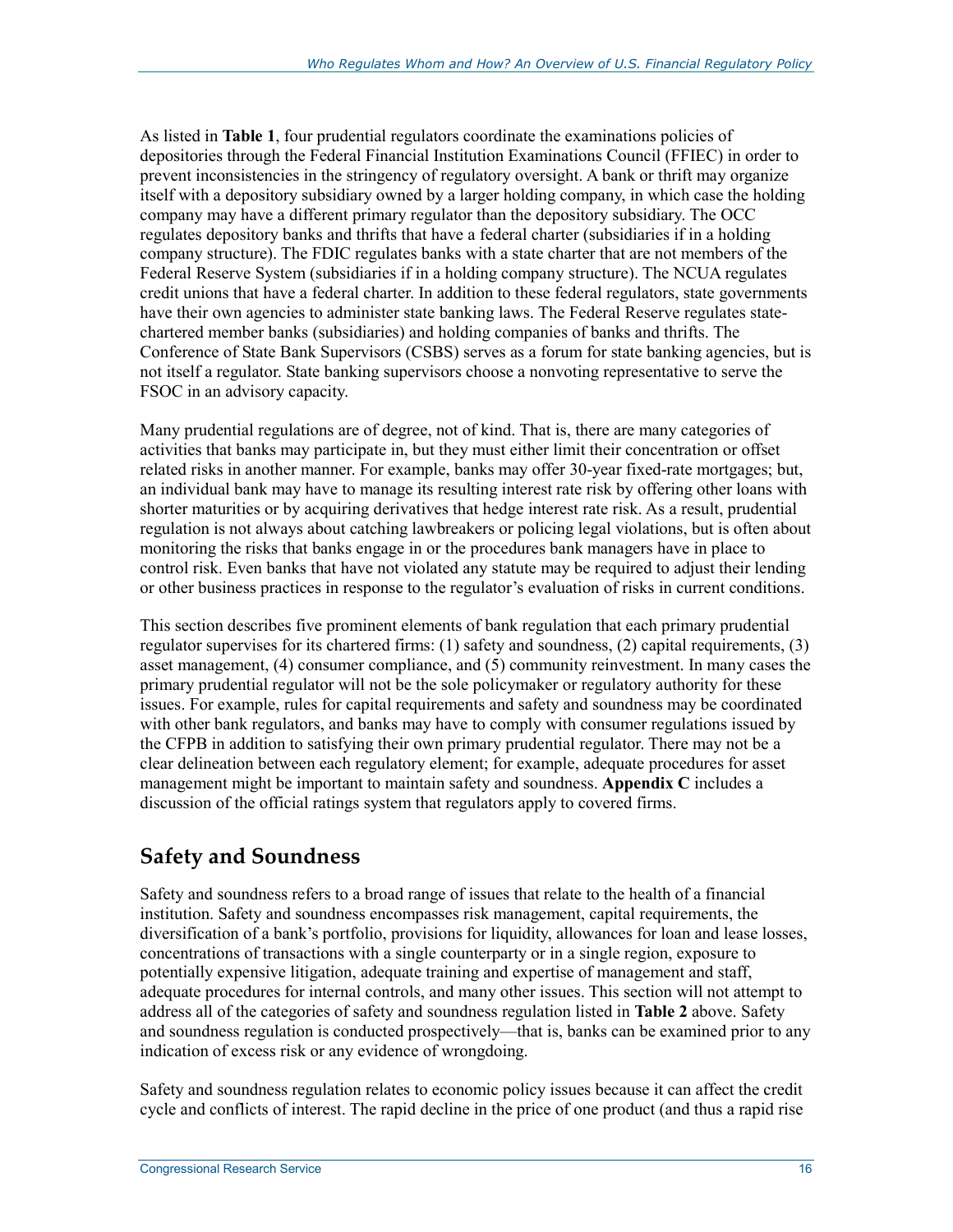in loan defaults by related firms, employees, etc.) is less likely to cause a wave of bank failures if banks are not permitted to concentrate their loan exposure to one industry or one line of business. Owners and counterparties of banks are more likely to effectively monitor bank managers if banks maintain clear and transparent systems of control.

Each loan has a variety of risk characteristics of concern to lenders and their regulators. Some of these risks can be estimated at the time the loan is issued. Credit risk, for example, is the risk that the borrower will fail to repay the principal of the loan as promised. Rising interest rates create another risk because the shorter-term interest rates that the lender often pays for its funds (e.g., deposit or CD rates) rise while the longer-term interest rates that the lender will receive from fixed-rate borrowers remain unchanged. Falling interest rates are not riskless either: fixed-rate borrowers may choose to repay loans early, reducing the lender's expected future cash flow. Federal financial regulators take into account expected default rates, prepayment rates, interestrate exposure, and other risks when examining the loans issued by covered lenders.

The risk of a portfolio of bank assets is not just the sum of the risks of the individual loans and securities that make it up. Lenders can adjust the composition of their balance sheets to reduce or enhance the risks of the individual loans that make it up. A lender with many loans exposed to prepayment risk when interest rates fall, for example, could compensate by acquiring some assets that rise in value when interest rates fall. One example of a compensating asset would be an interest-rate derivative contract. Lenders are required to keep capital in reserve against the possibility of a drop in value of loan portfolios or other risky assets. Federal financial regulators take into account compensating assets, risk-based capital requirements, and other prudential standards when examining the balance sheets of covered lenders.

When regulators determine that a bank is taking excessive risks, or engaging in unsafe and unsound practices, they have a number of tools at their disposal to reduce risk to the institution (and ultimately to the federal deposit insurance fund). They can require banks to reduce specified lending or financing practices, dispose of certain assets, and order banks to take steps to restore sound balance sheets. In enforcement, regulators have "life-or-death" options, such as withdrawing deposit insurance, revoking the charter, or taking over a failing bank. In practice, bank regulators rarely use draconian tactics, and banks are given an opportunity to address concerns raised during an examination if the failure of the bank is not imminent.

## **Capital Requirements**

As a general accounting concept, capital refers to the equity of a business—the amount by which its assets exceed its liabilities.<sup>12</sup> The more capital a firm has, the greater its capacity to absorb losses and remain solvent. Capital is related to leverage (various measures of the firm's reliance on debt and derivatives to fund its activities); firms that fund themselves with more equity capital (instead of debt) tend to have lower leverage ratios.

Capital regulation relates to economic policy problems because it can affect the credit cycle. One way higher bank capital affects the credit cycle is its potential to make the banking system more resilient during downturns. Unexpected loan losses are less likely to cause a bank to fail if it holds more capital. In the aggregate, higher capital requirements will tend to make the banking system

<sup>&</sup>lt;u>.</u>  $12$  Regulatory uses of "capital" include more specific definitions and classifications.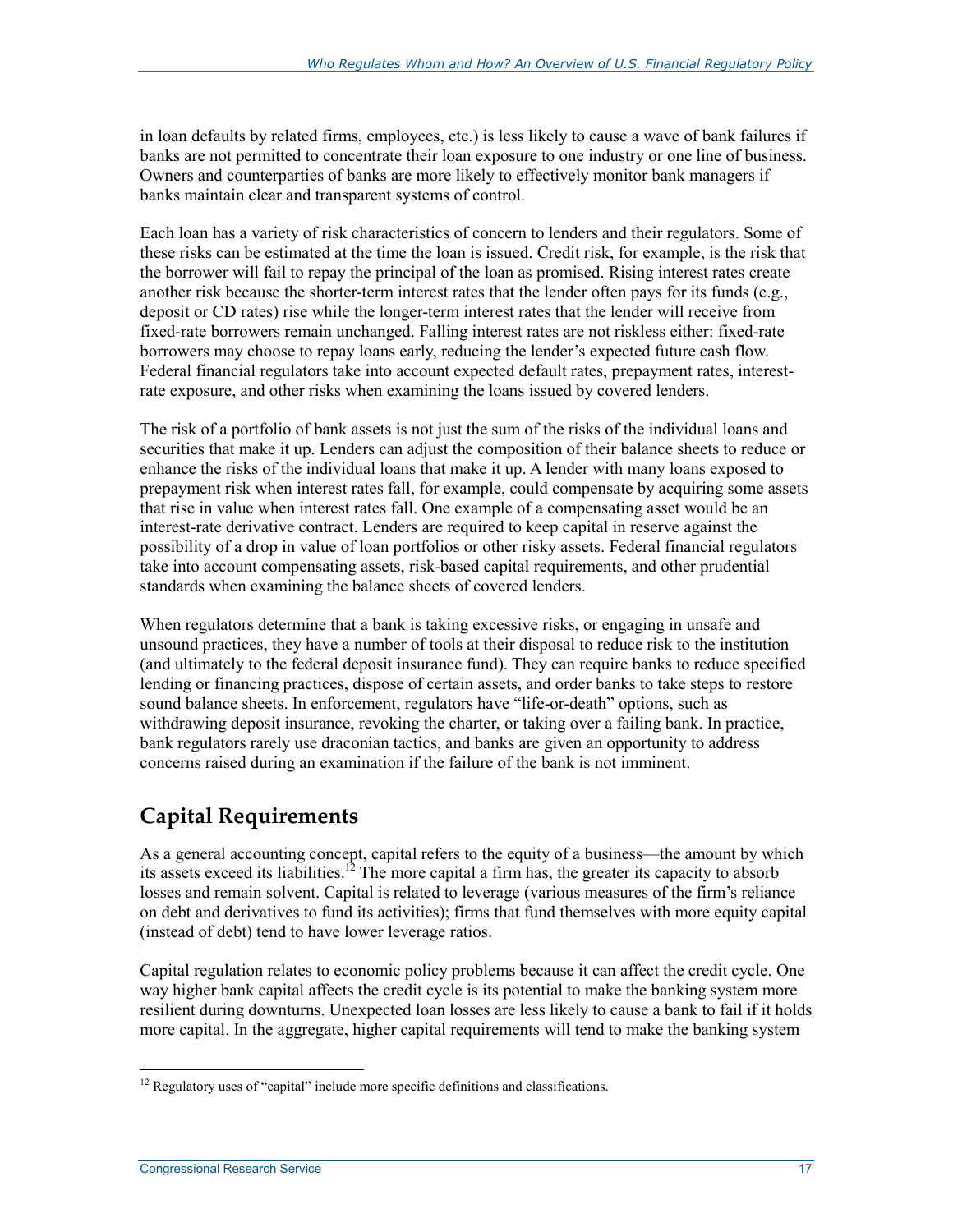more resilient because distressed banks may drain other banks of their liquid reserves while general liquidity is declining. On the other hand, banks are part of a broader financial system, therefore it may be possible that higher capital requirements for banks might not make the system as a whole safer if the cost of capital causes more financial activity to migrate to securities markets or shadow banking.

Capital regulation can also affect the credit cycle by affecting the amount of bank credit made available. Higher bank capital requirements tend to lower the leverage that banks can achieve, which reduces the potential lending that the banking system can offer to the broader economy. Whether higher capital requirements for banks lower total lending in the economy is more difficult to determine because it depends in part on how securities markets and shadow banking react.

Financial regulators require the institutions they supervise to maintain specified minimum levels of capital—defined in various ways—to increase the resilience of firms to shocks and to minimize losses to investors, customers, and taxpayers when failures occur. The riskiness of a bank's business model affects its capital requirements; for example, a bank that specializes in relatively risky credit card lending may have higher effective capital requirements than a bank that has a relatively safer and more diversified portfolio of commercial lending. Capital requirements, if they are set above what a firm would choose on its own, represent a cost to businesses because they reduce the amount of funds that may be loaned or invested in the market. Thus, there is a perpetual tension: individual banks adjust their own capital ratio to maximize profits, whereas regulators continually modify capital standards to either prevent excessive risktaking or to promote the availability of credit to the wider economy.

The actual capital held by banks should not be confused with statutory minimums. Banks may choose to hold excess capital if bank management believes that economic conditions may deteriorate. For example, in 2007 and 2008, JPMorgan executives referred to their portfolio as a "fortress balance sheet" in part because it was believed to be prepared for a worsening economic environment. Bank regulators may encourage regulated banks to hold additional capital to make the banking system more resilient. Following the financial turmoil of September 2008, banking regulators oversaw an increase in bank capital without the need for new legislation, new notice and comment rulemaking, or new international negotiations because bank regulators can require changes by insured depositories under existing authority (whether due to encouragement of regulators or changed preferences for prudence by bank managers).

U.S. banking regulators cooperate with banking regulators in other countries. The general approach to capital standards are based on the Basel Accords, an international framework developed under the auspices of the Bank for International Settlements.<sup>13</sup> Although the Basel Accords use the term *requirement*, Basel capital standards are not enforceable if a member country does not implement them (unlike the WTO dispute resolution process, for example). In other words, each participating country sets its own capital standards, but member countries use the Basel framework to establish best practices and harmonize banking regulation. The Basel committee describes its function thusly:

<u>.</u>

<sup>13</sup> See CRS Report R42744, *U.S. Implementation of the Basel Capital Regulatory Framework*, by Darryl E. Getter.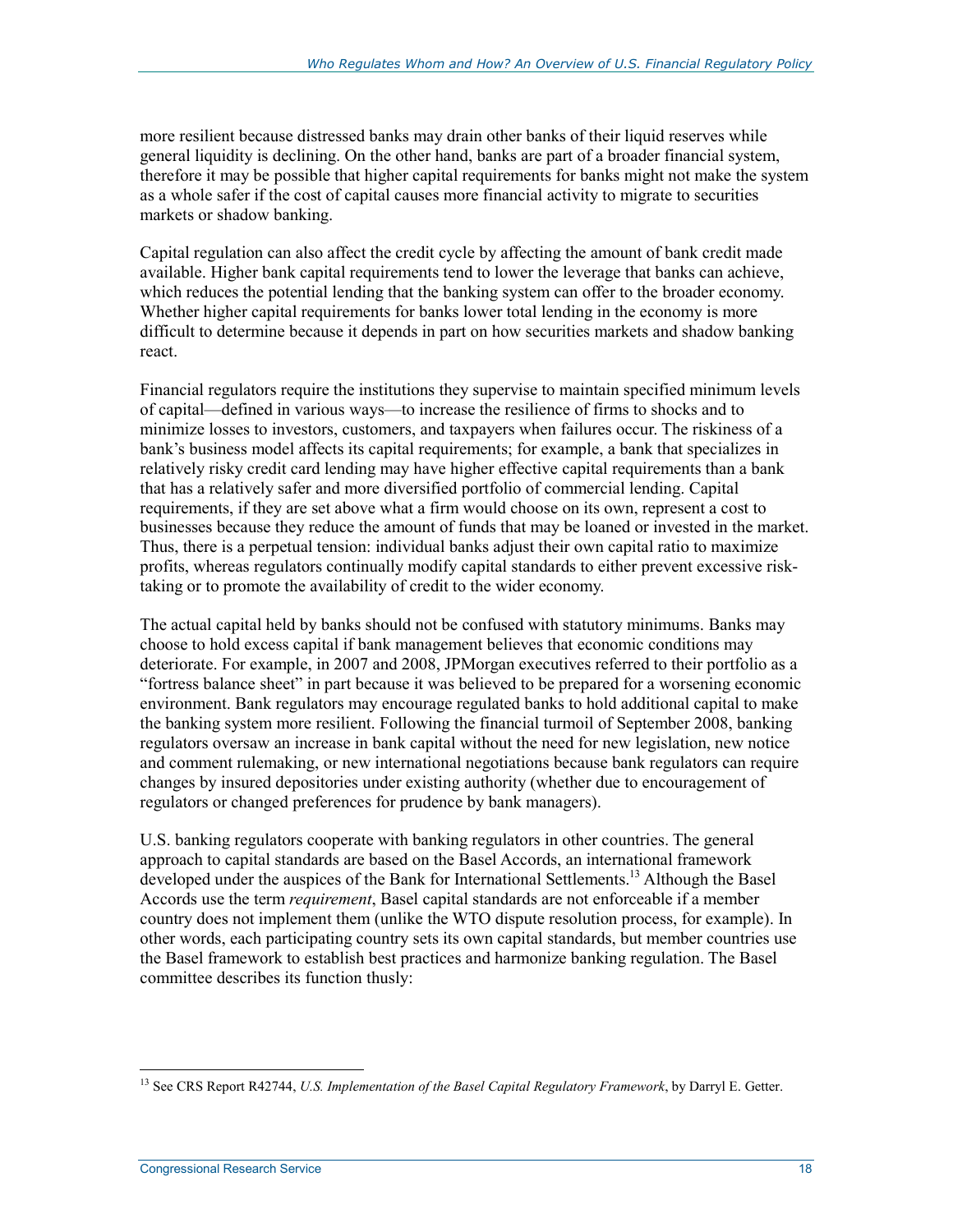The Basel Committee on Banking Supervision provides a forum for regular cooperation on banking supervisory matters. Its objective is to enhance understanding of key supervisory issues and improve the quality of banking supervision worldwide. It seeks to do so by exchanging information on national supervisory issues, approaches and techniques, with a view to promoting common understanding. At times, the Committee uses this common understanding to develop guidelines and supervisory standards in areas where they are considered desirable. In this regard, the Committee is best known for its international standards on capital adequacy; the Core Principles for Effective Banking Supervision; and the Concordat on cross-border banking supervision.<sup>14</sup>

A guiding principle of the Basel standards is that capital requirements should be risk-based. The riskier an asset, the more capital a bank should hold against possible losses. Risk-based regulations can be more prudent than simple leverage ratios because two firms with identical amounts of debt may have very different probabilities of failure if their assets are different. For example, one might lend primarily to households (credit cards, mortgages, student loans, and auto loans), whereas the other lends primarily to manufacturing businesses or agricultural service providers.

One possible drawback of a risk-based capital adequacy approach is that the regulation may become procyclical. That is, the capital standards themselves may reinforce the tendency for the banking system to expand credit during economic booms and contract credit during economic busts as views of risk evolve. If so, then risk-based capital requirements will make it more difficult for macro-prudential regulators to mitigate asset bubbles when they form, and will make it more difficult to promote additional credit expansion during economic downturns.

Procyclicality could occur if economic forecasters and financial analysts are overconfident that stable economic environments will continue or are over-pessimistic during unstable economic environments. To the extent that evaluating the risk of a long-term asset involves evaluating the probability of future economic instability, over-confidence will lead to lower than optimal capital requirements and over-pessimism will lead to higher than optimal capital requirements. If regulators and market participants are using the same financial models with similar historical data, it is unlikely that the regulators would provide much of a check on some sources of procyclicality in a risk-based system because the regulators and the banks could have similar measures of risk. On the other hand, regulators could require additional stress tests for the system as a whole, which an individual firm would not have the incentive or ability to conduct.

### **Asset Management**

Asset management refers to providing financial products or services to a third party for a fee or commission. Examples of asset management include personal fiduciary services, such as wealth management for private clients. Other examples include acting as a custodian, providing security holder services, and offering investment advice.

Regulation of asset management activities relates to economic policy issues because the asset management services of banks can have broader effects. An example of the relation of asset management to the policy issues is the custodian role of banks for some complex financial

1

<sup>&</sup>lt;sup>14</sup> Bank for International Settlements, "About the Basel Committee," January 23, 2013, available at http://www.bis.org/ bcbs/about.htm.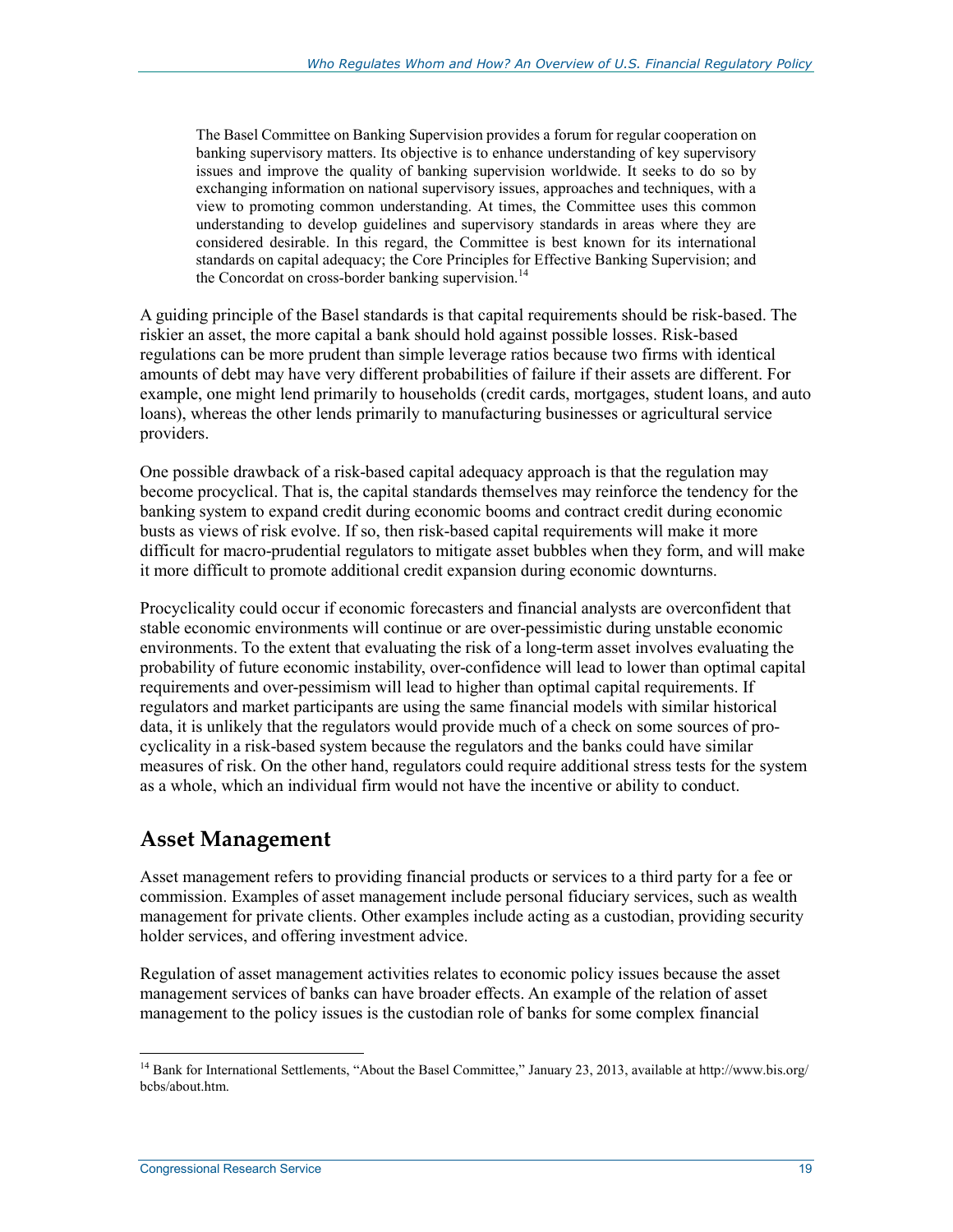transactions. For example, some forms of interbank lending include collateral, but who will hold the collateral for the duration of the contract? If custodian banks mismanage the assets, then disruptions in interbank lending markets can be magnified during periods of financial turmoil. During financial instability, banks may be turning to collateralized lending precisely because they have greater desire for safety, certainty, and speed. Disruptions to asset management services, through either the failure of central custodian banks or slow processing of existing custodian banks, may reinforce other banks' fears of uncertainty and slow processing.

Banks are not the only firms that offer asset management services. Thus, as discussed above, bank regulators do not make rules for the entire asset management industry; rather, they issue guidance to the firms with particular charters, and they provide examinations to insure that chartered banks have procedures in place that are consistent with sound asset management principles.

## **Consumer Protection Compliance**

Lenders must comply with a variety of statutes and regulations when offering financial products to consumers. Prior to the financial crisis, authority to oversee consumer financial protection had been spread among a number of banking regulators, HUD, and the FTC. The Dodd-Frank Act gathered much of this authority and personnel into a new Consumer Financial Protection Bureau (CFPB), but bank regulators still supervise many consumer activities of their chartered firms. One reason is that poor customer relations can be a threat to the safety and soundness of the institution, in part because it is usually bad for business. The banking agencies examine banks for compliance with consumer laws and assist in resolving consumer complaints.

Bank regulators can facilitate consumer compliance by offering an ombudsman to assist in resolving complaints. Ombudsman offices are usually separate from those of the safety and soundness examiners. Such offices may help insure that consumers receive a fair and expeditious resolution of their concerns with a firm that is regulated by that agency. This may help reduce the time and expense of more formal complaint resolution options where consumers might otherwise seek redress (such as courts).

Some rulemaking activity for consumer compliance is shared between the CFPB and the bank regulators. For example, the CFPB has issued rules for appraisals of residential properties and mortgages. However, banks also rely on appraisals to establish collateral for their mortgage loans; thus, both the CFPB and bank regulators are involved in rulemaking for residential real estate appraisals.

### **Regulators of Firms with Bank Charters**

In many cases, depository banks are owned within a larger holding company structure, and the primary prudential regulator of the holding company may not be the same as the primary prudential regulator of the bank subsidiary. There is a dual banking system, in which each depository institution is subject to regulation by its chartering authority: state or federal. In addition, because virtually all depository institutions are covered by federal deposit insurance, they are subject to at least one federal primary regulator (i.e., the federal authority responsible for examining the institution for safety and soundness and ensuring its compliance with federal banking laws).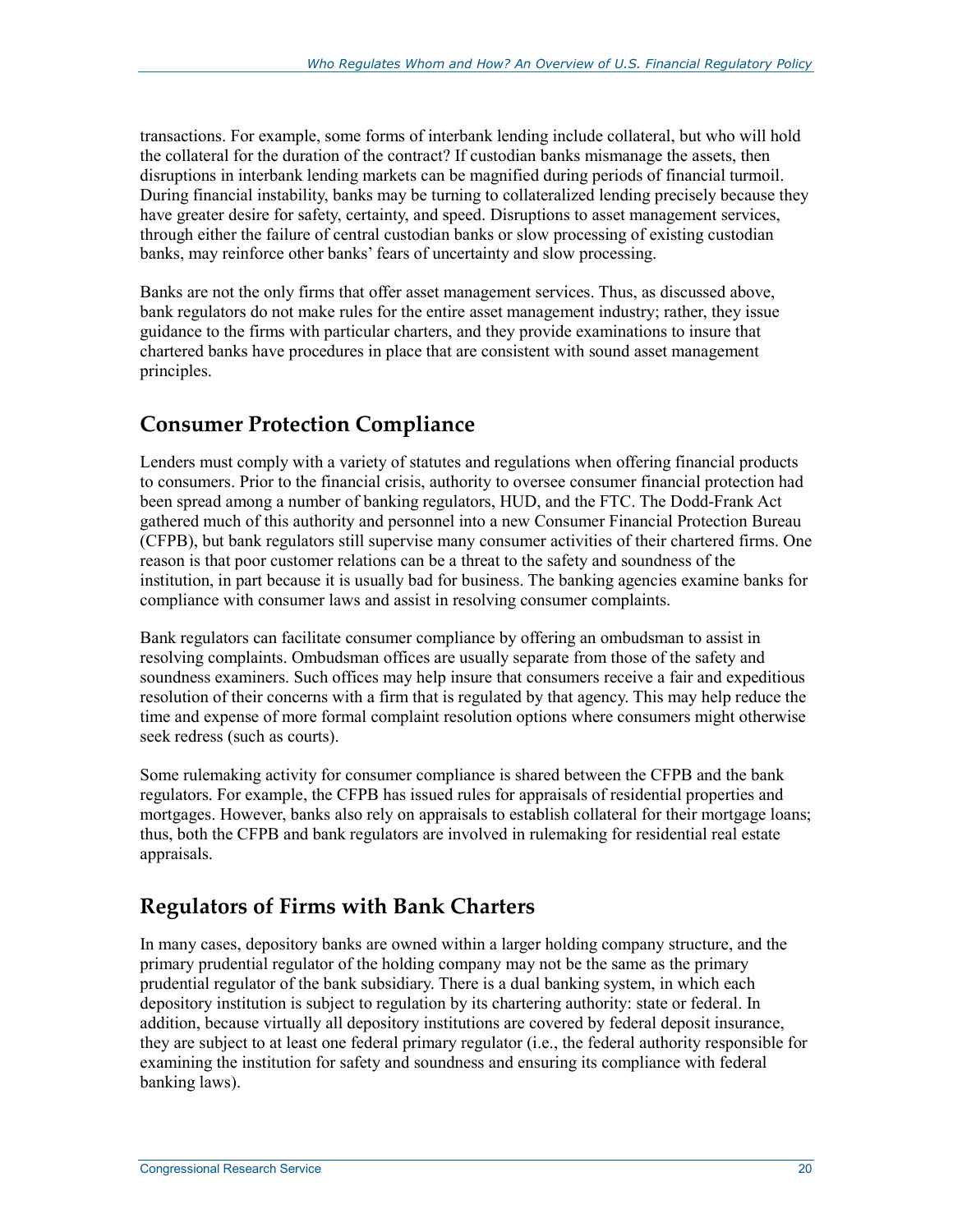The federal banking agencies are briefly discussed below, along with certain powers that these agencies have that are not limited to the firms of which each is the primary prudential regulator.

### **Office of the Comptroller of the Currency**

The Office of the Comptroller (OCC) was created in 1863 as part of the Department of the Treasury to supervise federally chartered banks (i.e., "national" banks) and to replace the circulation of state-bank notes with a single national currency (Chapter 106, 13 Stat. 99). The OCC is the primary prudential regulator for federally chartered banks and thrifts. The head of the OCC, the Comptroller of the Currency, is also a member of the board of the FDIC and a voting member of FSOC. Like the other prudential regulators described below, the OCC has examination powers to enforce its responsibilities for the safety and soundness of nationally chartered banks, and strong enforcement powers, including the ability to issue cease and desist orders and revoke the charter of covered firms.

In addition to institution-level examinations, the OCC oversees systemic risk among nationally chartered banks and thrifts. One example of OCC systemic surveillance is the regular survey of credit underwriting practices. This survey compares underwriting standards over time and assesses whether OCC examiners believe the credit risk of nationally chartered bank portfolios is rising or falling. In addition, the OCC publishes regular reports on the derivatives activities of U.S. commercial banks.

### **Federal Deposit Insurance Corporation**

The FDIC was created in 1933 to provide assurance to small depositors that they would not lose their savings if their bank failed (P.L. 74-305, 49 Stat. 684). The FDIC is the primary federal prudential regulator of state-chartered banks that are not members of the Federal Reserve System. It has, to some extent, similar examination and enforcement powers for the firms it regulates, as the OCC has for federally chartered banks. In addition to its role as a prudential bank regulator, the FDIC administers a deposit insurance fund and resolves failing depositories and certain systemic non-banks.

Deposit insurance relates to economic policy issues because it may help to stabilize an important source of bank funding during times of financial turmoil. Prior to the 1930s, American financial crises were often accompanied by rapid withdrawal of deposits from banks rumored to be in trouble (or actually in trouble). Even prudent, well-managed banks could have difficulty surviving these runs by depositors. Federal deposit insurance assures depositors that the full-faith and credit of the federal government guarantees their deposits up to a preset level. Despite occasional periods of bank failures, banks with insured deposits have suffered almost no depositor runs since the establishment of deposit insurance. Banks are assessed premiums by the FDIC for the deposit coverage.

The agency provides deposit insurance to all federally insured banks and thrifts (but not credit unions). In 2008, as the financial crisis worsened, Congress passed a temporary increase in the deposit insurance ceiling from \$100,000 to \$250,000 for most accounts.<sup>15</sup> The increase was made permanent by the Dodd-Frank Act.

<sup>&</sup>lt;u>.</u> <sup>15</sup> Section 135 of the Emergency Economic Stabilization Act of 2008 (EESA; P.L. 110-343).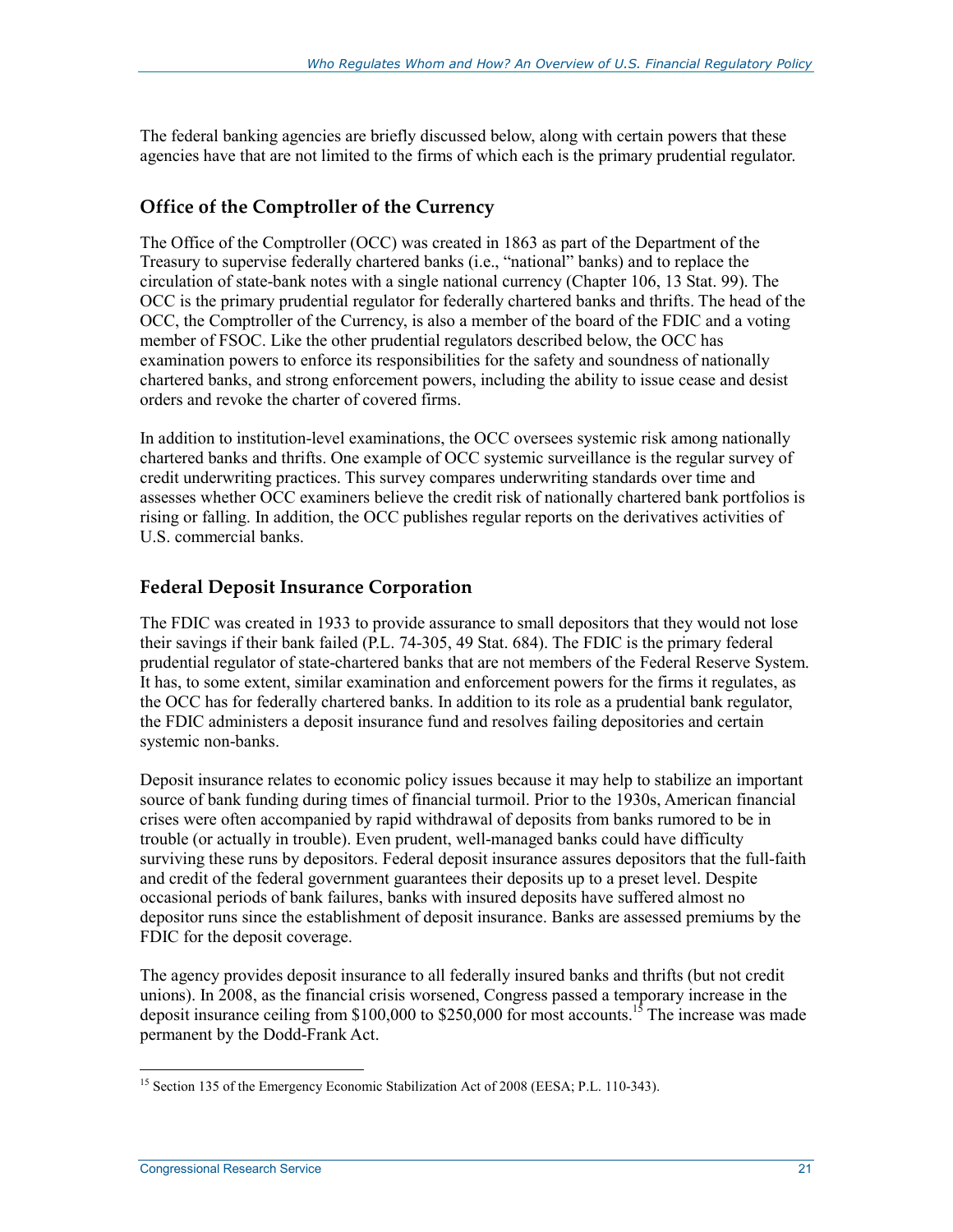The deposit insurance system has been revised a number of times. For example, legislative reform (P.L. 109-173, 119 Stat. 3601) in the mid-2000s raised the coverage limit for retirement accounts to \$250,000 and indexed both its limit and the general deposit insurance coverage ceiling to inflation. The reform act made changes to the risk-based assessment system to determine the payments of individual institutions. Within a range set by the reform act, the FDIC uses notice and comment rulemaking to set the designated reserve ratio (DRR) that supports the Deposit Insurance Fund (DIF). The FDIC uses its power to examine individual institutions and issue regulations for all insured-depository institutions to monitor and enforce safety and soundness.<sup>16</sup>

Using emergency authority it received under the Federal Deposit Insurance Corporation Improvement Act of 1991 (FDICIA; P.L. 102-242),<sup>17</sup> the FDIC made a determination of systemic risk in October 2008 and announced that it would temporarily guarantee (1) newly issued senior unsecured debt of banks, thrifts, and certain holding companies and (2) non-interest bearing deposit transaction accounts (e.g., business checking accounts), regardless of dollar amount.<sup>18</sup> Under Dodd-Frank, the FDIC's authority to guarantee bank debt is made explicit. Although the 2008 emergency measures have expired, the FDIC has the authority to create some programs during a possible future crisis.

The financial crisis of 2008 revealed a number of lessons related to bank runs and deposit insurance. Several non-banks suffered the equivalent of depositor runs, including money market mutual funds and the interbank repo market. Because the equivalent of depositor runs can occur in other financial activities, Dodd-Frank expanded the assessment base for FDIC premiums to include a bank's entire balance sheet, not just its insured deposits. Furthermore, creditors of failing financial institutions may, under extreme circumstances, be provided with additional guarantees if the failure is determined to be a threat to the financial stability of the United States.

When banks fail, the FDIC disposes the assets and liabilities. The FDIC manages the DIF, which is derived from risk-based assessments levied on depository institutions. The fund is used for various purposes, primarily for resolving failed or failing institutions. The FDIC has broad jurisdiction because nearly all banks and thrifts, whether federally or state-chartered, carry FDIC insurance.

The Dodd-Frank Act also expanded the FDIC's role in liquidating troubled financial institutions. Under the act, the Financial Stability Oversight Council (FSOC) will designate certain financial institutions—banks and nonbanks—as systemically important. In addition to more stringent capital regulation, those firms are required to draw up "living wills," or plans for orderly liquidation. The Federal Reserve, with the concurrence of two-thirds of the FSOC, may determine that a firm represents a "severe threat" to financial stability and may order it closed. The FDIC will administer the resolution process for nonbanks as well as banks.<sup>19</sup>

1

<sup>16</sup> CRS Report R41718, *Federal Deposit Insurance for Banks and Credit Unions*, by Darryl E. Getter.

<sup>&</sup>lt;sup>17</sup> FDICIA created a new Section 13(c)(4) of the Federal Deposit Insurance Act, 12 USC §1823(c)(4)(G).

<sup>18</sup> FDIC, "FDIC Announces Plan to Free Up Bank Liquidity," press release, October 14, 2008, http://www.fdic.gov/ news/news/press/2008/pr08100.html.

<sup>19</sup> For more detail, see CRS Report R41384, *The Dodd-Frank Wall Street Reform and Consumer Protection Act: Systemic Risk and the Federal Reserve*, by Marc Labonte.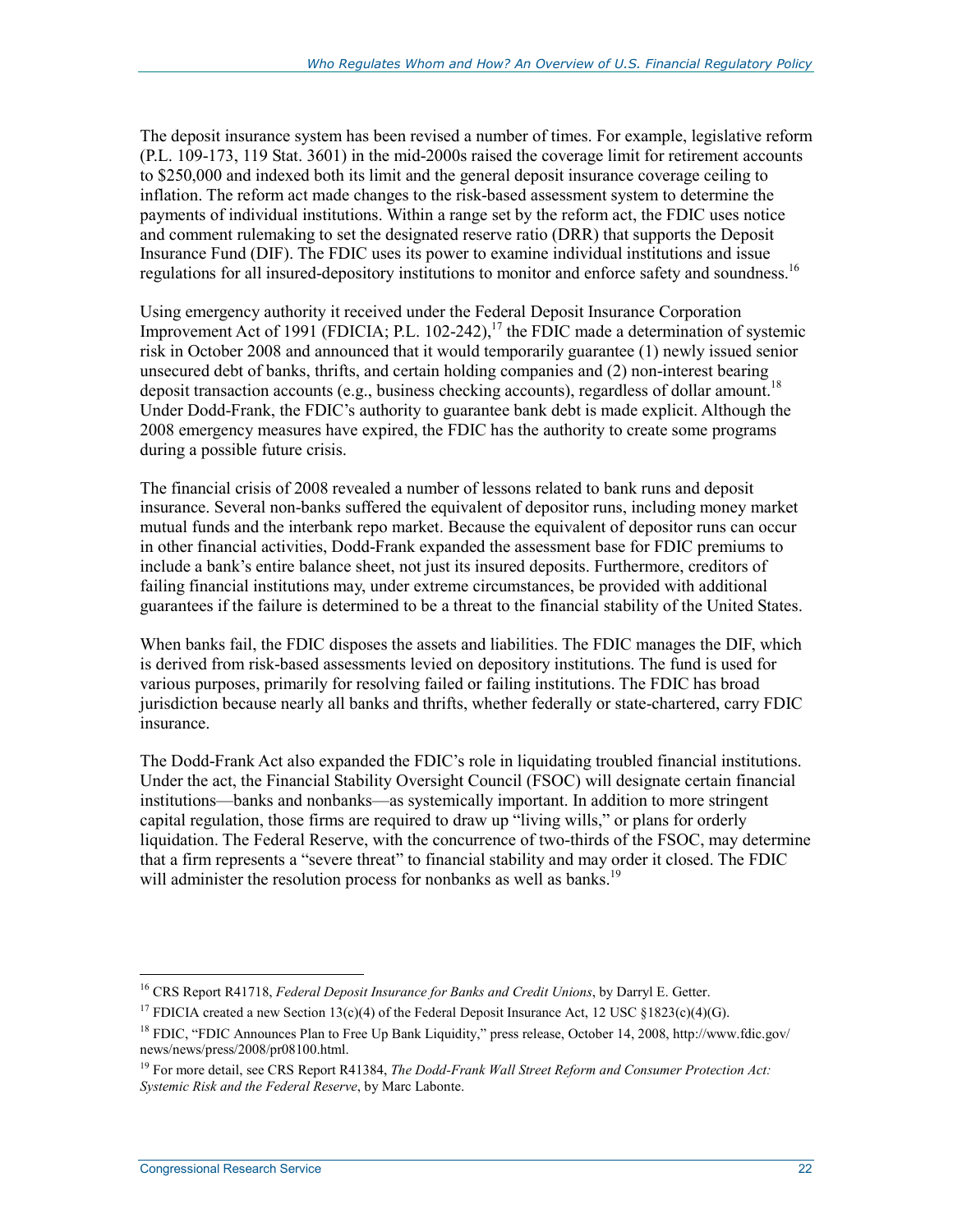#### **The Federal Reserve**

The Federal Reserve System was established in 1913 to provide stability to banks and trusts through the regulation of reserves (P.L. 63-43, 38 STAT. 251). The Federal Reserve System has three components: the Federal Reserve Board (FRB), the regional Federal Reserve Banks (FRBNY, FRBSF, etc.), and the Open Market Committee. The Fed is the primary prudential regulator for a variety of lending institutions, including bank holding companies, certain U.S. branches of foreign banks, and state-chartered banks that are members of the Federal Reserve System. Under the Gramm-Leach-Bliley Act (GLBA; P.L. 106-102), the Fed serves as the umbrella regulator for financial holding companies, which are defined as conglomerates that are permitted to engage in a broad array of financially related activities. As a primary prudential regulator, the Federal Reserve has similar authority as the OCC.

In addition to the charter class that the Federal Reserve regulates, the Dodd-Frank Act made the Fed the primary regulator of all financial firms (bank or nonbank) that are designated as systemically significant by the FSOC (of which the Fed is a member). Capital requirements for such firms may be stricter than for other firms. In addition, Dodd-Frank made the Fed the principal regulator for systemically important financial-market utilities. The Fed also regulates savings and loan holding companies and securities holding companies, formerly defined in securities law as an investment bank holding company.

In addition to its powers as a primary prudential regulator, the Federal Reserve conducts monetary policy, monitors the financial system, acts as the fiscal agent of the United States, and regulates the payment system and a number of financial activities. Examples of additional activities regulated by the Fed (sometimes only as a monitor and sometimes jointly with other agencies) include equal credit opportunity (Reg-B), Community Reinvestment Act (CRA) related agreements (Reg-G), and extensions of credit by brokers and dealers (Reg-T). The list of regulatory topics now extends from Reg-A to Reg-YY.

### **National Credit Union Administration**

The National Credit Union Administration (NCUA), originally part of the Farm Credit Administration, became an independent agency in 1970 (P.L. 91-206, 84 STAT. 49). The NCUA regulates all federal credit unions and those state credit unions that elect to be federally insured. It administers a Central Liquidity Facility, which is the credit union lender of last resort, and the National Credit Union Share Insurance Fund, which insures credit union deposits. Credit unions are member-owned financial cooperatives and must be not-for-profit institutions. As cooperatives, they are exempt from corporate income tax. Many credit unions offer similar services as community banks, and this differential tax treatment is often the subject of legislative proposals in each congressional session.

# **Regulating Securities, Derivatives, and Other Contract Markets**

Regulators of financial trading attempt to address many economic policy problems. As discussed in the introductory sections, financial markets may not be level playing fields—some people with access to confidential information may have a trading advantage. Furthermore, the people who issue and market new securities (or derivatives) may have the incentive to withhold or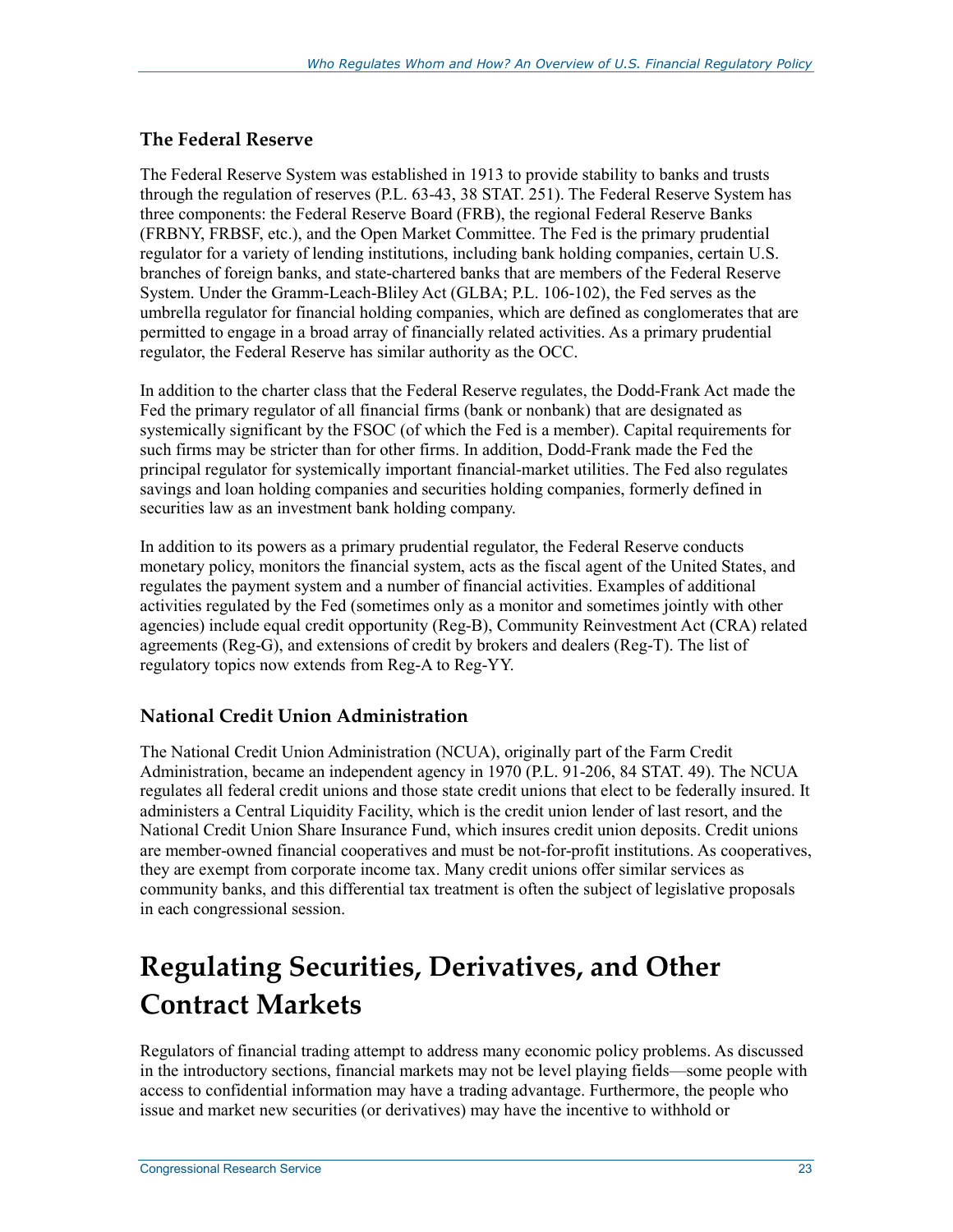mischaracterize some of the information they have about the securities or derivatives being offered. Even if these market facilitators provide full information, the outcome might still be less than optimal if other market participants simply believe that material information is not being disclosed or that insiders are behaving strategically. As a result, much of the regulation of securities and derivatives markets has focused on resolving conflicts of interest and requiring full disclosure of material information, unlike bank regulation that tends to focus on prudence. In addition, much securities market regulation has been applied through enforcement against afterthe-fact violations, rather than as prospective examinations of covered firms.

## **Non-Bank Financial Regulators**

#### **Securities and Exchange Commission**

The SEC was created as an independent agency in 1934 to enforce newly written federal securities laws (P.L. 73-291, 48 Stat. 881). Although the SEC is concerned with ensuring the safety and soundness of the firms it regulates, its primary concern is maintaining fair and orderly markets and protecting investors from fraud. The SEC generally<sup>20</sup> does not have the authority to limit risks taken by non-bank financial institutions or the ability to prop up a failing firm, with some exceptions. Two types of firms come under the SEC's jurisdiction: (1) all corporations that sell securities to the public and (2) securities broker/dealers and other securities markets intermediaries.

Firms that sell securities—stocks and bonds—to the public are required to register with the SEC. Registration entails the publication of detailed information about the firm, its management, the intended uses for the funds raised through the sale of securities, and the risks to investors. The initial registration disclosures must be kept current through the filing of periodic financial statements: annual and quarterly reports (as well as special reports when there is a material change in the firm's financial condition or prospects).

Beyond these disclosure requirements, and certain other rules that apply to corporate governance, the SEC does not have any direct regulatory control over publicly traded firms. Bank regulators are expected to identify unsafe and unsound banking practices in the institutions they supervise and have the power to intervene and prevent banks from taking excessive risks. The SEC has no comparable authority; the securities laws simply require that risks be disclosed to investors. Registration with the SEC, in other words, is in no sense a government endorsement that a security is a good or safe investment.

To enable investors to make informed investment choices, the SEC has statutory authority over financial accounting standards. All publicly traded firms are required to use generally accepted accounting principles (GAAP), which are formulated by the Financial Accounting Standards Board (FASB), the American Institute of Certified Public Accountants (AICPA), and the SEC itself.

Besides publicly traded corporations, a number of securities market participants are also required to register with the SEC (or with one of the industry self-regulatory organizations that the SEC oversees). These include stock exchanges, securities brokerages (and numerous classes of their

<sup>&</sup>lt;u>.</u> <sup>20</sup> A counter example would be SEC's net capital rule as discussed below in "The SEC's Net Capital Rule."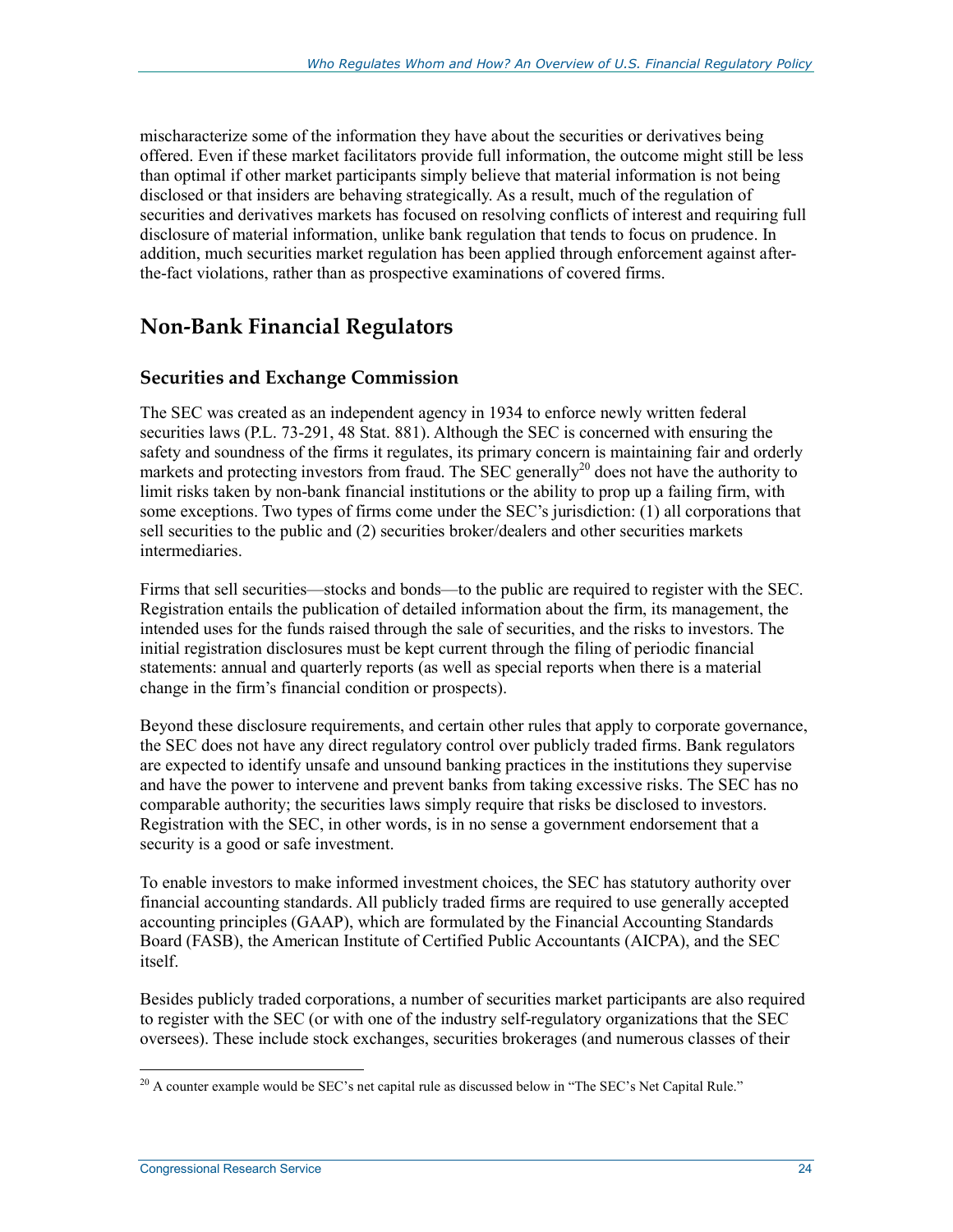personnel), mutual funds, auditors, investment advisers, and others. To maintain their registered status, all these entities must comply with rules meant to protect investors' interests, prevent fraud, and promote fair and orderly markets. The area of SEC supervision most analogous to banking regulation is broker/dealer regulation. Several provisions of law and regulation protect brokerage customers from losses arising from brokerage firm failure. The Securities Investor Protection Corporation (SIPC), created by Congress in 1970, operates an insurance scheme funded by assessments on broker/dealers (and with a backup line of credit with the U.S. Treasury). SIPC guarantees customer accounts up to \$500,000 for losses arising from brokerage failure or fraud (but not market losses). Unlike the FDIC, however, SIPC does not examine broker/dealers and has no regulatory powers.

Since 1975, the SEC has enforced a net capital rule applicable to all registered broker/dealers. The rule requires broker/dealers to maintain an excess of capital above mere solvency, to ensure that a failing firm stops trading while it still has assets to meet customer claims. Net capital levels are calculated in a manner similar to the risk-based capital requirements under the Basel Accords, but the SEC has its own set of risk weightings, which it calls "haircuts." The riskier the asset, the greater the haircut.

Although the net capital rule appears to be similar in its effects to the banking agencies' riskbased capital requirements, there are significant differences. The SEC has no authority to intervene in a broker/dealer's business if it takes excessive risks that might cause net capital to drop below the required level. Rather, the net capital rule is often described as a liquidation rule—not meant to prevent failures but to minimize the impact on customers. Moreover, the SEC has no authority comparable to the banking regulators' prompt corrective action powers: it cannot preemptively seize a troubled broker/dealer or compel it to merge with a sound firm.

The differences between bank and securities regulation with respect to safety and soundness came into sharp focus with the collapse of Bear Stearns, one of the five largest investment banks, in March 2008.<sup>21</sup> The SEC monitored Bear Stearns' financial condition until shortly before the collapse (which was precipitated by the refusal of other market participants to extend short-term credit to Bear Stearns), and it believed that the firm had sufficient levels of capital and liquidity. When bankruptcy suddenly loomed, it was the Federal Reserve that stepped in to broker the sale of Bear Stearns to JP Morgan Chase by agreeing to purchase \$30 billion of "toxic" Bear Stearns assets.

The Bear Stearns situation highlighted several apparent anomalies in the U.S. regulatory structure. The SEC lacked safety and soundness powers over the institutions it supervised, and the Fed was forced to commit funds to an investment bank over which it had no regulatory jurisdiction. The anomaly became even more pronounced when the Fed subsequently established a lending facility to provide short-term credit to other investment banks.<sup>22</sup>

The Bear Stearns collapse showed the inability of the SEC to respond to a brokerage failure with systemic risk implications. There is more to the story, however, than the differences between bank regulation and the SEC's net capital rule. In 2004, the SEC devised a voluntary supervisory scheme for the largest investment banks, called the Consolidated Supervised Entities (CSE)

1

<sup>21</sup> See CRS Report RL34420, *Bear Stearns: Crisis and "Rescue" for a Major Provider of Mortgage-Related Products*, by Gary Shorter.

<sup>22</sup> See CRS Report RL34427, *Financial Turmoil: Federal Reserve Policy Responses*, by Marc Labonte.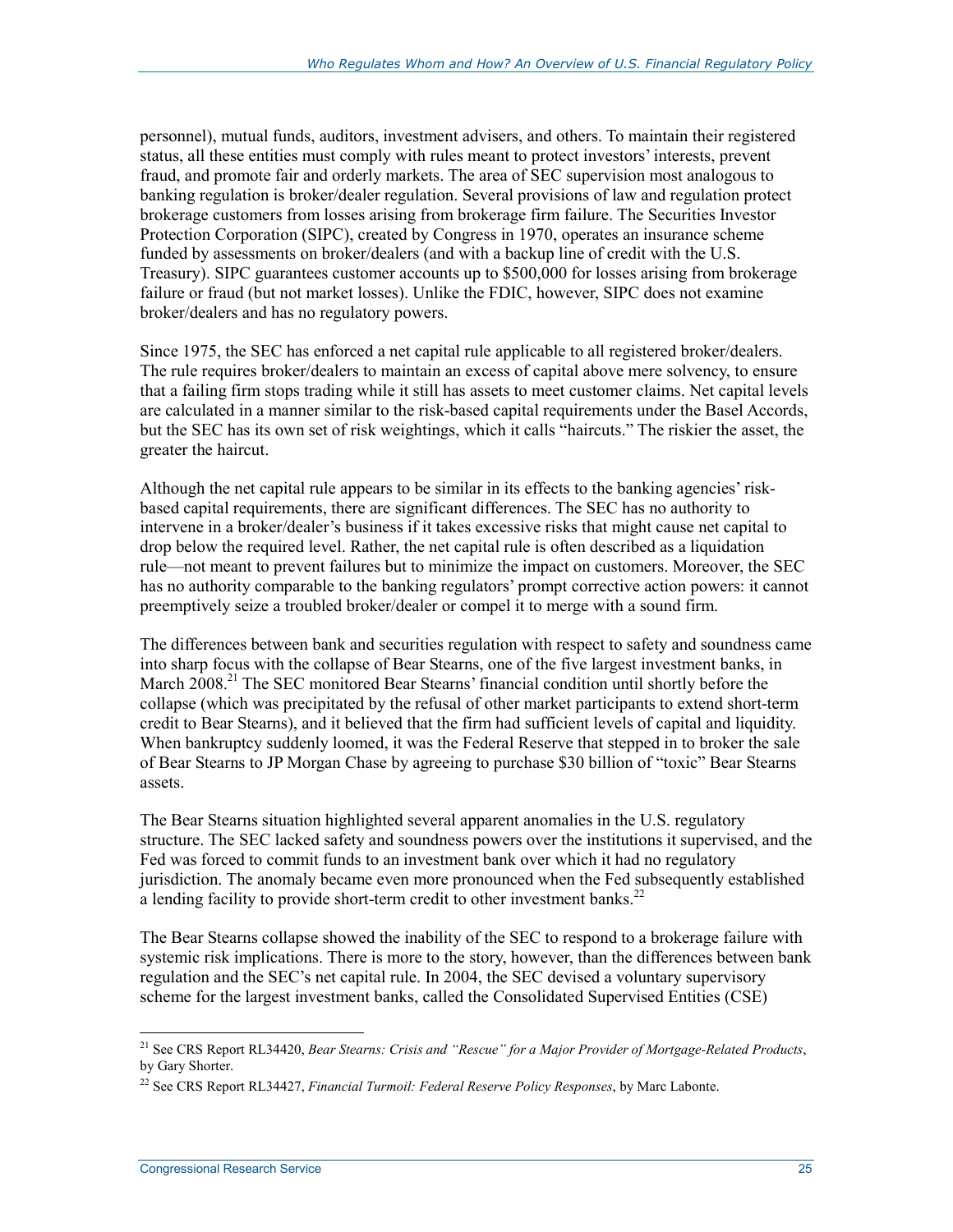program.<sup>23</sup> The CSE firms were all registered broker/dealers, but were also large holding companies with extensive operations carried on outside the broker/dealer unit. Thus, the SEC had no capital requirement that applied to the entire investment bank. Under CSE, this was to change: as a substitute for the net capital rule, the firms agreed to abide by the Basel risk-based standard and maintain that level of capital *at the holding company level*. On a voluntary basis, the firms agreed to grant the SEC the authority to examine and monitor their compliance, above and beyond the SEC's explicit statutory authority. $^{24}$ 

Whatever the intent of the CSE program, it did not succeed in preventing excessive risk-taking by the participants.<sup>25</sup> By the end of September 2008, all five CSE investment banks had either failed (Lehman Brothers), merged to prevent failure (Merrill Lynch and Bear Stearns), or applied for bank holding company status (Morgan Stanley and Goldman Sachs).<sup>26</sup> On September 26, 2008, SEC Chairman Cox announced the end of the CSE program, declaring that "[t]he last six months have made it abundantly clear that voluntary regulation does not work. When Congress passed the Gramm-Leach-Bliley Act, it created a significant regulatory gap by failing to give to the SEC or any agency the authority to regulate large investment bank holding companies.<sup>"27</sup>

With the Dodd-Frank Act, Congress eliminated the investment bank holding company framework in Section 17 of the Securities Exchange Act of 1934. Section 618 of Dodd-Frank permits a securities holding company to be subject to consolidated supervision and submit to Federal Reserve regulation. Under Title I of Dodd-Frank, any securities firm that is deemed by the FSOC to be systemically significant will automatically come under the consolidated supervision of the Federal Reserve.

Other provisions of Dodd-Frank, however, gave the SEC new responsibilities that have aspects of safety and soundness regulation. Under Section 731, the SEC sets capital requirements for major security-based swap participants and security-based swap dealers. Section 956 gives the SEC new authority to prohibit compensation structures in broker/dealers and investment advisory firms that create inappropriate risks.

### **Commodity Futures Trading Commission**

The CFTC was created in 1974 to regulate commodities futures and options markets, which at the time were poised to expand beyond their traditional base in agricultural commodities to encompass contracts based on financial variables, such as interest rates and stock indexes. The

<sup>&</sup>lt;u>.</u> <sup>23</sup> SEC, "Holding Company Supervision Program Description: Consolidated Supervised Entities ("CSEs")," http://www.sec.gov/divisions/marketreg/hcsupervision.htm.

 $24$  The Market Reform Act of 1990 permits the SEC to collect certain financial information from unregulated affiliates of broker/dealers, under the Broker-Dealer Risk Assessment Program. The impetus for the CSE program was a European Union requirement that investment banks operating in Europe be subject to consolidated financial supervision.

<sup>&</sup>lt;sup>25</sup> Some argue that CSE allowed the investment banks to hold less capital and increase their leverage. For two views on this issue, see Stephen Labaton, "Agency's '04 Rule Let Banks Pile Up New Debt, and Risk," *New York Times*, October 3, 2008, p. A1, and Testimony of SEC Chairman Christopher Cox, House Oversight and Government Reform Committee, October 23, 2008. (Response to question from Rep. Christopher Shays.)

<sup>&</sup>lt;sup>26</sup> By becoming bank holding companies, Morgan Stanley and Goldman Sachs placed themselves under Federal Reserve regulation, presumably to signal to the markets that their financial condition was being monitored and to gain access to the Fed's lending facilities.

<sup>&</sup>lt;sup>27</sup> SEC. "Chairman Cox Announces End of Consolidated Supervised Entities Program," press release 2008-230.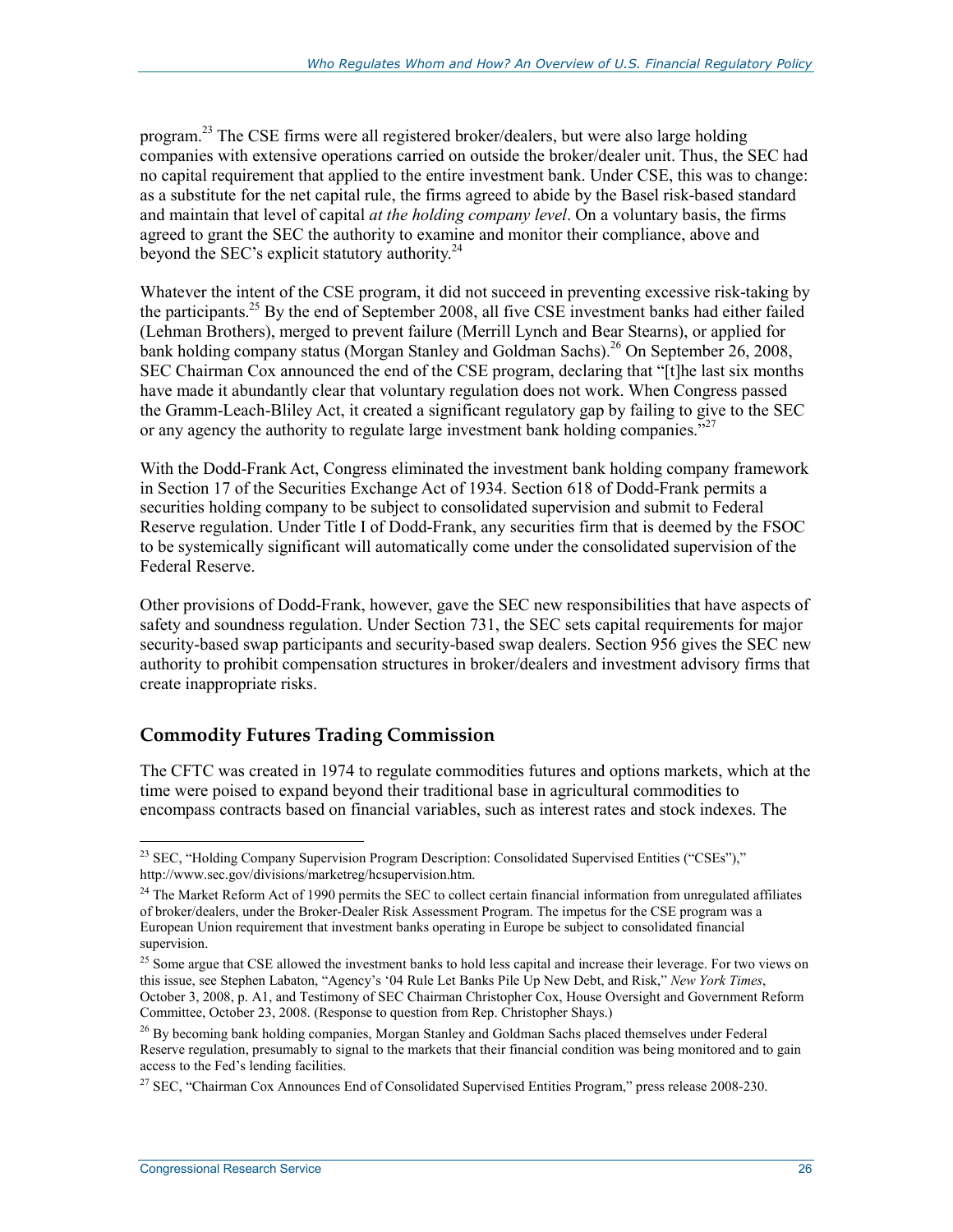CFTC's mission is to prevent excessive speculation, manipulation of commodity prices, and fraud. Like the SEC, the CFTC oversees industry self-regulatory organizations (SROs)—the futures exchanges and the National Futures Association—and requires the registration of a range of industry firms and personnel, including futures commission merchants (brokers), floor traders, commodity pool operators, and commodity trading advisers.

The Dodd-Frank Act greatly expanded the CFTC's jurisdiction by eliminating exemptions for certain over-the-counter derivatives. As a result, swap dealers, major swap participants, swap clearing organizations, swap execution facilities, and swap data repositories are required to register with the CFTC. These entities are subject to business conduct standards contained in statute or promulgated as CFTC rules.

Like the SEC, the CFTC does not directly regulate the safety and soundness of individual firms, with the exception of newly regulated swap dealers and major swap participants, for whom it sets capital standards pursuant to Dodd-Frank.

#### **Federal Housing Finance Agency**

The FHFA was created in 2008 by the Housing and Economic Recovery Act of 2008 (P.L. 110- 289) to consolidate and strengthen regulation of a group of housing finance-related governmentsponsored enterprises (GSEs): Fannie Mae, Freddie Mac, and the Federal Home Loan Banks.<sup>28</sup> The FHFA succeeded the Office of Federal Housing Enterprise Oversight (OFHEO) and the Federal Housing Finance Board (FHFB). FHFA authority includes both the safety and soundness authority of the former OFHEO and the housing mission goals for the GSEs that had been administered by HUD.

The impetus to create the FHFA came from concerns about risk—including systemic risk arising from the rapid growth of the GSEs, particularly Fannie and Freddie. These two GSEs were profit-seeking, shareholder-owned corporations that took advantage of their governmentsponsored status to accumulate undiversified investment portfolios of more than \$1.5 trillion, consisting almost exclusively of home mortgages (and securities and derivatives based on those mortgages).

The FHFA was given enhanced safety and soundness powers resembling those of the federal bank regulators. These powers included the ability to set capital standards, order the enterprises to cease any activity or divest any asset that posed a threat to financial soundness, and replace management and assume control of the firms that became seriously undercapitalized.

One of the FHFA's first actions was to place both Fannie and Freddie in "voluntary" conservatorship.<sup>29</sup> Fannie and Freddie continue to operate, under an agreement with the U.S. Treasury. The Treasury provided capital to the two firms, by means of preferred stock purchases, to ensure that each remains solvent. In return, the government received warrants equivalent to a 79.9% equity ownership position in the firms. Treasury also sweeps the firms' retained earnings above a certain level of net worth.

<sup>1</sup> 28 For more on GSEs and their regulation, see CRS Reports CRS Report R40800, *GSEs and the Government's Role in Housing Finance: Issues for the 113th Congress*, by N. Eric Weiss.

<sup>29</sup> See CRS Report R42760, *Fannie Mae's and Freddie Mac's Financial Status: Frequently Asked Questions*, by N. Eric Weiss.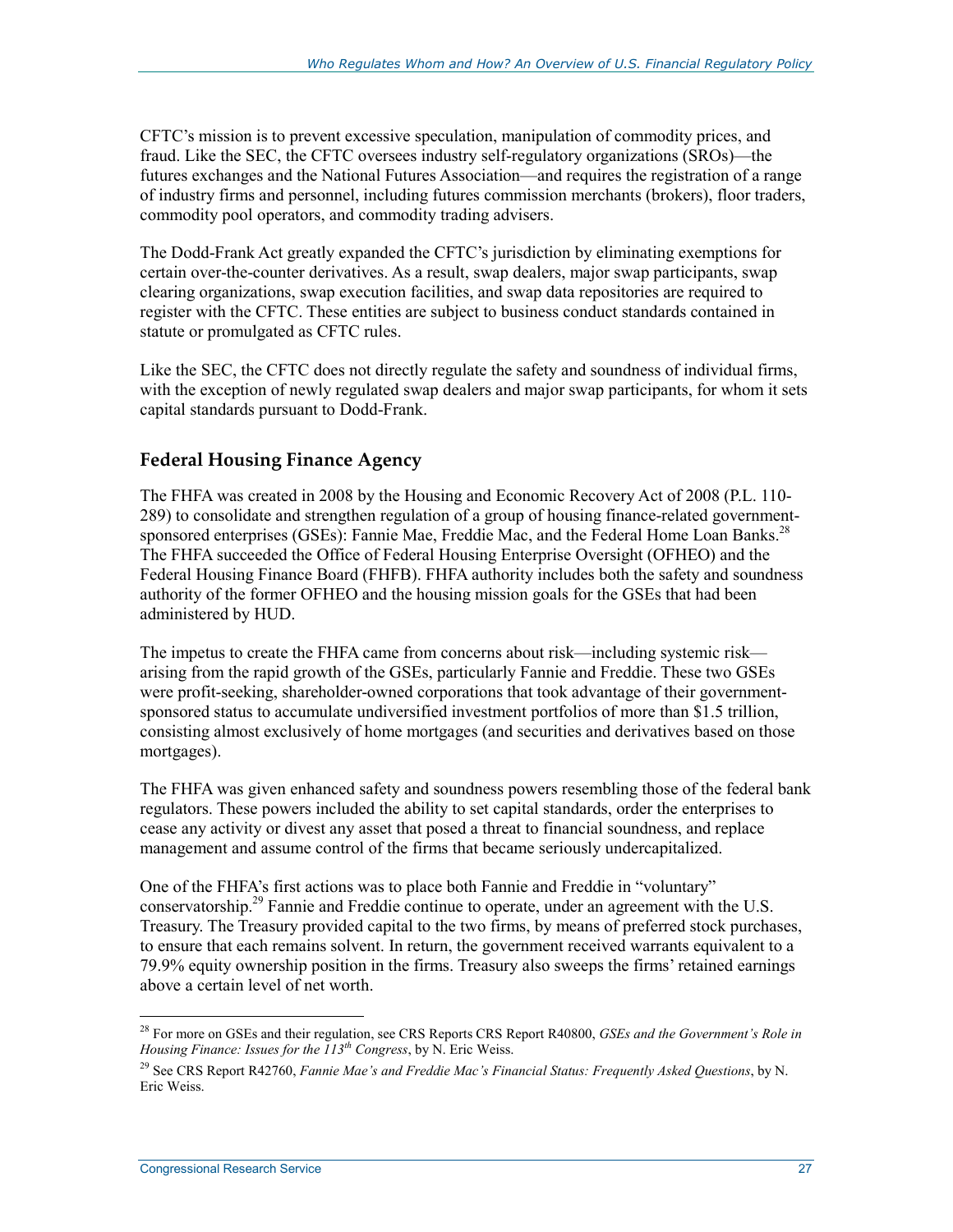#### **Consumer Financial Protection Bureau**

Title X of Dodd-Frank created the Consumer Financial Protection Bureau (CFPB) to bring the consumer protection regulation of depository and non-depository financial institutions into closer alignment.<sup>30</sup> The bureau is an independent entity within the Federal Reserve with authority over an array of consumer financial products and services (including deposit taking, mortgages, credit cards and other extensions of credit, loan servicing, check guaranteeing, collection of consumer report data, debt collection, real estate settlement, money transmitting, and financial data processing). CFPB serves as the primary federal consumer financial protection supervisor and enforcer of federal consumer protection laws over many of the institutions that offer these products and services.

However, the bureau's regulatory authority varies based on institution size and type. Regulatory authority differs for (1) depository institutions with more than \$10 billion in assets, (2) depository institutions with \$10 billion or less in assets, and (3) non-depositories. The Dodd-Frank Act also explicitly exempts a number of different entities and consumer financial activities from the bureau's supervisory and enforcement authority. Among the exempt entities are

- merchants, retailers, or sellers of nonfinancial goods or services, to the extent that they extend credit directly to consumers exclusively for the purpose of enabling consumers to purchase such nonfinancial goods or services;
- automobile dealers;
- real estate brokers and agents;
- financial intermediaries registered with the SEC or CFTC;
- insurance companies; and
- depository institutions with \$10 billion or less in assets.

### **Regulatory Umbrella Groups**

The need for coordination and data sharing among regulators has led to the formation of innumerable interagency task forces to study particular market episodes and make recommendations to Congress. Three interagency organizations have permanent status.

#### **Financial Stability Oversight Council**

Title I of the Dodd-Frank Act created the FSOC on the date of enactment.<sup>31</sup> The council is chaired by the Secretary of the Treasury, and the other voting members consist of the heads of the Federal Reserve, FDIC, OCC, NCUA, SEC, CFTC, FHFA, CFPB, and a member with insurance expertise appointed by the President. Nonvoting members, serving in an advisory capacity, include the director of the Office of Financial Research (created by Title I to support the FSOC),

<sup>1</sup> 30 See CRS Report R41338, *The Dodd-Frank Wall Street Reform and Consumer Protection Act: Title X, The Consumer Financial Protection Bureau*, by David H. Carpenter. CRS Report R42615, *A Brief Overview of Actions Taken by the Consumer Financial Protection Bureau (CFPB) in Its First Year*, by Sean M. Hoskins.

<sup>31</sup> See CRS Report R41384, *The Dodd-Frank Wall Street Reform and Consumer Protection Act: Systemic Risk and the Federal Reserve*, by Marc Labonte.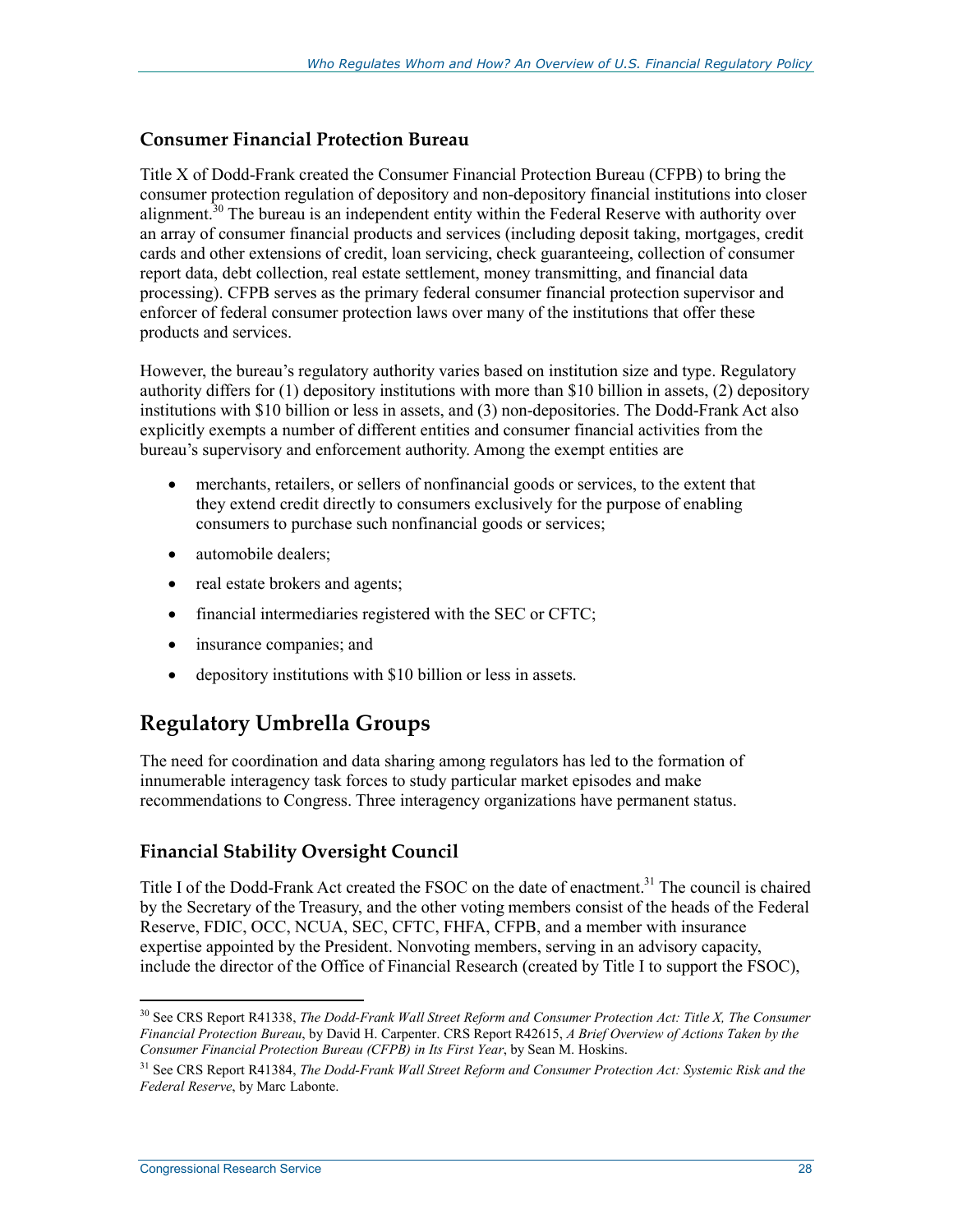the head of the Federal Insurance Office (created by Title V of Dodd-Frank), a state banking supervisor, a state insurance commissioner, and a state securities commissioner. If an agency is headed by a board or a commission, only the chair serves in the FSOC, not the entire board or commission.

The FSOC is tasked with identifying risks to financial stability and responding to emerging systemic risks, while minimizing moral hazard arising from expectations that firms or their counterparties will be rescued from failure. The FSOC's duties include

- collecting information on financial firms from regulators and through the Office of Financial Research;
- monitoring the financial system to identify potential systemic risks;
- proposing regulatory changes to Congress to promote stability, competitiveness, and efficiency;
- facilitating information sharing and coordination among financial regulators;
- making regulatory recommendations to financial regulators, including "new or heightened standards and safeguards";
- identifying gaps in regulation that could pose systemic risk;
- reviewing and commenting on new or existing accounting standards issued by any standard-setting body; and
- providing a forum for the resolution of jurisdictional disputes among council members. The FSOC may not impose any resolution on disagreeing members, however.

The council is required to provide an annual report and testimony to Congress.

In contrast to some proposals to create a systemic risk regulator, the Dodd-Frank Act does not give the council authority (beyond the existing authority of its individual members) to eliminate emerging threats or close regulatory gaps it identifies. In most cases, the council can only make regulatory recommendations—it cannot impose change.

Although the FSOC does not have direct supervisory authority over any financial institution, it plays an important role in regulation, because firms that it designates as systemically important come under a consolidated supervisory regime that may be considerably more stringent than the standards that apply to non-systemic firms. The FSOC is also required to approve (by a two-thirds vote) decisions by the Federal Reserve to shut down systemically significant financial firms that pose a severe threat to financial stability.

### **Federal Financial Institution Examinations Council**

The Federal Financial Institutions Examination Council (FFIEC) was created by legislation<sup>32</sup> in 1979 as a formal interagency body to coordinate federal regulation of lending institutions. Through the FFIEC, the federal banking regulators issue a single set of reporting forms for

<sup>&</sup>lt;u>.</u> 32 P.L. 95-630, 92 STAT. 3641.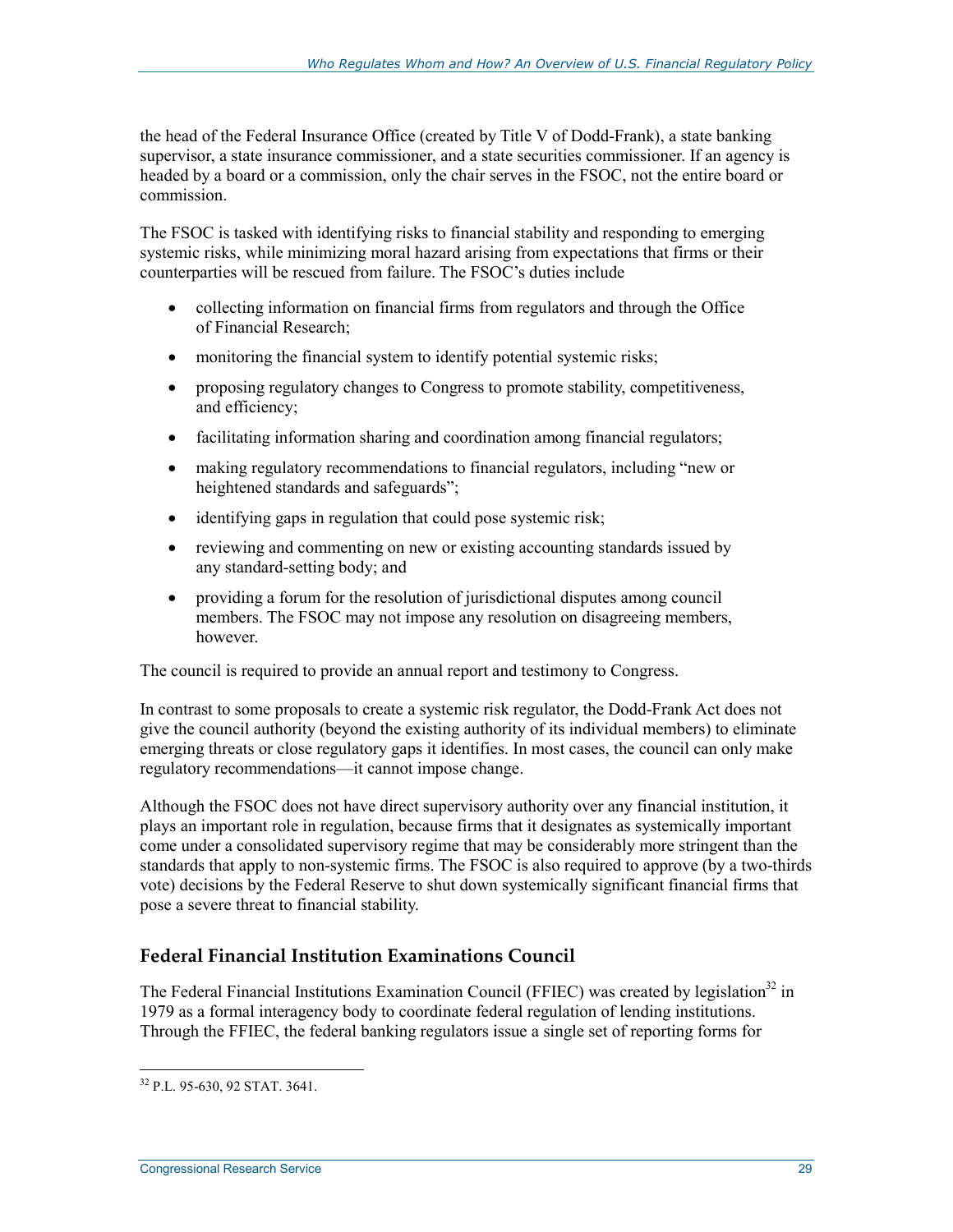covered institutions. The FFIEC also attempts to harmonize auditing principles and supervisory decisions. The FFIEC is made up of the Federal Reserve, OCC, FDIC, NCUA, and CFPB. Except for the CFPB, the member agencies of the FFIEC are primary prudential regulators of depository institutions with specific charters as described above and employ examiners to enforce safety and soundness regulations for lending institutions. The examination powers of the CFPB for compliance with consumer protection rules varies across institutions, many of which may not have bank charters.

Federal financial institution examiners evaluate the risks of covered institutions. The specific safety and soundness concerns common to the FFIEC agencies can be found in the examiner's handbook to monitor lenders. Each subject area of the handbook can be updated separately. Examples of safety and soundness subject areas include important indicators of risk, such as capital adequacy, asset quality, liquidity, and sensitivity to market risk.

### **President's Working Group on Financial Markets**

The President's Working Group on Financial Markets (PWG) was created by President Reagan through executive order in 1988.33 The PWG includes the Secretary of the Treasury and the Chairmen of the Federal Reserve, the SEC, and the CFTC. It is not a formal agency subject to congressional oversight, although each member is subject to Senate confirmation at the time of appointment.

The impetus for the creation of the PWG was the stock market crash of October 1987, and specifically the role that the stock index futures markets (under CFTC jurisdiction) played in creating panic in the stock market (regulated by SEC). Studies conducted by the SEC, the CFTC, a blue-ribbon panel appointed by the President (the Presidential Task Force on Market Mechanisms, or Brady Commission), and the stock and futures exchanges reached strikingly different conclusions; the task of the PWG was to review the studies and issue a further report.

The PWG provides interagency coordination and information sharing and studies entities and products that raise intermarket regulatory issues, such as hedge funds and OTC derivatives. For example, in March 2008, the PWG issued a policy statement on the ongoing financial crisis.<sup>34</sup> Another example is the October 2010 PWG report called for changes to address systemic risk and reduce the susceptibility of money market mutual funds (MMFs) to runs.<sup>35</sup>

## **Non-Bank Capital Requirements**

#### **Federal Housing Finance Agency**

The Federal Housing Finance Agency (FHFA) is authorized to set capital classification standards for the Federal Home Loan Banks, Fannie Mae, and Freddie Mac that reflect the differences in

1

<sup>33</sup> Executive Order 12631, March 18, 1988, 53 FR 9421.

<sup>34</sup> President's Working Group on Financial Markets, "Policy Statement on Financial Market Developments," March 2008, http://www.ustreas.gov/press/releases/reports/pwgpolicystatemktturmoil\_03122008.pdf.

<sup>&</sup>lt;sup>35</sup> Securities and Exchange Commission, "President's Working Group Report on Money Market Fund Reform," Release No. IC-29497; File No. 4-619, available at http://www.sec.gov/rules/other/2010/ic-29497.pdf.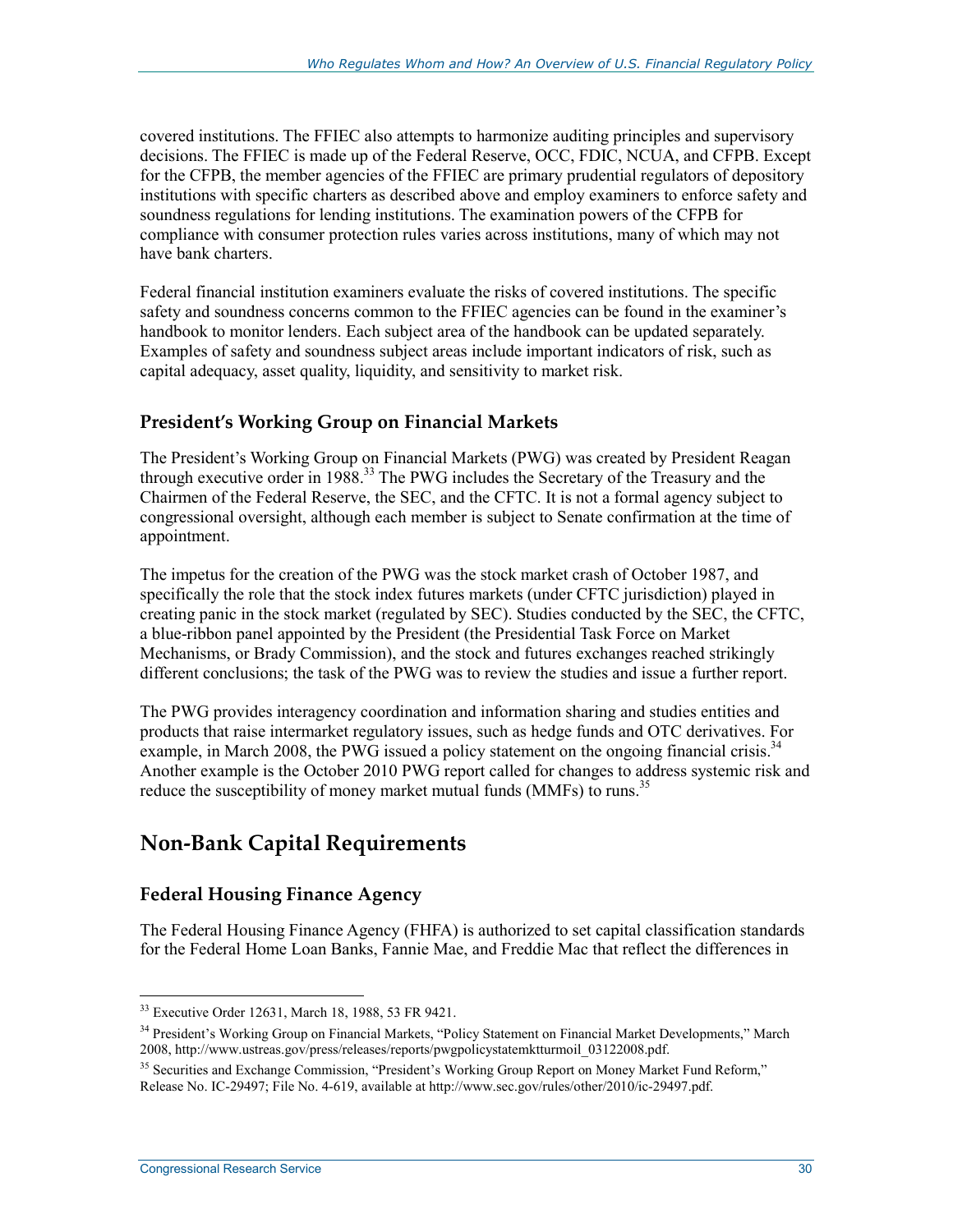operations between the banks and the latter two  $GSEs$ <sup>36</sup>. The law defines several capital classifications and prescribes regulatory actions to be taken as a GSE's condition worsens. Limitations are placed on a GSE if it does not meet certain capital standards.

No growth in total assets is permitted for an *undercapitalized* GSE, unless (1) FHFA has accepted the GSE's capital restoration plan, (2) an increase in assets is consistent with the plan, and (3) the ratios of both total capital to assets and tangible equity to assets are increasing. An undercapitalized entity is subject to heightened scrutiny and supervision.

If a regulated entity is *significantly undercapitalized*, FHFA must take one or more of the following actions: elect new directors, dismiss directors or executives, and hire qualified executive officers, or other actions. Without prior written approval, executives of a significantly undercapitalized regulated entity may not receive bonuses or pay raises. In addition, FHFA may appoint a receiver or conservator for several specified causes related to financial difficulty or violations of law or regulation.

When a GSE becomes *critically undercapitalized*, receivership or conservatorship provisions apply. For example, FHFA must appoint itself as the receiver if a regulated entity's assets are (and have been for 60 days) less than its obligations to its creditors, or if the regulated entity has (for 60 days) not been generally paying its debts as they come due. Although both GSEs were technically adequately capitalized according to the March 2008 FHFA report, both firms were experiencing losses large enough to threaten continued solvency. In July 2008, Congress empowered Treasury to provide financial assistance to the GSEs, and the FHFA appointed itself conservator for both Fannie and Freddie in September 2008, before either GSE had failed to make timely payments on debt obligations.

FHFA may downgrade the capital classification of a regulated entity (1) whose conduct could rapidly deplete core or total capital, or (in the case of Fannie or Freddie) whose mortgage assets have declined significantly in value, (2) that is determined (after notice and opportunity for a hearing) to be in an unsafe or unsound condition, or (3) that is engaging in an unsafe or unsound practice.

### **The SEC's Net Capital Rule**

The SEC's net capital rule, set out in 17 CFR 240.15c3-1, imposes an "Aggregate Indebtedness Standard." No broker/dealer shall permit its aggregate indebtedness to all other persons to exceed 1500% of its net capital (or 800% of its net capital for 12 months after commencing business as a broker or dealer).<sup>37</sup> The 1500% (or 15-to-1) ratio of debt to liquid capital, is arithmetically equivalent to a 6⅔% capital requirement.

To calculate liquid capital, SEC rules require that securities and other assets be given a "haircut" from their current market values (or face value, in the case of bonds), to cover the risk that the asset's value might decline before it could be sold. The haircut concept—the riskier the asset, the greater the haircut—is essentially the same as the standardized risk weights in the Basel Accords. For example, U.S. Treasury securities might have a lower haircut than municipal securities, which might have a lower haircut than corporate bonds, which in turn might have a lower haircut than

<sup>1</sup> <sup>36</sup> See Sections 1142 and 1143 of the Housing and Economic Recovery Act of 2008, P.L. 110-289.

 $37$  This is an example of the SEC regulation for the risk that a firm takes, as alluded to in the description of the SEC.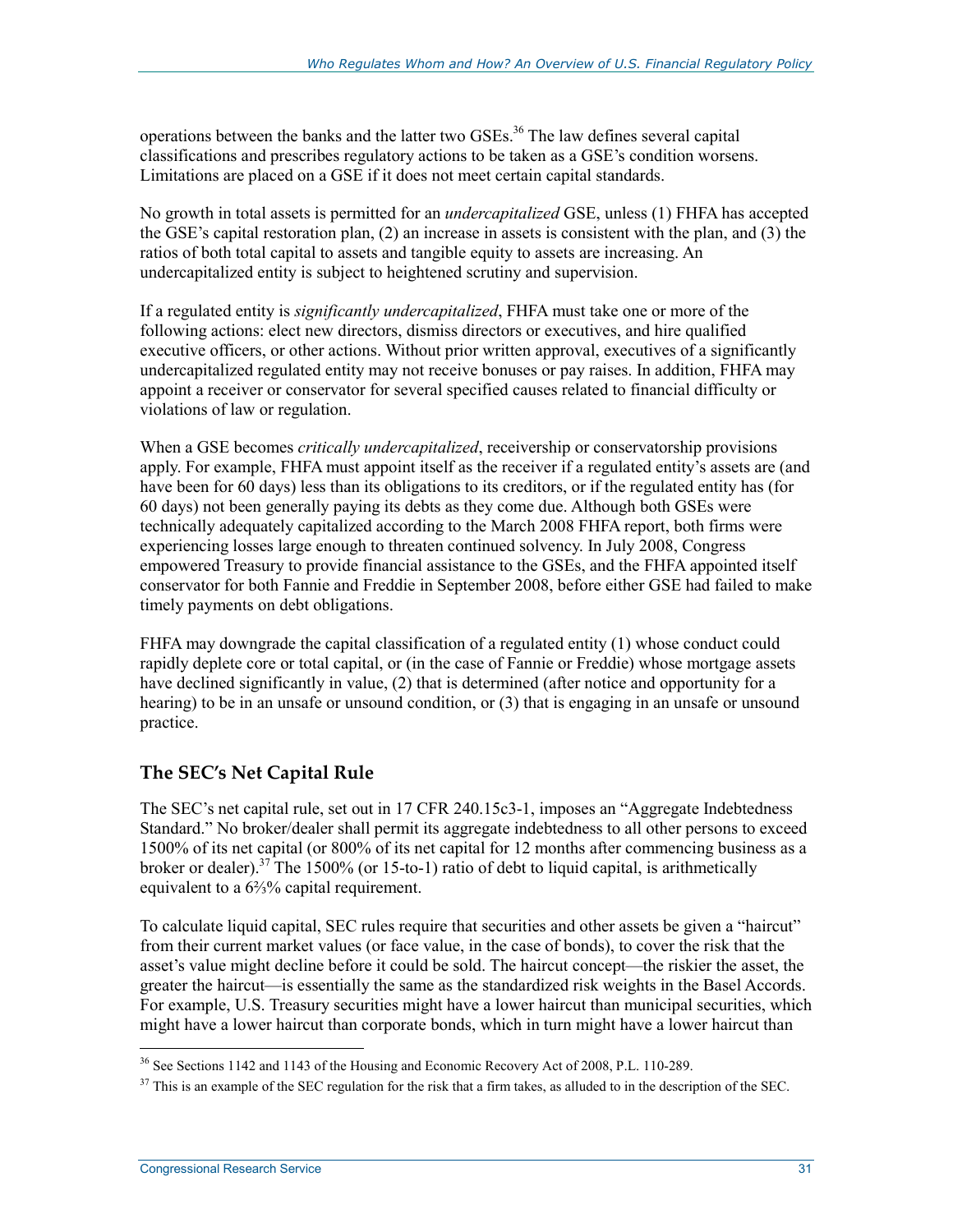common stock. Certain assets, such as unsecured receivables or securities for which no ready market exists, receive a haircut of 100%. The Dodd-Frank Act requires the SEC to set capital standards for major security-based swap dealers and major security-based swap participants.

### **CFTC Capital Requirements**

Futures commission merchants (or FCMs, the futures equivalent of a securities broker/dealer) are subject to adjusted net capital requirements. Authority to enforce the capital rules is delegated by the CFTC to the National Futures Association (NFA), a self-regulatory organization created by Congress.

Each NFA member that is required to be registered with the CFTC as a futures commission merchant (member FCM) must maintain "Adjusted Net Capital" (as defined in CFTC Regulation 1.17) equal to or in excess of the greatest of

(i) \$500,000;

(ii) For Member FCMs with less than \$2,000,000 in Adjusted Net Capital, \$6,000 for each remote location operated;

(iii) For Member FCMs with less than \$2,000,000 in Adjusted Net Capital, \$3,000 for each associated person;

(iv) For securities brokers and dealers, the amount of net capital specified by SEC regulations;

(v) 8% of domestic and foreign domiciled customer and 4% of non-customer (excluding proprietary) risk maintenance margin/performance bond requirements for all domestic and foreign futures and options on futures contracts excluding the risk margin associated with naked long option positions;

(vi) For Member FCMs with an affiliate that engages in foreign exchange (FX) transactions and that is authorized to engage in those transactions solely by virtue of its affiliation with a registered FCM, \$7,500,000; or

(vii) For Member FCMs that are counterparties to FX options, \$5,000,000, except that FX Dealer Members must meet the higher requirement in Financial Requirements Section 11.<sup>38</sup>

The Dodd-Frank Act defines several categories of major derivatives participants and requires the CFTC to set capital standards for major security-based swap dealers and major security-based swap participants.

## **Foreign Exchange Markets**

Buying and selling currencies is essential to foreign trade, and the exchange rate has major implications for a country's macroeconomic policy. Although the United States allows its currency to float, the foreign exchange market is not completely free because of the actions of

<sup>1</sup> 38 National Futures Association, *NFA Manual/Rules*, Section 7001, http://www.nfa.futures.org/nfaManual/ manualFinancial.asp#fins1.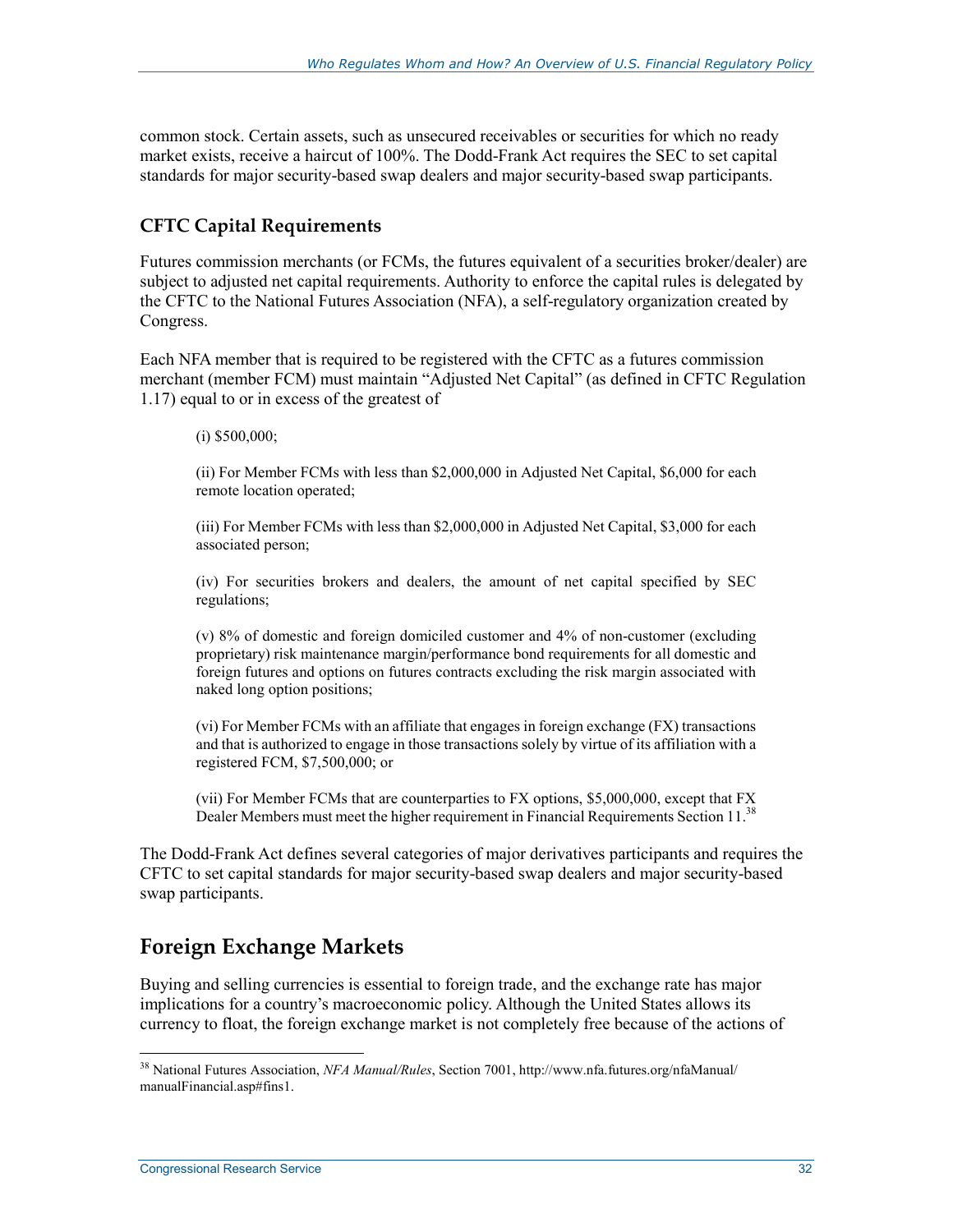central banks. For example, the central banks of other countries may seek to peg their currency to the dollar. The market is one of the largest in the world, with average daily foreign exchange turnover in excess of \$4 trillion.<sup>39</sup> Federal Reserve monetary policies affect the value of the dollar (even if the Fed does not intentionally target the value of the dollar), but no agency is granted sole authority to regulate the mechanics of foreign exchange trading, except to the extent foreign exchange futures are offered on regulated exchanges.

Trading in currencies takes place between large global banks, central banks, hedge funds and other currency speculators, commercial firms involved in imports and exports, fund managers, and retail brokers. Currency trading is largely conducted in the over-the-counter market.

## **U.S. Treasury Securities**

Like the foreign exchange market, there is no central exchange for the resale market for U.S. Treasuries, but there are a number of proprietary, computer-based transaction systems. Treasury securities were exempted from SEC regulation by the original securities laws of the 1930s and under the Volcker Rule in the Dodd-Frank Act. In 1993, following a successful corner of a Treasury bond auction by Salomon Brothers, Congress passed the Government Securities Act Amendments (P.L. 103-202), which required brokers and dealers in government securities that were not already registered with the SEC to register as government securities dealers. (Existing broker/dealer registrants were simply required to notify the SEC that they were in the government securities business.) Nevertheless, the government securities market remains much more lightly regulated than the corporate securities markets.

The primary market in Treasury securities, in which new debt instruments are sold to fund government operations, is monitored by the Federal Reserve Bank of New York (FRBNY). A principal channel for the distribution of new Treasuries is a group of firms called primary dealers, who purchase securities at auction for their own accounts and for their customers. The primary dealers are 19 commercial and investment banks, both foreign and domestic. The primary dealer list is maintained by the FRBNY, which also issues a list of practices that it expects primary dealers to comply with. FRBNY conducts auctions for the Treasury, but its relationship to the dealers is commercial, rather than providing prudential regulation.<sup> $40$ </sup> The New York Fed does, however, collect certain data about primary dealers' transactions in government securities.

In March 2008, as part of its multifaceted attempt to supply liquidity to the financial system, the Federal Reserve established a Primary Dealer Credit Facility, to make short-term loans against a variety of collateral (including asset-backed and mortgage-backed securities) to the primary dealers.41 This step attracted attention in part because the primary dealer group included investment banking firms of which the Fed had no regulatory authority.

1

<sup>39</sup> Bank for International Settlements, *Triennial Central Bank Survey of Foreign Exchange and Derivatives Market Activity*, September 2010, http://www.bis.org/publ/rpfxf10t.htm.

<sup>40</sup> See http://www.newyorkfed.org/aboutthefed/fedpoint/fed02.html.

<sup>&</sup>lt;sup>41</sup> Federal Reserve Bank of New York, "Federal Reserve Announces Establishment of Primary Dealer Credit Facility," Press Release, March 16, 2008, http://www.newyorkfed.org/newsevents/news/markets/2008/rp080316.html.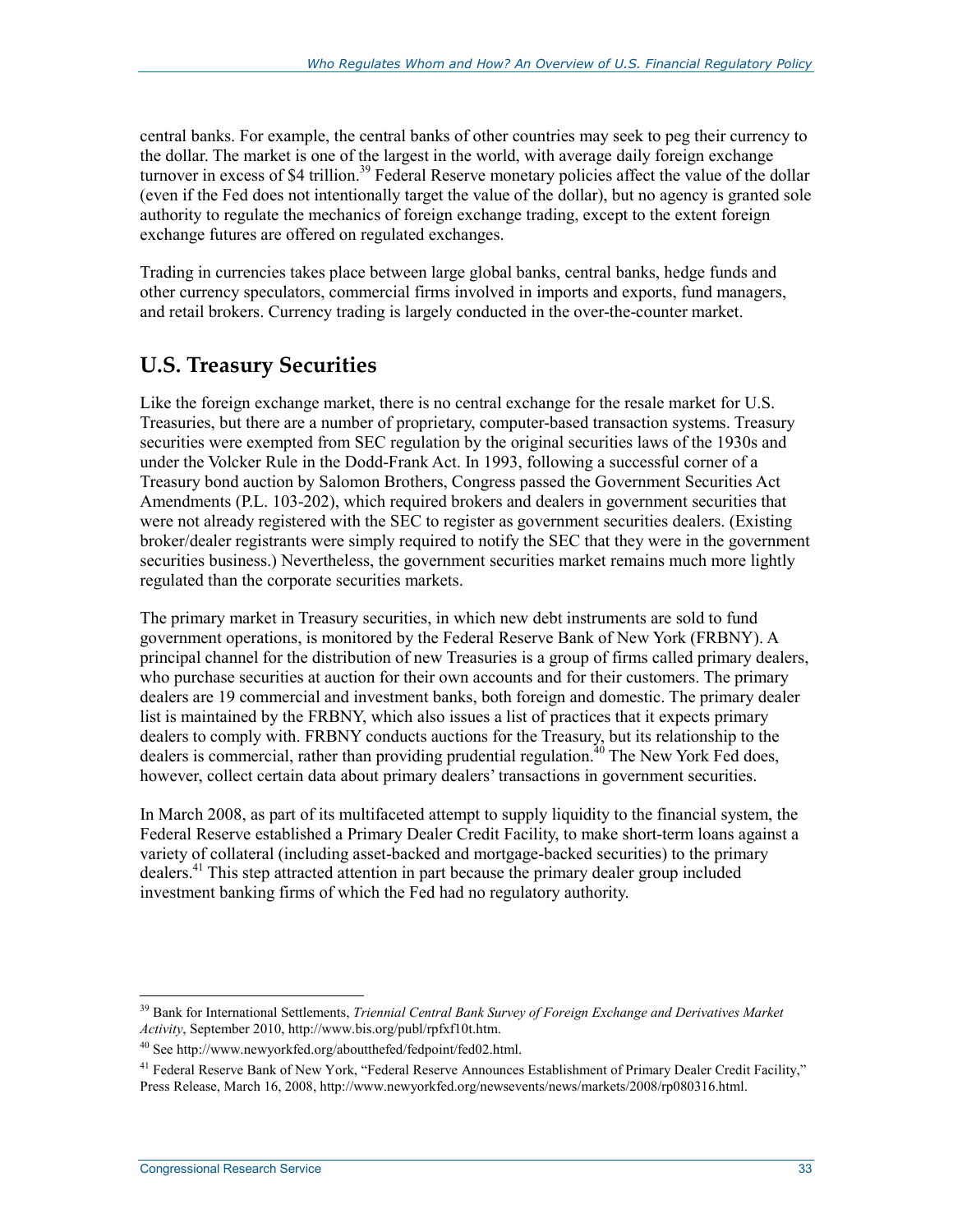## **Private Securities Markets**

The securities laws mandate registration of, and extensive disclosures by, public securities issuers, but also provide for private sales of securities, which are not subject to disclosure requirements. Private placements of securities may only be offered to limited numbers of "accredited investors" who meet certain asset tests. (Most purchasers are life insurers and other institutional investors.) There are also restrictions on the resale of private securities.

The size of the private placement market is subject to considerable variation from year to year, but at times the value of securities sold privately exceeds what is sold into the public market. In recent decades, venture capitalists and private equity firms have come to play important roles in corporate finance. The former typically purchase interests in private firms, which may be sold later to the public, while the latter often purchase all the stock of publicly traded companies and take them private.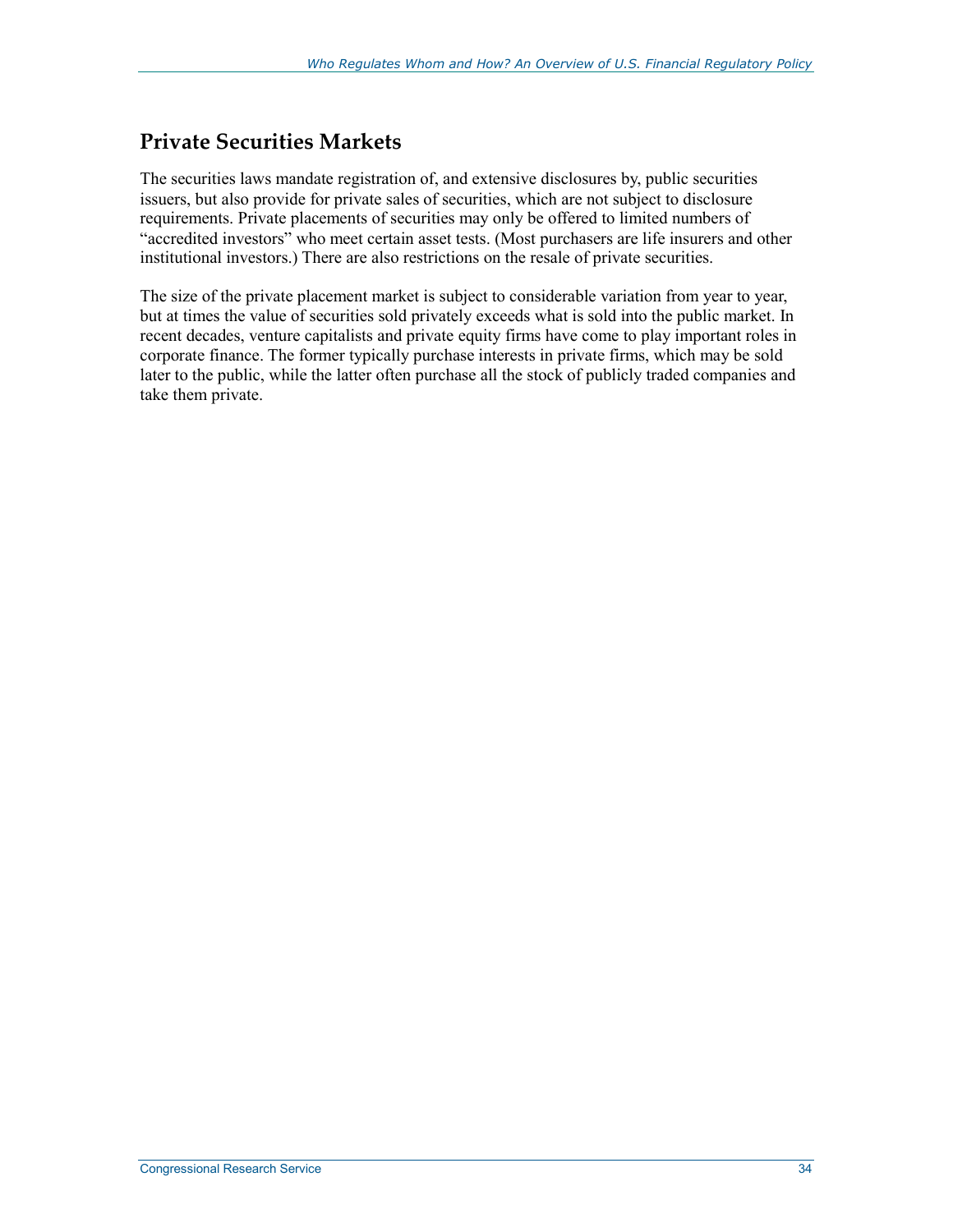# **Appendix A. Capital Requirements: Provisions in Dodd-Frank**

The Dodd-Frank Act includes numerous provisions that seek to strengthen capital requirements of banks and to extend capital regulatory approaches to certain non-bank financial firms and markets. The general thrust of these provisions is that systemically significant firms, derivatives trading platforms, and other financial market utilities should be required to hold extra capital to compensate for the risk that their failure might pose to the system at large. Title I requires banking regulators to establish minimum risk-based capital requirements and leverage requirements on a consolidated basis for depository institutions, depository holding companies, and firms designated by the Financial Stability Oversight Council (FSOC) as systemically significant. These requirements must be no lower than those that were set for depository institutions as of the date of enactment (July 2010). One example of the effect of this provision is that bank holding companies will no longer be able to include trust-preferred securities in Tier I capital. These requirements are phased in over time, and certain small firms are exempted.

Section 115(c) requires the Financial Stability Oversight Council to study the feasibility of implementing a contingent capital requirement for systemically significant firms. Contingent capital is debt that can be converted into equity by the issuing firm under certain circumstances. Following the study, if the FSOC recommends, the Fed may impose contingent capital requirements on systemically significant firms.

Section 165(j) requires the Federal Reserve to impose leverage limits on bank holding companies with assets over \$50 billion and on the systemically important non-bank financial companies that it will supervise. When this section is implemented, such firms will be required to maintain a debt-to-equity ratio of no more than 15-to-1.

Title VI requires the federal banking regulators to make capital "requirements countercyclical, so that the amount of capital required to be maintained … increases in times of economic expansion and decreases in times of economic contraction, consistent with ... safety and soundness.<sup>742</sup>

<u>.</u>

<sup>&</sup>lt;sup>42</sup> Dodd-Frank Act, Section 616.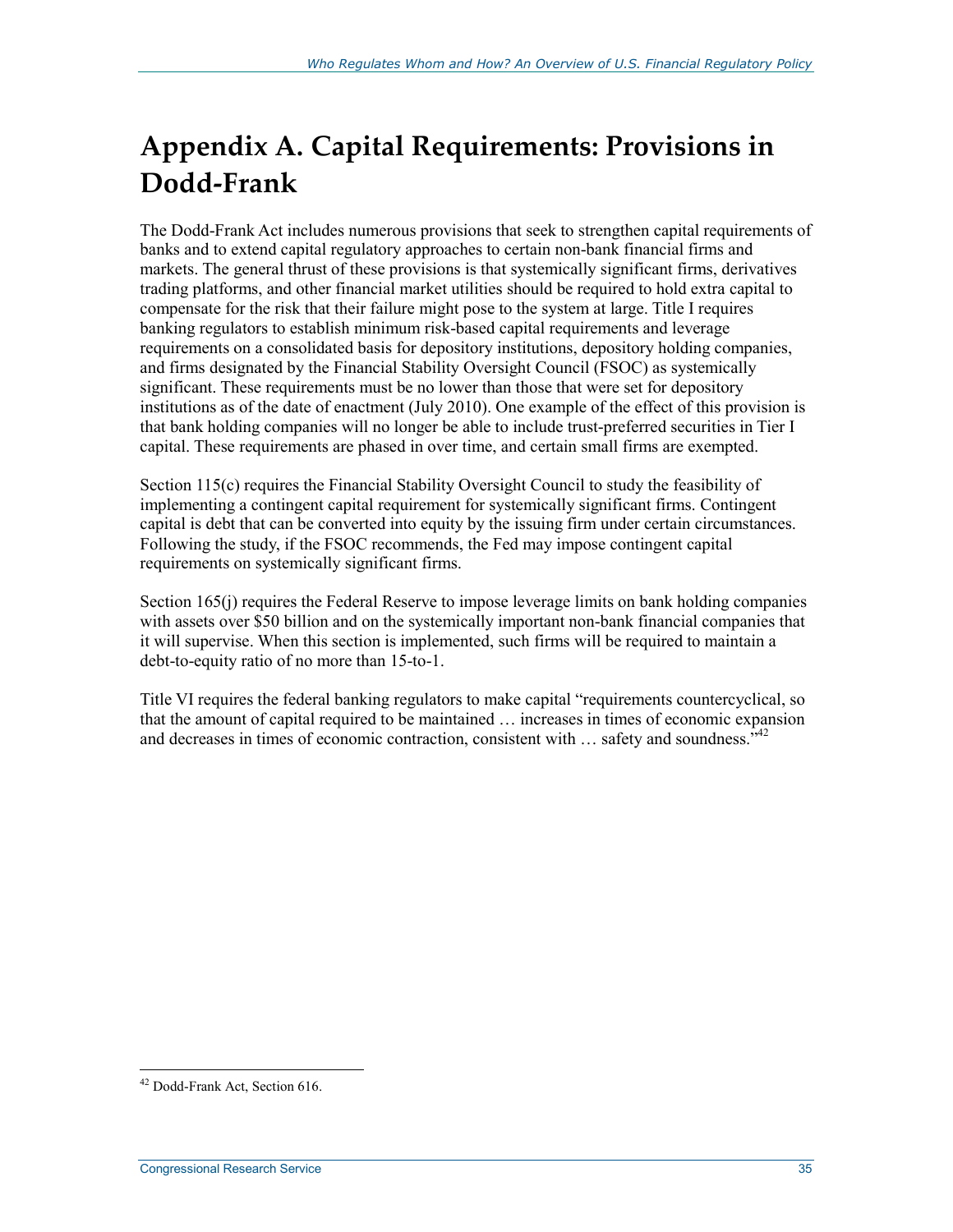| Agency                   | <b>Capital Standard</b>                                                                                                                                                                                                                                                                                                                                                                                                                                                                                                                                                                                                                                                                                                                                              | <b>Source</b>                                                                               |
|--------------------------|----------------------------------------------------------------------------------------------------------------------------------------------------------------------------------------------------------------------------------------------------------------------------------------------------------------------------------------------------------------------------------------------------------------------------------------------------------------------------------------------------------------------------------------------------------------------------------------------------------------------------------------------------------------------------------------------------------------------------------------------------------------------|---------------------------------------------------------------------------------------------|
| OCC (bank<br>charters)   | Minimum risk-based capital ratio of 8%. (The ratio measures bank capital against assets, with asset values risk-<br>weighted, or adjusted on a scale of riskiness.)                                                                                                                                                                                                                                                                                                                                                                                                                                                                                                                                                                                                  | 12 CFR §3.6<br>("Minimum capital ratios")                                                   |
|                          | In addition, banks must maintain Tier 1 capital <sup>a</sup> in an amount equal to at least 3.0% of adjusted total assets. (A simple<br>definition of Tier I capital is stockholders' equity, or the net worth of the institution.) The 3% total assets leverage<br>ratio applies to the most highly rated banks, which are expected to have well-diversified risks, including no undue<br>interest rate risk exposure, excellent control systems, good earnings, high asset quality, high liquidity, and well<br>managed on-and off-balance sheet activities. In general, they should be considered strong banking organizations, with<br>a rating of 1 under CAMELS <sup>b</sup> rating system of banks. For other banks, the minimum Tier 1 leverage ratio is 4%. |                                                                                             |
| <b>FDIC</b>              | The FDIC requires institutions to maintain the same minimum leverage capital requirements (ratio of Tier 1 capital<br>to assets) as the OCC, that is, 3% for the most highly rated institutions and 4% for others.                                                                                                                                                                                                                                                                                                                                                                                                                                                                                                                                                   | 12 CFR §325.3<br>("Minimum leverage capital<br>requirement")                                |
| <b>Federal Reserve</b>   | State banks that are members of the Federal Reserve System must meet an 8% risk-weighted capital standard, of<br>which at least 4% must be Tier 1 capital (3% for strong banking institutions rated "1" under the CAMELS rating<br>system of banks).                                                                                                                                                                                                                                                                                                                                                                                                                                                                                                                 | 12 CFR §208.4, Regulation H<br>("Membership of State Banking<br>Institutions in the Federal |
|                          | In addition, the Fed establishes levels of reserves that depository institutions are required to maintain as part of<br>monetary policies. Changing reserve requirements could also affect potential bank lending in a way analogous to<br>changing capital requirements. These reserves include vault cash (currency) or deposits at the nearest regional<br>Federal Reserve branch, held against the bank's deposit liabilities, primarily checking, saving, and time deposits (CDs).<br>The size of these reserves places a ceiling on the amount of deposits that financial institutions can have outstanding,<br>and ties deposit liabilities to the amount of assets (loans) these institutions can acquire.                                                   | Reserve System") and 12 CFR<br>§204.9 (Reserve requirements)                                |
| OCC (thrift<br>charters) | Risk-based capital must be at least 8% of risk-weighted assets. Federal statute requires that thrift capital regulations<br>be no less stringent than the OCC's regulations for banks. Tangible capital must exceed 1.5% of adjusted total assets.<br>The leverage ratio (Tier 1 capital to assets) must be 4% of adjusted total assets (3% for thrifts with a composite<br>CAMELS rating of 1).                                                                                                                                                                                                                                                                                                                                                                     | 12 CFR §167                                                                                 |
| <b>NCUA</b>              | Credit unions must maintain a risk-based net worth of 7%, as a minimum to be considered well capitalized.                                                                                                                                                                                                                                                                                                                                                                                                                                                                                                                                                                                                                                                            | <b>NCUA Regulations</b><br>(Section 702, Subpart A)                                         |

#### **Table A-1. Capital Standards for Federally Regulated Depository Institutions**

#### **Source:** CRS from statutes and legislation.

a. Tier 1 capital or core capital means the sum of common stockholders' equity, noncumulative perpetual preferred stock, and minority interests in consolidated subsidiaries, minus all intangible assets, minus identified losses, minus investments in certain financial subsidiaries, and minus the amount of the total adjusted carrying value of nonfinancial equity investments that is subject to a deduction from Tier 1 capital.

b. See **Appendix C** for a broader discussion of the CAMELS rating system.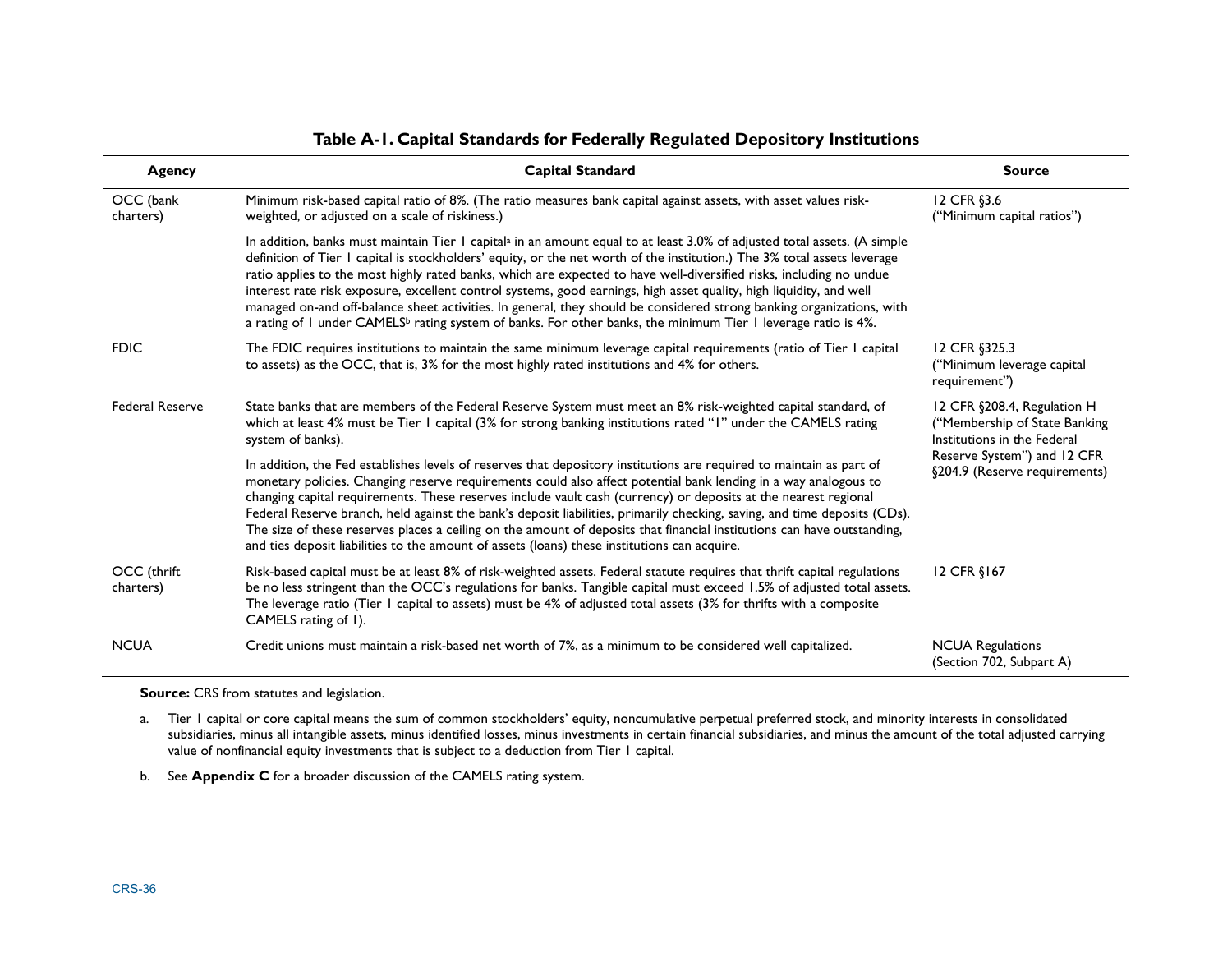# **Appendix B. Forms of Banking Organizations**

The structure of banks can be complex. Currently, the regulator of a particular activity of a bank or its subsidiary depends in part on the activity of the subsidiary or its charter, as described previously. The following flow charts provide simplified representations of various bank structures. In some cases, the umbrella bank and its subsidiaries may have different regulators.



**Source:** The Congressional Research Service (CRS).





**Source:** CRS.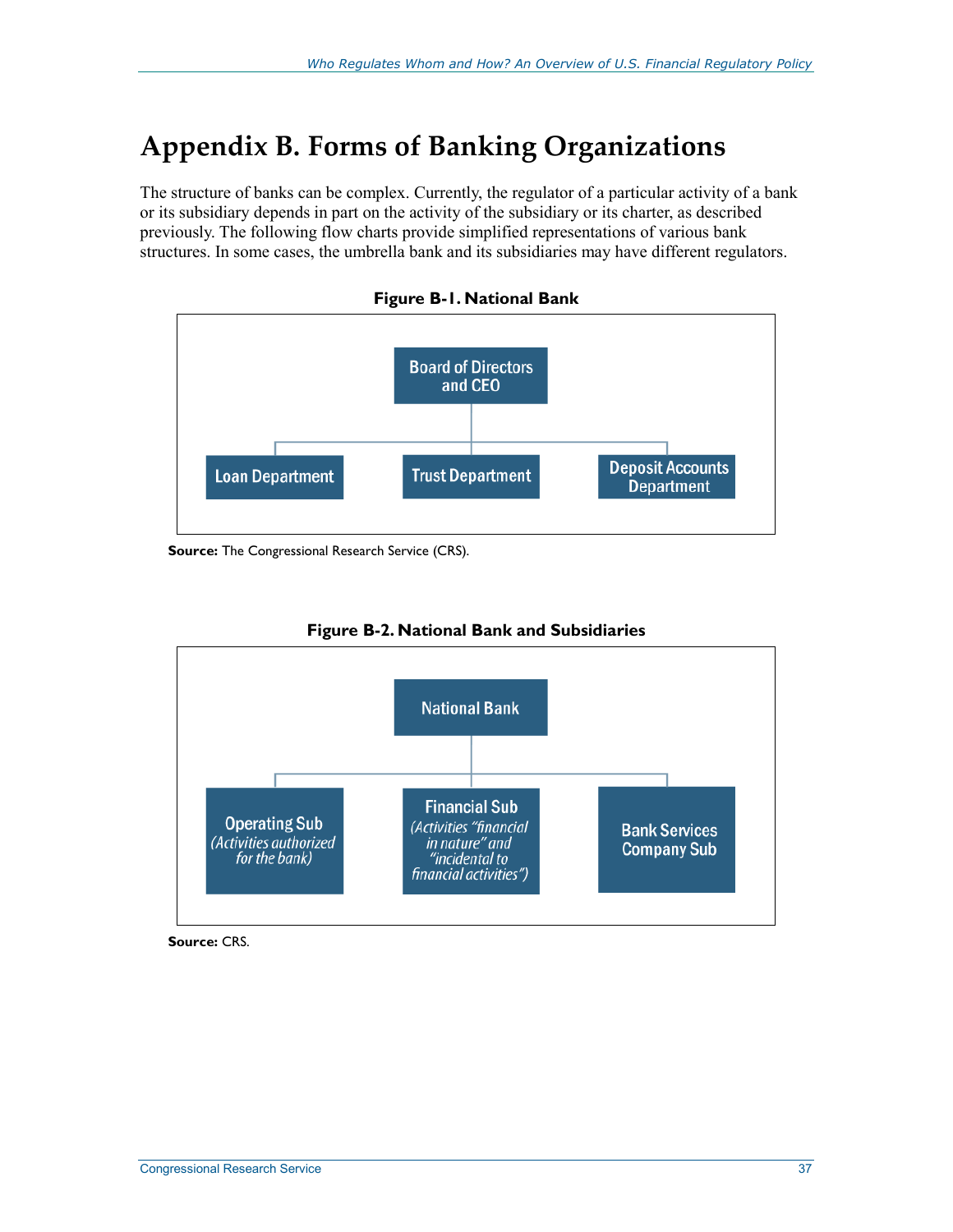**Figure B-3. Bank Holding Company Parent BHC National Bank State Bank** Loan Co.

**Source:** CRS.



**Figure B-4. Financial Holding Company** 

**Source:** CRS.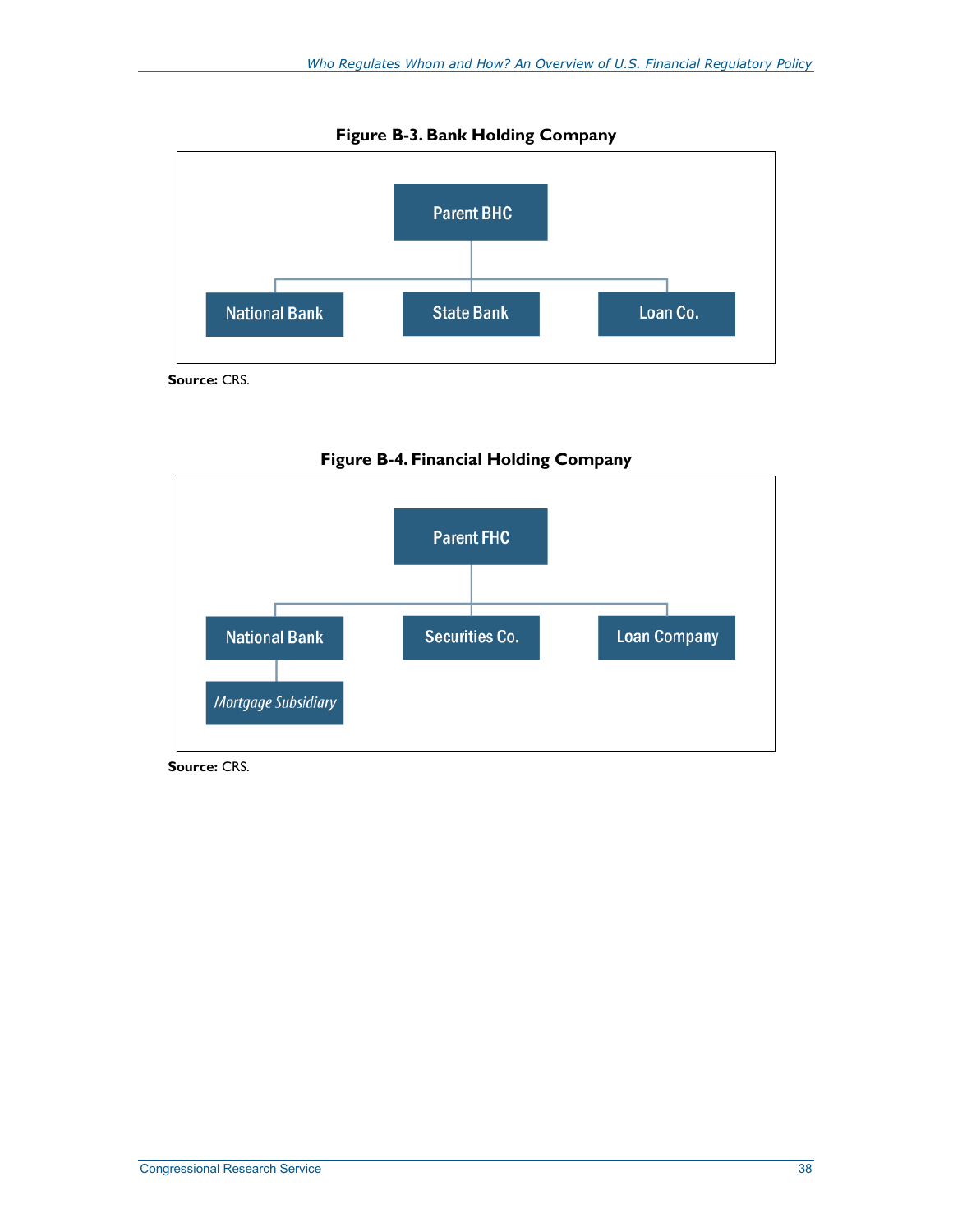# **Appendix C. Bank Ratings: UFIRS and CAMELS**

Federal bank regulators conduct confidential assessments of covered banks. The Federal Financial Institutions Examination Council (FFIEC) helps coordinate the ratings system used by bank examiners so that there is some consistency to the examinations, although the ratings do take into account differences in bank size, sophistication, complexity of activities, and risk profile. The FFIEC adopted the Uniform Financial Institutions Rating System (UFIRS) in 1979. The system was revised in 1996 and is often referred to as the CAMELS rating system. CAMELS stands for **C**apital adequacy, **A**sset quality, **M**anagement, **E**arnings, **L**iquidity, and **S**ensitivity to market risk. These are measures used to evaluate the safety and soundness of banks. A description of the CAMELS system is found in the Comptrollers Handbook: Bank Supervision Process, provided by the Office of the Comptroller of the Currency (OCC).<sup>43</sup> Market factors can affect more than one category in the CAMELS ratings.

## **Capital Adequacy**

This component assesses the level of capital held by the institution in relation to the risks that it takes. Capital adequacy can be affected by a number of factors, including changes in credit risk, market risk, and the institution's financial condition. Increases in problem assets would require increased capital. Capital adequacy is also supposed to reflect potential risks even if they are technically off of the bank's balance sheet.

## **Asset Quality**

Asset quality refers to existing and potential credit risk associated with a bank's portfolio. Like capital adequacy, this component is supposed to reflect risk even if it is not technically on the bank's balance sheet. Asset quality can include changes in loan default rates, investment performance, exposure to counterparty risk, and all other risks that may affect the value or marketability of an institution's assets.

## **Management Capability**

The governance of the bank, including management and board of directors, is assessed in relation to the nature and scope of the bank's activities. This rating is affected by the level and quality of management oversight. It also includes legal compliance, responsiveness to auditor recommendations, and similar issues.

## **Earnings Quantity and Quality**

The rating of a bank's earnings takes into account current earnings and the sustainability of future earnings. Earnings that rely on favorable tax effects and nonrecurring events receive lower ratings. Similarly, inadequate controls for expenses can reduce the rating for earnings. Difficulties in forecasting and managing risks can also reduce the earnings rating.

<sup>1</sup>  $43$  The Comptrollers handbooks are occasionally updated. The handbook for the Bank Supervision Process can be found at http://www.occ.gov/handbook/banksup.pdf.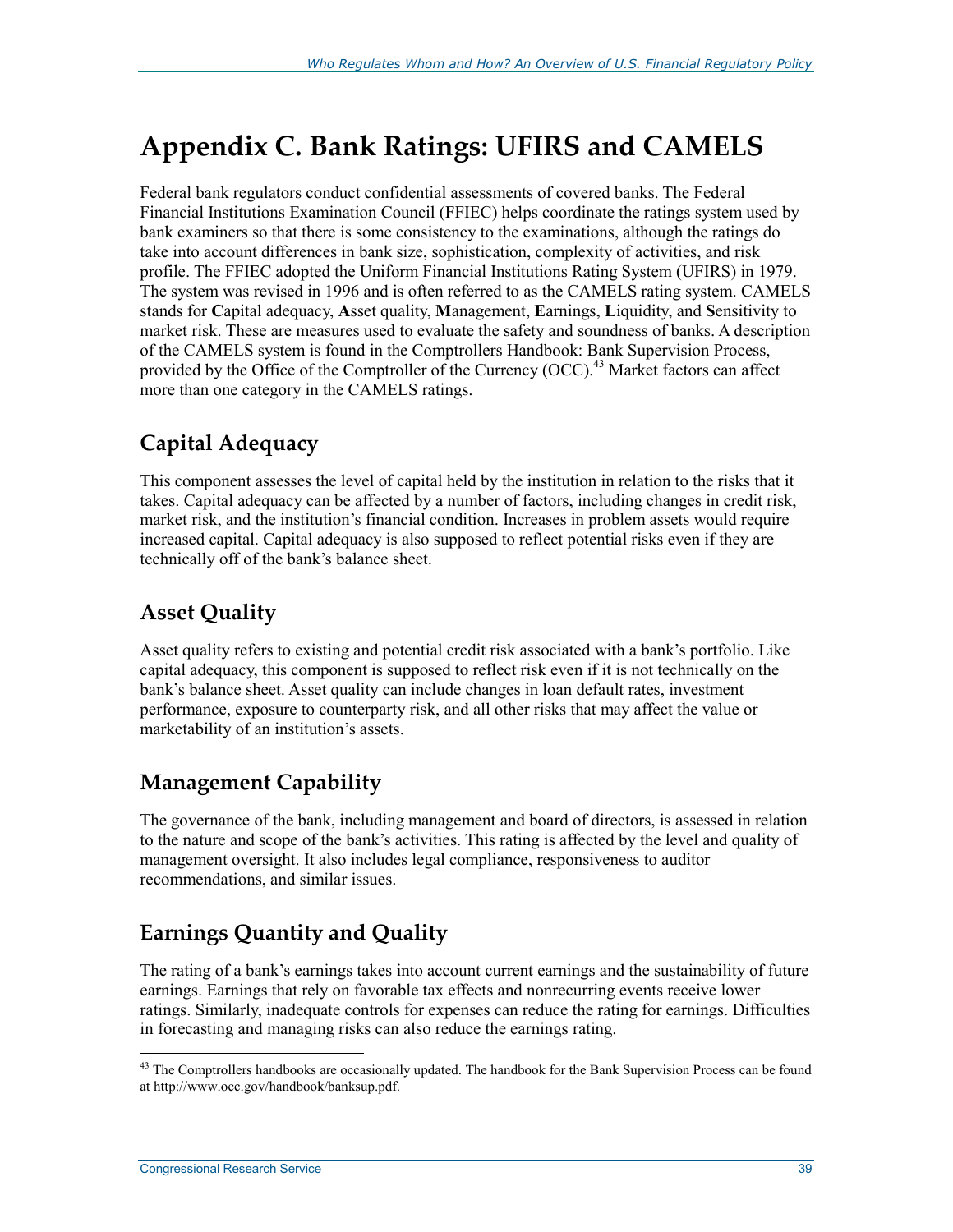## **Liquidity**

Liquidity includes the ability of a bank to meet its expected funding needs. For a given institution size and complexity, this factor assesses the ability of the firm to fulfill its financial obligations in a timely manner. Liquidity refers to the ability to meet short-term funding needs without incurring excessive losses, which might occur if assets had to be sold at a steep discount in a time-pressure situation (or "fire sale"). Liquidity also includes assessments of specific financial categories, such as the trend and stability of deposits, and the expected ability to securitize and sell pools of assets.

## **Sensitivity to Market Risk**

Market risk includes potential changes in the prices of financial assets, such as movements in interest rates, foreign exchange rates, commodity prices, and stock prices. The nature and scope of a bank's activities can affect the markets that it is exposed to; therefore, market risk is closely related to the other CAMELS factors. This rating takes into account management's ability to identify and manage the risks that can arise from the bank's trading activities in financial markets. It also takes into account interest rate risk from nontrading positions, such as any duration mismatch in loans held to maturity.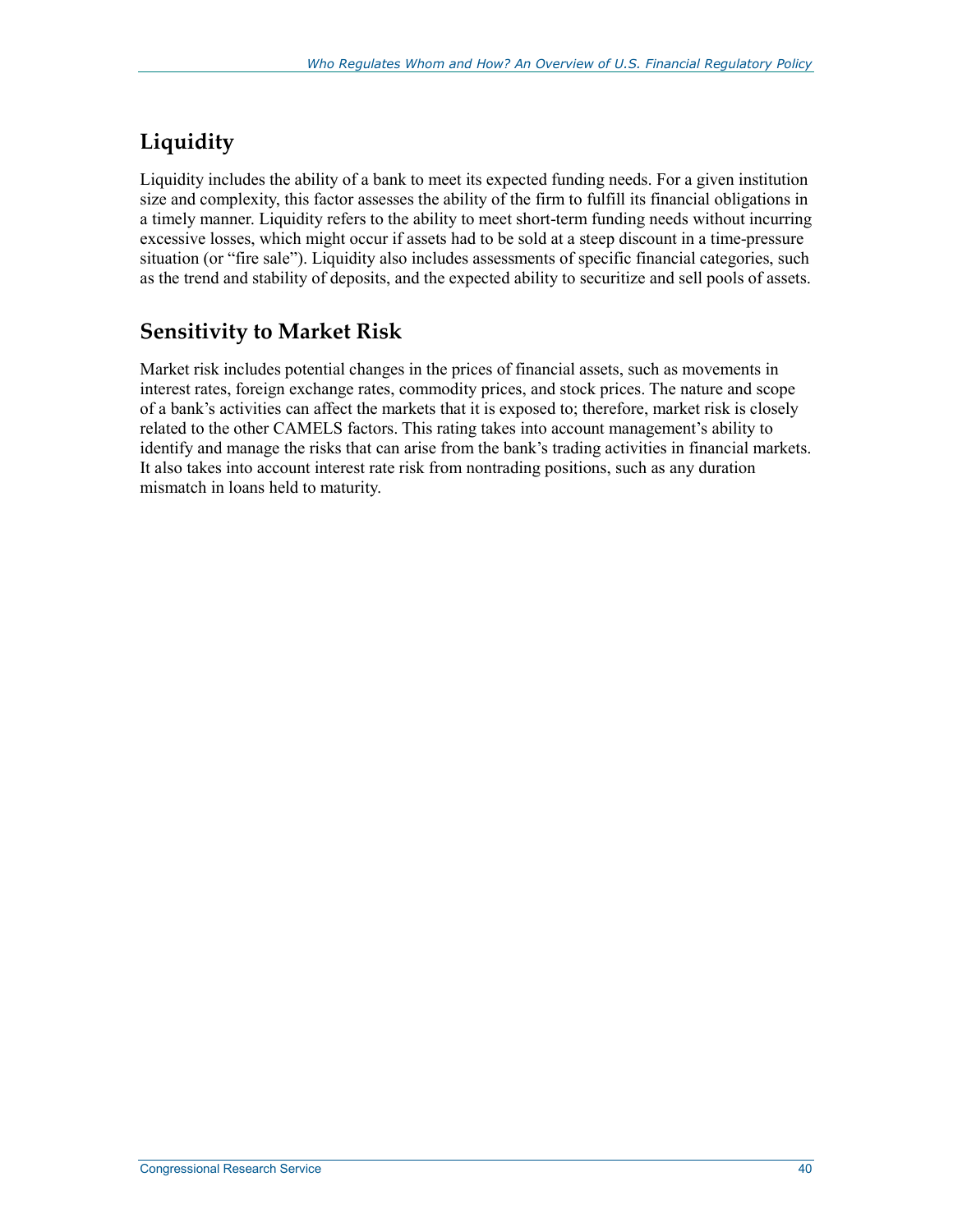# **Appendix D. Regulatory Structure Before the Dodd-Frank Act**

| <b>Regulatory Agency</b>                                        | <b>Institutions Regulated</b>                                                                                                                                                                                     | <b>Emergency/Systemic</b><br><b>Risk Powers</b>                                                                                                                                                         | <b>Other Notable</b><br><b>Authority</b>                                                                                        |
|-----------------------------------------------------------------|-------------------------------------------------------------------------------------------------------------------------------------------------------------------------------------------------------------------|---------------------------------------------------------------------------------------------------------------------------------------------------------------------------------------------------------|---------------------------------------------------------------------------------------------------------------------------------|
| Federal Reserve (The Fed)                                       | Bank holding companies, <sup>a</sup><br>financial holding<br>companies, state banks<br>that are members of the<br>Federal Reserve System,<br>U.S. branches of foreign<br>banks, foreign branches of<br>U.S. banks | Lender of last resort to<br>member banks (through<br>discount window lending).<br>In "unusual and exigent<br>circumstances" the Fed<br>may lend to "any individual,<br>partnership, or corporation"     | The Fed issues consumer<br>protection regulations under<br>various federal laws,<br>including the Truth-in-<br>Lending Act      |
| Office of the Comptroller<br>of the Currency (OCC)              | National banks, U.S.<br>federal branches of foreign<br>banks                                                                                                                                                      |                                                                                                                                                                                                         |                                                                                                                                 |
| Federal Deposit Insurance<br>Corporation (FDIC)                 | Federally insured<br>depository institutions,<br>including state banks that<br>are not members of the<br>Federal Reserve System                                                                                   | After making a<br>determination of systemic<br>risk, the FDIC may invoke<br>broad authority to use the<br>deposit insurance funds to<br>provide an array of<br>assistance to depository<br>institutions |                                                                                                                                 |
| <b>Office of Thrift Supervision</b><br>(OTS)                    | Federally chartered and<br>insured thrift institutions,<br>savings and loan holding<br>companies                                                                                                                  |                                                                                                                                                                                                         |                                                                                                                                 |
| <b>National Credit Union</b><br>Administration (NCUA)           | Federally chartered or<br>insured credit unions                                                                                                                                                                   | Serves as a liquidity lender<br>to credit unions<br>experiencing liquidity<br>shortfalls through the<br>Central Liquidity Facility                                                                      | Operates a deposit<br>insurance fund for credit<br>unions, the National<br><b>Credit Union Share</b><br>Insurance Fund (NCUSIF) |
| Securities and Exchange<br>Commission (SEC)                     | Securities exchanges,<br>brokers, and dealers;<br>mutual funds; investment<br>advisers. Registers<br>corporate securities sold<br>to the public                                                                   | May unilaterally close<br>markets or suspend<br>trading strategies for<br>limited periods                                                                                                               | Authorized to set financial<br>accounting standards<br>which all publicly traded<br>firms must use                              |
| <b>Commodity Futures</b><br><b>Trading Commission</b><br>(CFTC) | Futures exchanges,<br>brokers, pool operators,<br>advisers                                                                                                                                                        | May suspend trading,<br>order liquidation of<br>positions, or raise margins<br>in emergencies                                                                                                           |                                                                                                                                 |
| <b>Federal Housing Finance</b><br>Agency (FHFA)                 | Fannie Mae, Freddie Mac,<br>and the Federal Home<br>Loan Banks                                                                                                                                                    | Acting as conservator<br>(since Sept. 2008) for<br><b>Fannie and Freddie</b>                                                                                                                            |                                                                                                                                 |

#### **Source:** CRS.

**Note:** Provisions in italics were repealed by Dodd-Frank.

a. See **Appendix B**.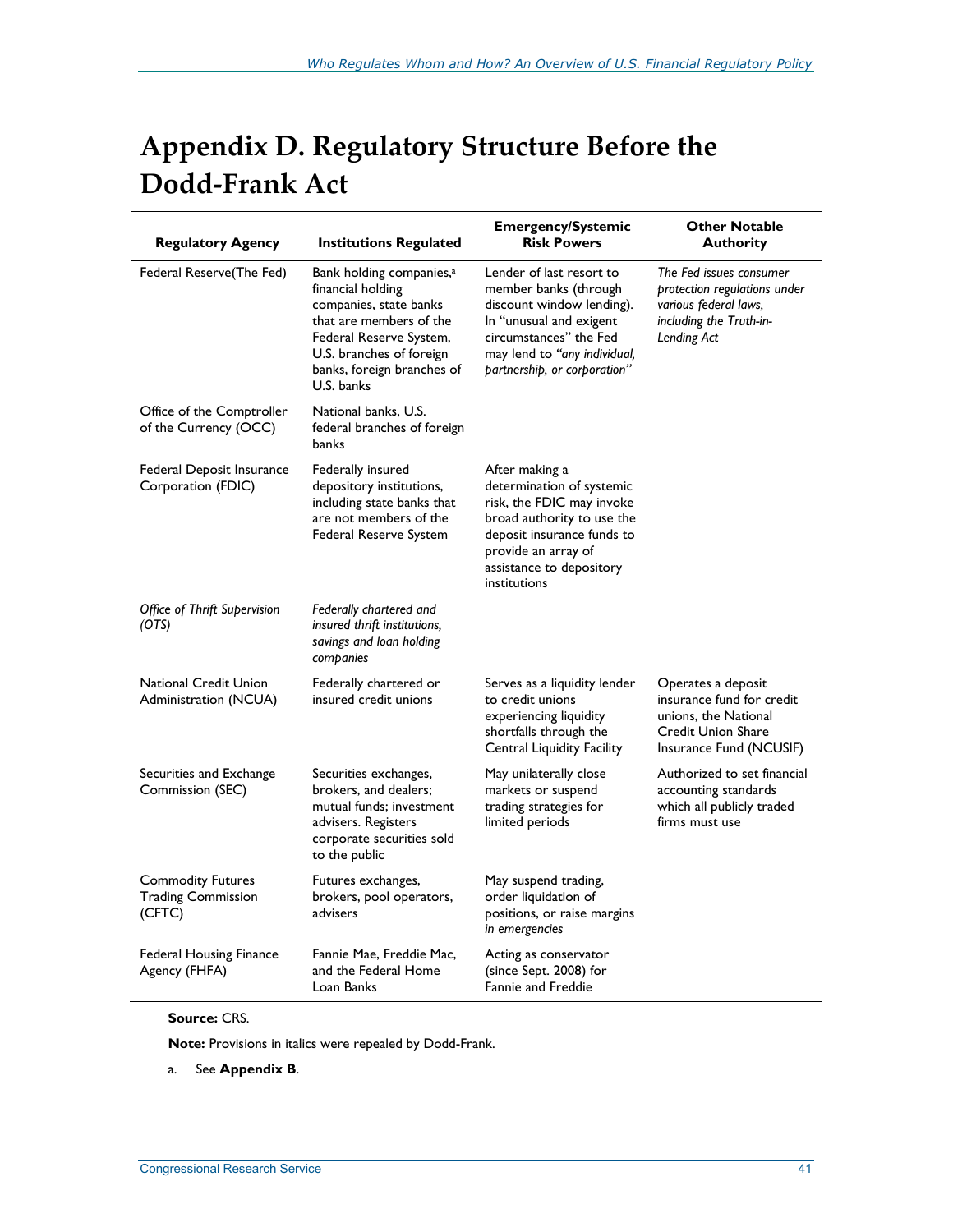# **Appendix E. Acronyms**

| <b>AICPA</b>  | American Institute of Certified Public Accountants                                              |
|---------------|-------------------------------------------------------------------------------------------------|
| <b>BIS</b>    | <b>Bank for International Settlements</b>                                                       |
| <b>CAMELS</b> | Capital Adequacy, Asset Quality, Management, Earnings, Liquidity, Sensitivity to<br>Market Risk |
| <b>CFTC</b>   | <b>Commodity Futures Trading Commission</b>                                                     |
| <b>CSE</b>    | <b>Consolidated Supervised Entities</b>                                                         |
| <b>DIF</b>    | Deposit Insurance Fund                                                                          |
| <b>EESA</b>   | Emergency Economic Stabilization Act                                                            |
| <b>FASB</b>   | Financial Accounting Standards Board                                                            |
| <b>FCM</b>    | <b>Futures Commission Merchant</b>                                                              |
| <b>FDIC</b>   | Federal Deposit Insurance Corporation                                                           |
| <b>FDICIA</b> | The FDIC Improvement Act of 1991                                                                |
| <b>FFIEC</b>  | <b>Federal Financial Institution Examination Council</b>                                        |
| <b>FHFA</b>   | <b>Federal Housing Finance Agency</b>                                                           |
| <b>FHFB</b>   | Federal Housing Finance Board                                                                   |
| <b>FINRA</b>  | Financial Industry Regulatory Authority                                                         |
| <b>FIRREA</b> | The Financial Institutions Reform, Recovery, and Enforcement Act of 1989                        |
| <b>FRB</b>    | Federal Reserve Board                                                                           |
| <b>FSOC</b>   | Financial Stability Oversight Council                                                           |
| <b>FSLIC</b>  | Federal Savings and Loan Insurance Corporation                                                  |
| FX.           | Foreign Exchange                                                                                |
| <b>GLBA</b>   | Gramm-Leach-Bliley Act                                                                          |
| <b>GAAP</b>   | <b>Generally Accepted Accounting Principles</b>                                                 |
| <b>GSE</b>    | Government-Sponsored Enterprise                                                                 |
| <b>NCUA</b>   | National Credit Union Administration                                                            |
| occ           | Office of the Comptroller of the Currency                                                       |
| <b>OFHEO</b>  | Office of Federal Housing Enterprise Oversight                                                  |
| <b>OFR</b>    | Office of Financial Research                                                                    |
| <b>OTS</b>    | Office of Thrift Supervision                                                                    |
| <b>PCS</b>    | Payment, Clearing, and Settlement Systems                                                       |
| <b>PWG</b>    | President's Working Group on Capital Markets                                                    |
| <b>SEC</b>    | Securities and Exchange Commission                                                              |
| <b>SIPC</b>   | Securities Investor Protection Corporation                                                      |
| <b>SRO</b>    | Self Regulatory Organization                                                                    |
| <b>UFIRS</b>  | Uniform Financial Institutions Rating System                                                    |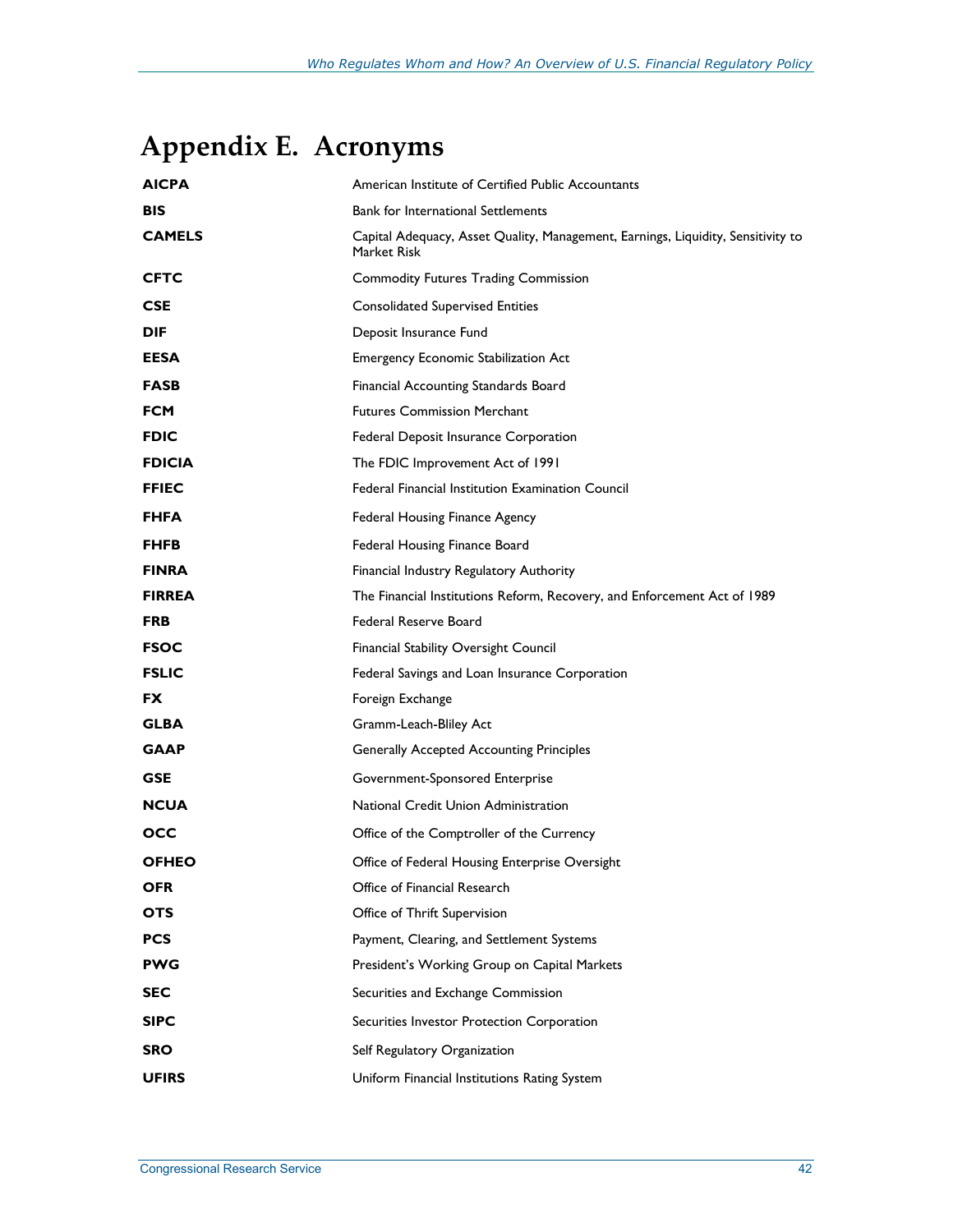# **Appendix F. Glossary of Terms**

This glossary has been compiled from several earlier CRS reports, the CFTC and SIFMA websites, and other sources.

**Affiliate**—A corporate relationship of control. Two companies are affiliated when one owns all or a large part of another, or when both are controlled by a third (holding) company. (See "Subsidiary.") All subsidiaries are affiliates, but affiliates that are less than 50% controlled are usually not treated as subsidiaries.

**Agency relationship**—A business relationship of two parties in which one represents the other in transactions with third parties. The agent negotiates on behalf of the party actually at risk, who is known as the "principal." A commission goes to the agent who does not take on the risk of the transaction; the profit or loss goes to the principal.

**Asset-backed security—**A bond that represents a share in a pool of debt obligations or other assets. The holder is entitled to some part of the repayment flows from the underlying debt. (See "Securitization.") Mortgage-backed securities and asset backed commercial paper are examples of this.

**Bank holding company**—A business incorporated under state law, which controls through equity ownership ("holds") one or more banks and, often, other affiliates in financial services as allowed by its regulator, the Federal Reserve. On the federal level, these businesses are regulated through the Bank Holding Company Act.

**Bank Holding Company Act**—The federal statute under which the Federal Reserve regulates bank holding companies and financial holding companies (FHC). Besides the permissible financial activities enumerated in the Gramm-Leach-Bliley Act (P.L. 106-102), the law provides a mechanism between the Federal Reserve and the Department of the Treasury to decide what is an appropriate new financial activity for FHCs.

**Basel Accords—**International banking agreements coordinated through the Basel Committee on Bank Supervision (BCBS), which provides recommendations on banking regulations among participating countries.

**Blue sky laws**—State statutes that govern the offering and selling of securities.

**Broker/dealer**—An individual or firm that buys and sells securities for itself as well as for customers. Broker/dealers are registered with the Securities and Exchange Commission.

**Bubble**—Self-reinforcing process in which the price of an asset exceeds its fundamental value for a sustained period, often followed by a rapid price decline. Speculative bubbles are usually associated with a "bandwagon" effect in which speculators rush to buy the commodity (in the case of futures, "to take positions") before the price trend ends, and an even greater rush to sell the commodity (unwind positions) when prices reverse.

**Capital requirements**—Capital is the owners' stake in an enterprise. It is a critical line of defense when losses occur, both in banking and nonbanking enterprises. Capital requirements help assure that losses that might occur will accrue to the institution incurring them. In the case of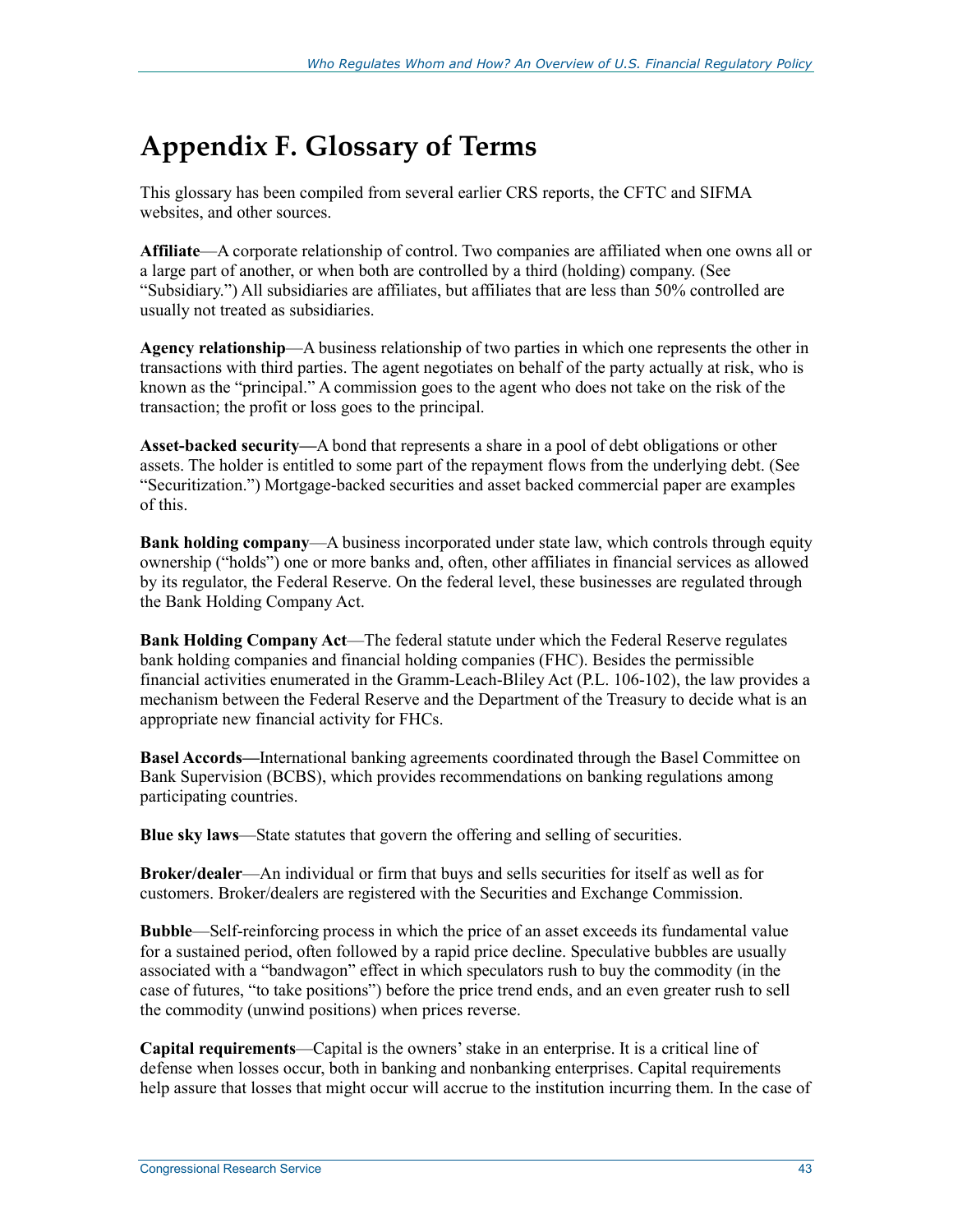banking institutions experiencing problems, capital also serves as a buffer against losses to the federal deposit insurance funds.

**Charter conversion—**Banking institutions may, with the approval of their regulators, switch their corporate form between: commercial bank or savings institution, National or State charter, and to stockholder ownership from depositor ownership. Various regulatory conditions may encourage switching.

**Clearing Organization**—An entity through which futures and other derivative transactions are cleared and settled. A clearing organization may be a division or affiliate of a particular exchange, or a freestanding entity. Also called a clearing house, multilateral clearing organization, or clearing association.

**Collateralized debt obligation** (CDO)—A bond created by the securitization of a pool of assetbacked securities.

**Collateralized mortgage obligation** (CMO)—A multiclass bond backed by a pool of mortgage pass-through securities or mortgage loans.

**Commercial bank**—A deposit-taking institution that can make commercial loans, accept checking accounts, and whose deposits are insured by the Federal Deposit Insurance Corporation. National banks are chartered by the Office of the Comptroller of the Currency; state banks, by the individual states.

**Commodity Futures Modernization Act of 2000** (CFMA; P.L. 106-554, 114 Stat. 2763)— Overhauled the Commodity Exchange Act to create a flexible structure for the regulation of futures and options trading, and established a broad statutory exemption from regulation for OTC derivatives. Largely repealed by the Dodd-Frank Act.

**Community financial institution**—As provided for in the Gramm-Leach-Bliley Act, a member of the Federal Home Loan Bank System whose deposits are insured under the Federal Deposit Insurance Act and which has assets of less than \$500 million (calculated according to provisions in the law, and in succeeding years to be adjusted for inflation). Such institutions may become members without meeting requirements with regard to the percentage of total assets that must be in residential mortgage loans and may borrow from the Federal Home Loan Banks for small business and agriculture.

**Conservatorship**—When an insolvent financial institution is reorganized by a regulator with the intent to restoring it to an ongoing business.

**Counterparty**—The opposite party in a bilateral agreement, contract, or transaction, such as a swap.

**Credit Default Swap** (CDS)—A tradeable contract in which one party agrees to pay another if a third party experiences a credit event, such as default on a debt obligation, bankruptcy, or credit rating downgrade.

**Credit Risk**—The risk that a borrower will fail to repay a loan in full, or that a derivatives counterparty will default.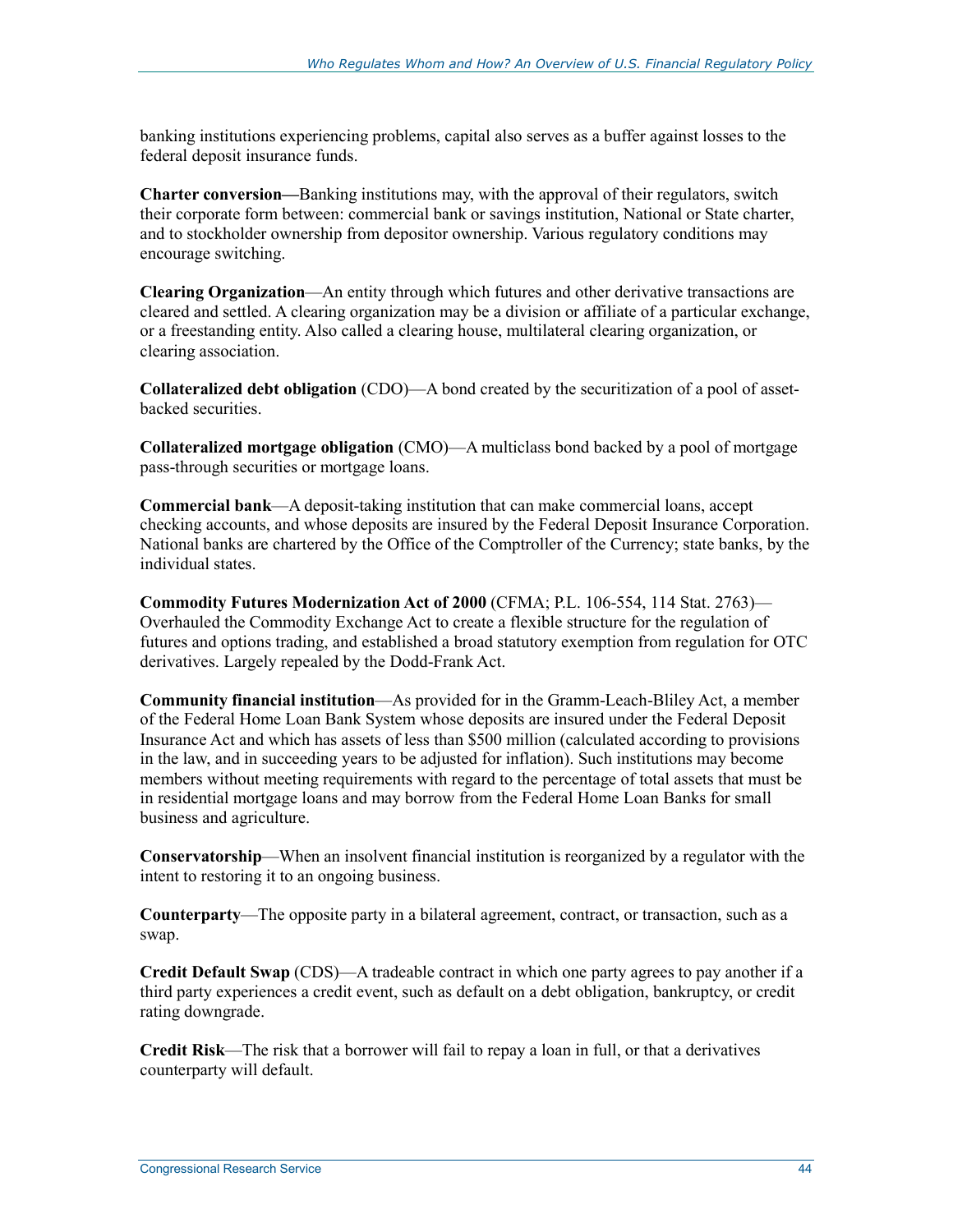**Credit union**—A nonprofit financial cooperative of individuals with one or more common bonds (such as employment, labor union membership, or residence in the same neighborhood). May be state or nationally chartered. Credit unions accept deposits of members' savings and transaction balances in the form of share accounts, pay dividends (interest) on them out of earnings, and primarily provide consumer credit to members. The federal regulator for credit unions is the National Credit Union Administration (NCUA).

**Dealer**—An individual or financial firm engaged in the purchase and sale of securities and commodities such as metals, foreign exchange, etc., for its own account and at its own risk as principal (see broker). Commercial banks are typically limited to acting as dealers in specified high-quality debt obligations, such as those of the federal government.

**Depository institution**—Customarily refers to commercial banks, savings institutions, and credit unions, since traditionally the greater part of their funding has been in the form of deposits. Deposits are a customer's funds placed with an institution according to agreed-upon terms and conditions and represent a credit to the depositor.

**Derivatives—**Financial contracts whose value is linked to the price of an underlying commodity or financial variable (such as an interest rate, currency price, or stock index). Ownership of a derivative does not require the holder to actually buy or sell the underlying interest. Derivatives are used by hedgers, who seek to shift risk to others, and speculators, who can profit if they can successfully forecast price trends. Examples include futures contracts, options, and swaps.

**Discount window**—Figurative term for the Federal Reserve facility for extending credit directly to eligible depository institutions. It may be used to relieve temporary cash shortages at banks and other depository institutions. Borrowers are expected to have tried to borrow elsewhere first and must provide collateral as security for loans. The term derives from the practice whereby bankers would come to a Reserve Bank teller window to obtain credit in the early days of the Federal Reserve System.

**Dual banking system**—The phrase refers to the fact that banks may be either federally or statechartered. In the case of state-chartered banks, the state is the primary regulator; for national banks, the Office of the Comptroller of the Currency is the primary regulator.

**Electronic fund transfer (EFT) systems**—A variety of systems and technologies for transferring funds electronically rather than by paper check.

**Exchange**—A central marketplace with established rules and regulations where buyers and sellers meet to trade futures and options contracts or securities.

**Federal Home Loan Banks**—Twelve regional member-owned federally sponsored organizations that extend credit to their member banking institutions, largely to finance mortgages made to homeowners. The 12 FHLBs make up a single government-sponsored enterprise.

**Federal safety net**—A broad term referring to protection of banking institutions through deposit insurance, discount window credit, other lender of last resort support, and certain forms of regulations to reduce risk. Commercial and industrial companies generally lack any of these cushions against loss.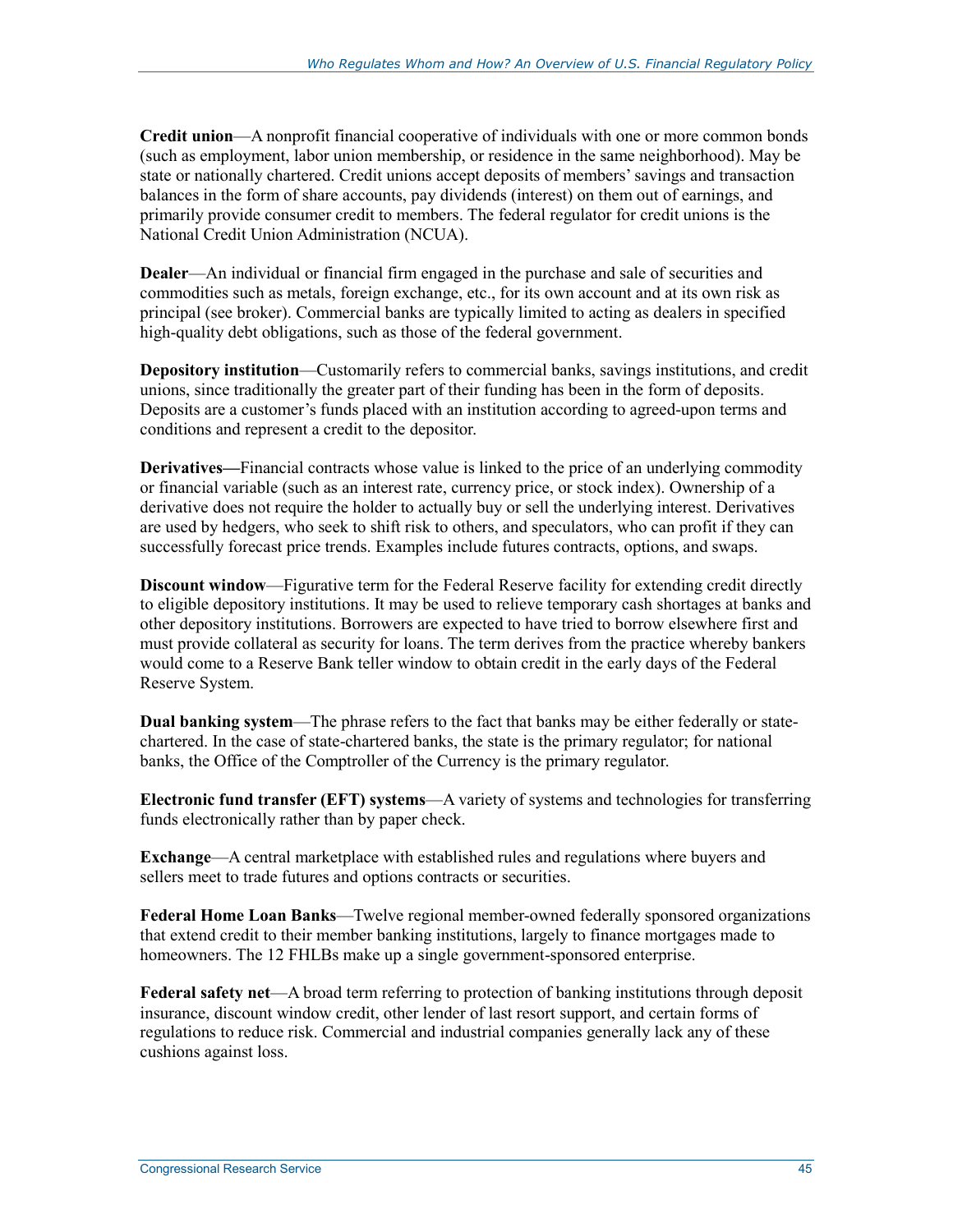**Financial businesses**—In discussions about financial services modernization, usually refers to commercial banks and savings institutions, securities firms, and insurance companies and agents, as contrasted with commercial and industrial firms.

**Financial holding company**—A form of bank holding company authorized by the Gramm-Leach-Bliley Act that may control one or more banks, securities firms, and insurance companies.

**Financial institution**—An enterprise that uses its funds chiefly to purchase financial assets such as loans and debt securities, as opposed to tangible property. Financial institutions are differentiated by the manner in which they invest their funds: in loans, bonds, stocks, or some combination; as well as by their sources of funds. Depository financial institutions are differentiated in that they may accept deposits which are federally insured against loss to the depositor. Nondepository financial institutions such as life and property/casualty insurance companies, pension funds, and mutual funds obtain funds through other types of receipts, whose values may fluctuate with market conditions.

**Financial subsidiary**—Under the Gramm-Leach-Bliley Act, both national and state-chartered banks are authorized to form financial subsidiaries to engage in activities that would not otherwise be permitted within the bank itself, subject to certain limits. Besides the permissible financial activities enumerated in P.L. 106-102, the law provides a mechanism between the U.S. Department of the Treasury and the Federal Reserve to decide what is an appropriate new financial activity for a financial subsidiary.

**Firewalls**—Barriers to the flow of capital, information, management, and other resources among business units owned by a common entity. In case of financial distress of one operation ("fire"), the "walls" are intended to prevent the spread of loss to the other units—especially to banking units. Example: losses in a securities subsidiary of a holding company could not be covered by any of the holding company's bank subsidiaries.

**Foreign bank**—Banks and their holding companies headquartered in other countries may have a variety of financial operations in the United States: U.S.-chartered subsidiary banks, agencies, branches, and representative offices. Their primary federal regulator is the Federal Reserve, under the International Banking Act of 1978 as amended. States and the Office of the Comptroller of the Currency may also regulate them, depending on whether they have a state or federal charter.

**Forward Contract**—A cash transaction in which a buyer and seller agree upon delivery of a specified quality and quantity of goods at a specified future date.

**Functional regulation—Regulatory arrangements based on activity ("function") rather than** organizational structure. The Gramm-Leach-Bliley Act called for more functional regulation than in the past.

**Futures Contract—**An agreement to purchase or sell a commodity for delivery in the future: (1) at a price that is determined at initiation of the contract; (2) that obligates each party to the contract to fulfill the contract at the specified price; (3) that is used to assume or shift price risk; and (4) that may be satisfied by delivery or offset.

**Glass-Steagall Act**—Part of the Banking Act of 1933; divided the commercial and investment banking industries. The Gramm-Leach-Bliley Act repealed two sections of the act dealing with the relationship between banks and securities firms.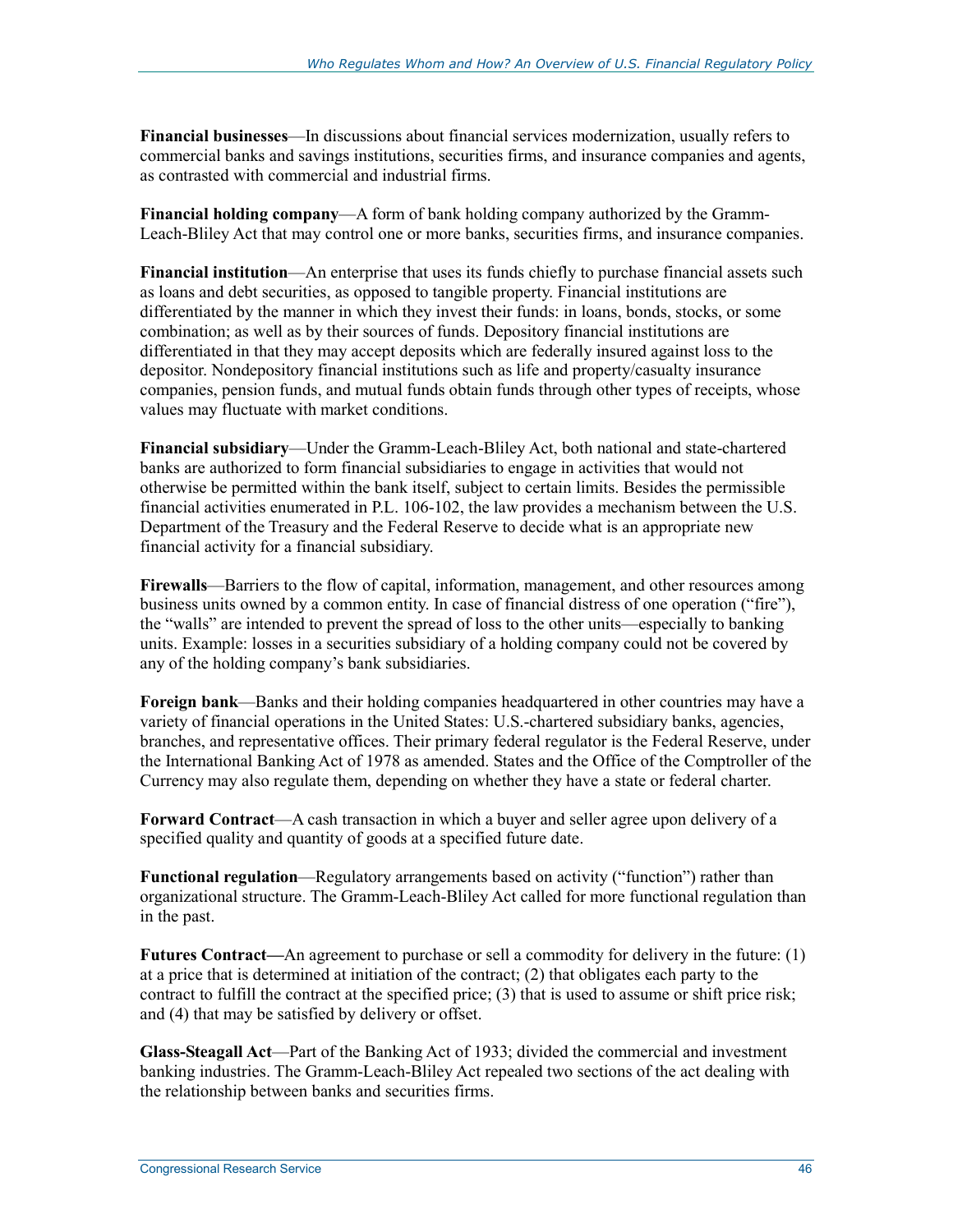**Government-sponsored enterprise** (GSE)—GSEs are private companies with government charters. Government sponsorship typically gives them a funding advantage over purely private competitors, while their charters restrict the kinds of businesses they may conduct.

**Gramm-Leach-Bliley Act of 1999—**P.L. 106-102, also known as the Financial Services Modernization Act, authorized increased affiliations between banks, securities firms, and insurers. Permitted the establishment of financial holding companies, under the regulation of the Federal Reserve. Also addressed privacy protection for consumers' financial data.

**Haircut**—In computing the value of assets for purposes of capital, segregation, or margin requirements, a percentage reduction from the stated value (e.g., book value or market value) to account for possible declines in value that may occur before assets can be liquidated.

**Hedge funds**—Hedge funds are essentially unregulated mutual funds. They are pools of invested money that buy and sell stocks and bonds and many other assets, including precious metals, commodities, foreign currencies, and derivatives (contracts whose prices are derived from those of other financial instruments). Hedge funds are limited to qualified investors with high net worth.

**Hedging**—Investing with the intention of reducing the impact of adverse movements in interest rates, commodities, or securities prices. Typically, the hedging instrument gains value as the hedged item loses value, and vice versa.

**Insolvent**—A firm whose liabilities exceed its assets.

**Institutional regulation**—Regulation that is institution-specific as contrasted with activityspecific (see functional regulation).

**Investment bank**—A financial intermediary, active in the securities business. Investment banking functions include underwriting (marketing newly registered securities to individual or institutional investors), counseling regarding merger and acquisition proposals, brokerage services, advice on corporate financing, and proprietary trading.

**Investment bank holding company**—A holding company for securities firms authorized under the Gramm-Leach-Bliley Act. Such holding companies are subject to regulation by the Securities and Exchange Commission.

**Issuer**—A person or entity (including a company or bank) that offers securities for sale. The issuing of securities, where the proceeds accrue to the issuer, is distinct from the secondary, or resale, market, where securities are traded among investors.

**Lender of last resort**—Governmental lender that acts as the ultimate source of credit in the financial system. In the United States, the Federal Reserve has this role.

**Leverage**—In derivatives markets, leverage (or "gearing") often refers to the ability to control large dollar amounts of a commodity or security with a comparatively small amount of capital. In banking, the term leverage is often used to describe the amount of a bank's assets that are funded with debt rather than equity. In banking, leverage is typically the ratio of lending to equity.

**Limited-purpose bank**—Although generally commercial firms may not conduct a banking business, some exceptions exist. Examples: Nonbank banks are banks that either accept deposits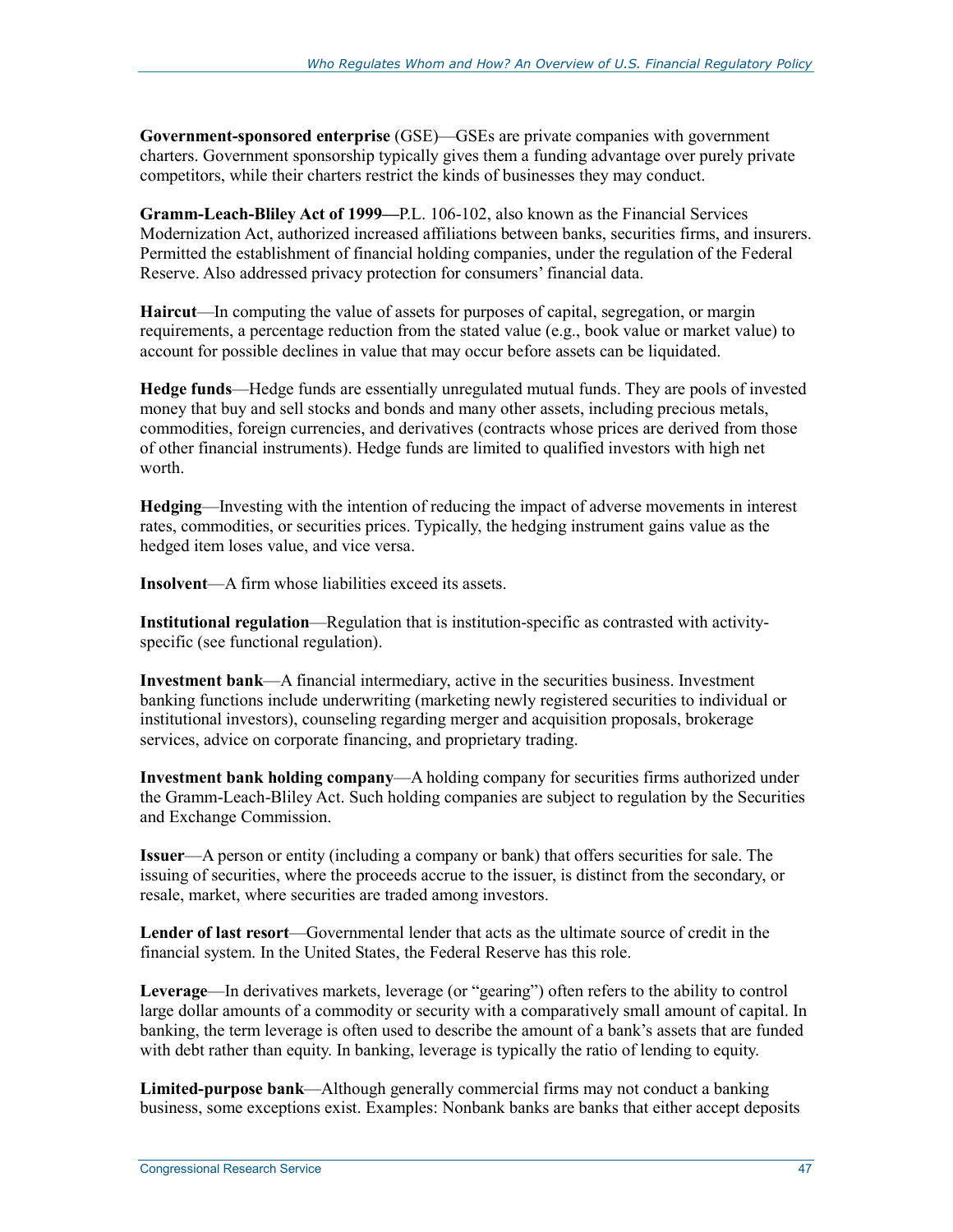or make commercial loans but cannot do both. Such banks grew up through a loophole in the law, which was closed by the Competitive Equality Banking Act of 1987 (CEBA). Credit card banks conduct credit card operations. Industrial loan companies in a few states may offer restricted banking services.

**Liquidity**—The ability to trade an asset quickly without significantly affecting its price, or the condition of a market with many buyers and sellers present. Also, the ability of a person or firm to access credit markets.

**Liquidity risk**—The possibility that the market for normally-liquid assets will suddenly dry up, leaving firms unable to convert assets into cash. Also, the risk that other firms will refuse to extend credit on any terms to a firm that is perceived as distressed.

**Market risk—**The risk that the price of a tradeable security or asset will decline, resulting in a loss to the holder.

**Merchant banker**—A European style investment banker concentrating on corporate deals, in which it may invest its own funds.

**Money market mutual fund** (MMF)—A form of mutual fund that pools funds of individuals and other investors for investment in high-grade, short-term debt and bank deposits paying market rates of return. Examples of these money market instruments include U.S. Treasury bills, certificates of deposit, and commercial paper. In addition to the investment features, most MMFs offer check-writing redemption features.

**Moral hazard**—The tendency of people to take more risks once another party has agreed to provide protection. Regulatory interventions to bail out failing firms are often said to create moral hazard, on the assumption that others will expect to be saved from their mistakes, too.

**Mortgage-backed security** (MBS)—A bond backed by a pool of mortgage loans. The bondholders receive a share of the interest and principal payments on the underlying mortgages. The cash flows may be divided among different classes of bonds, called tranches.

**Mutual fund**—An investing company that pools the funds of individuals and other investors, and uses them to purchase large amounts of debt or equity obligations of businesses and sometimes debt obligations of governments. The owners of the mutual fund hold proportional shares in the entire pool of securities in which a fund invests. Owners pay taxes on their distributions from a fund; the mutual fund itself is not normally subject to federal or state income taxation.

**Naked option**—The sale of a call or put option without holding an equal and opposite position in the underlying instrument.

**Operational risk**—The possibility that a financial institution will suffer losses from a failure to process transactions properly, from accounting mistakes, from rogue traders or other forms of insider fraud, or from other causes arising inside the institution.

**Over-the-counter** (OTC)—Trading that does not occur on a centralized exchange or trading facility. OTC transactions can occur electronically or over the telephone.

**Ponzi Scheme**—Named after Charles Ponzi, a man with a remarkable criminal career in the early  $20<sup>th</sup>$  century, the term has been used to describe pyramid arrangements whereby an enterprise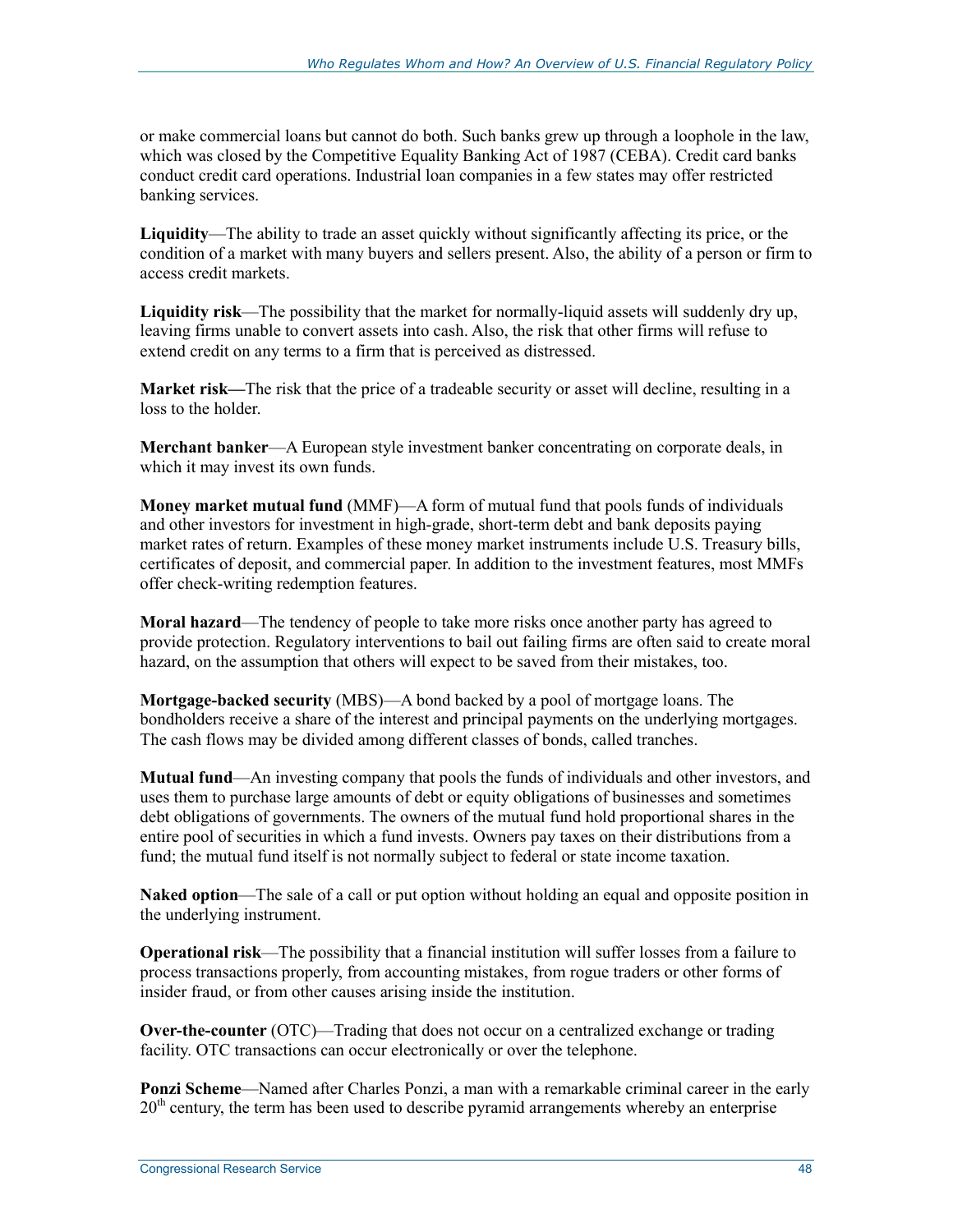makes payments to investors from the proceeds of a later investment rather than from profits of the underlying business venture, as the investors expected, and gives investors the impression that a legitimate profit-making business or investment opportunity exists, where in fact it is a mere fiction.

**Prompt corrective action** (PCA)**—**A framework of bank regulation in which banks with insufficient capital must undertake remedial action to improve their capital positions. In the United States, the PCA framework has five categories of bank capitalization. Financially troubled banks are required to take prompt action as directed by the relevant agencies to remedy identified deficiencies.

**Receivership**—When an insolvent financial institution is taken over with the intent to liquidate its assets.

**Regulatory Arbitrage—**If different contract types or firm charters can be used to achieve similar ends, but have different regulatory treatment, then regulatory arbitrage refers to attempts to receive the least burdensome regulatory treatment for a given activity. In economics, arbitrage is the practice of taking advantage of a price difference between two or more markets.

**Resolution Trust Corporation** (RTC)—The agency set up to resolve savings and loans declared failed beginning in 1989. Between 1989 and mid-1995, the Resolution Trust Corporation closed or otherwise resolved 747 thrifts with total assets of \$394 billion.

**Repurchase Agreement** (Repo)—A contract in which one party sells a contract (typically a bond or other debt contract) to buyer, with a commitment to repurchase the contract on a future date at a specified price. In economics, repurchase agreements have similar characteristics to collateralized lending.

**Savings association**—A savings and loan association, mutual savings bank, or federal savings bank, whose primary function has traditionally been to encourage personal saving (thrift) and home buying through mortgage lending. In recent years, such institutions' charters have been expanded to allow them to provide commercial loans and a broader range of consumer financial services. The federal regulator for most savings associations is the Office of Thrift Supervision. Also known as savings and loans, thrifts, and mutual savings banks.

**Securities Investor Protection Corporation** (SIPC)—A private nonprofit membership corporation set up under federal law to provide financial protection for the customers of failed brokers and/or dealers. SIPC is a liquidator; it has no supervisory or regulatory responsibilities for its members, nor is it authorized to bail out or in other ways assist a failing firm.

**Securitization**—The process of transforming a cash flow, typically from debt repayments, into a new marketable security. Holders of the securitized instrument receive interest and principal payments as the underlying loans are repaid. Types of loans that are frequently securitized are home mortgages, credit card receivables, student loans, small business loans, and car loans.

**Self-regulatory organizations** (SROs)—National securities or futures exchanges, national securities or futures associations, clearing agencies and the Municipal Securities Rulemaking Board are all authorized to make and enforce rules governing market participants. The respective federal regulatory agency has authority in connection with SROs and may require them to adopt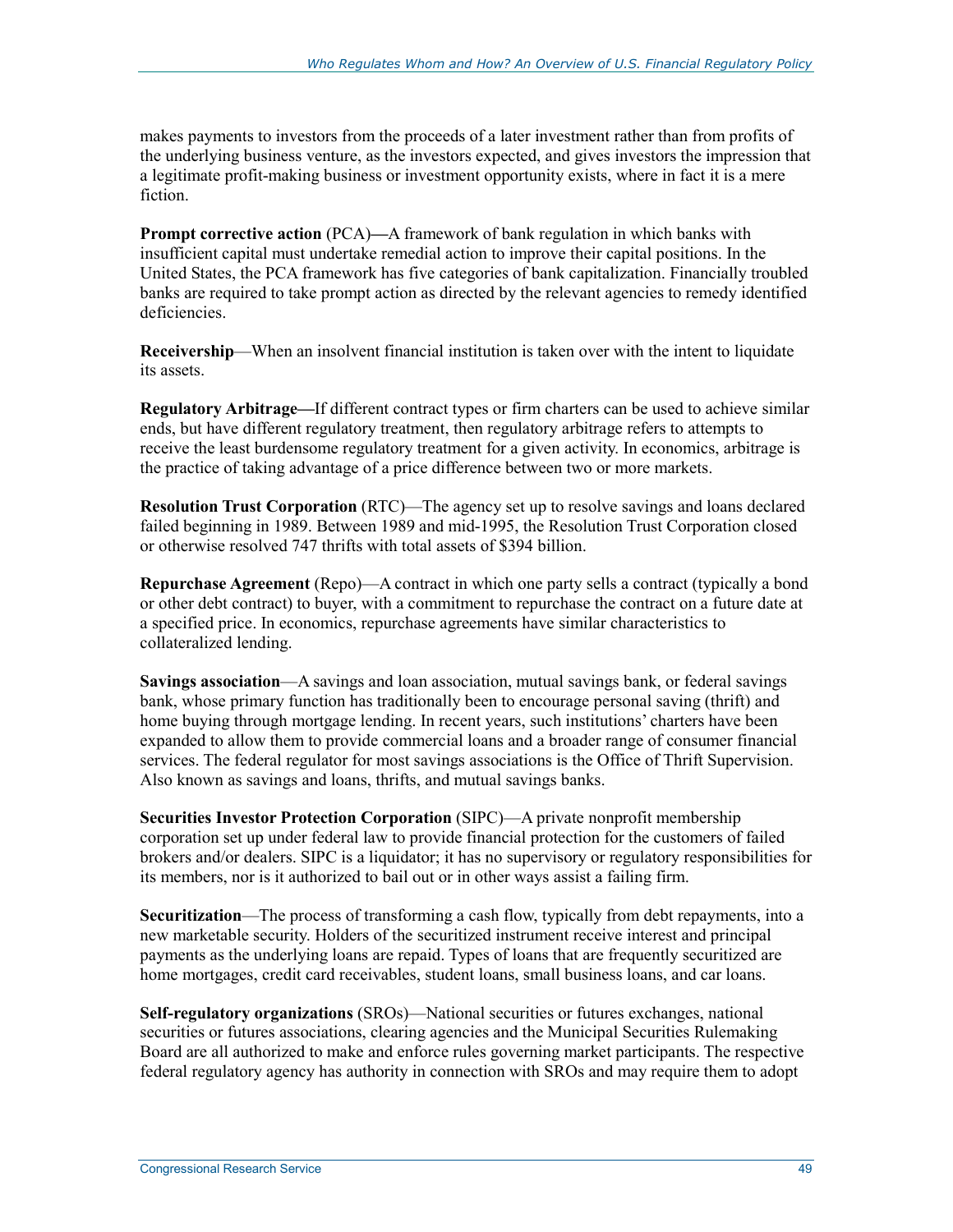or modify their rules. Examples of SROs in the securities industry include the Financial Industry Regulatory Authority (FINRA), and the New York Stock Exchange.

**Shadow banking—**The funding of loans through firms that do not have bank charters, through securities markets, or the funding of banks with sources other than deposits. Often, the term shadow banking is used to describe financial intermediation with at least one deviation from a model in which banks raise all of their funds from sources with government guarantees (such as deposit insurance) and banks have access to emergency government lending facilities, such as the Federal Reserve's discount window.

**Special-purpose entities** (SPEs)—Also referred to as off–balance-sheet arrangements, SPEs are legal entities created to perform a specific financial function or transaction. They isolate financial risk from the sponsoring institution and provide less-expensive financing. The assets, liabilities, and cash flows of an SPE do not appear on the sponsoring institution's books.

**Speculation**—A venture or undertaking of an enterprising nature, especially one involving considerable financial risk on the chance of unusual profit.

**State regulation**—Under the dual system of bank regulation, states as well as the federal government may charter, regulate, and supervise depository institutions. States are the primary regulators in the insurance field. States also have authority over securities companies, mortgage lending companies, personal finance companies, and other types of companies offering financial services.

**Structured debt**—Debt that has been customized for the buyer, often by incorporating complex derivatives.

**Subordinated debt—**Debt over which senior debt takes priority. In the event of bankruptcy, subordinated debt holders receive payment only after senior debt claims are paid in full.

**Subsidiary**—A company whose controlling shares are owned 50% or more by another ("parent") corporation. Like companies with less than 50% ownership, it is an affiliate of the controlling company. A subsidiary is usually consolidated for regulatory and reporting purposes with its parent.

**Swap—**The exchange of one asset or liability for a similar asset or liability for the purpose of lengthening or shortening maturities, or otherwise shifting risks. For example, parties could exchange a fixed interest rate stream of income for a floating rate stream of income, or a stream of income based on one currency's exchange rate for a stream of income based on another currency's exchange rate.

**Systemic Risk**—The term *systemic risk* does not have a single, agreed-upon definition. Some define systemic risk as the risk an institution faces that it cannot diversify against. In other circumstances, systemic risk is defined as the risk that the linkages between institutions may affect the financial system as a whole, through a dynamic sometimes referred to as contagion.

**Thrift holding company**—Also known as a savings and loan holding company, a business that controls one or more savings associations. These holding companies are regulated under the Home Owners' Loan Act by the Office of Thrift Supervision.